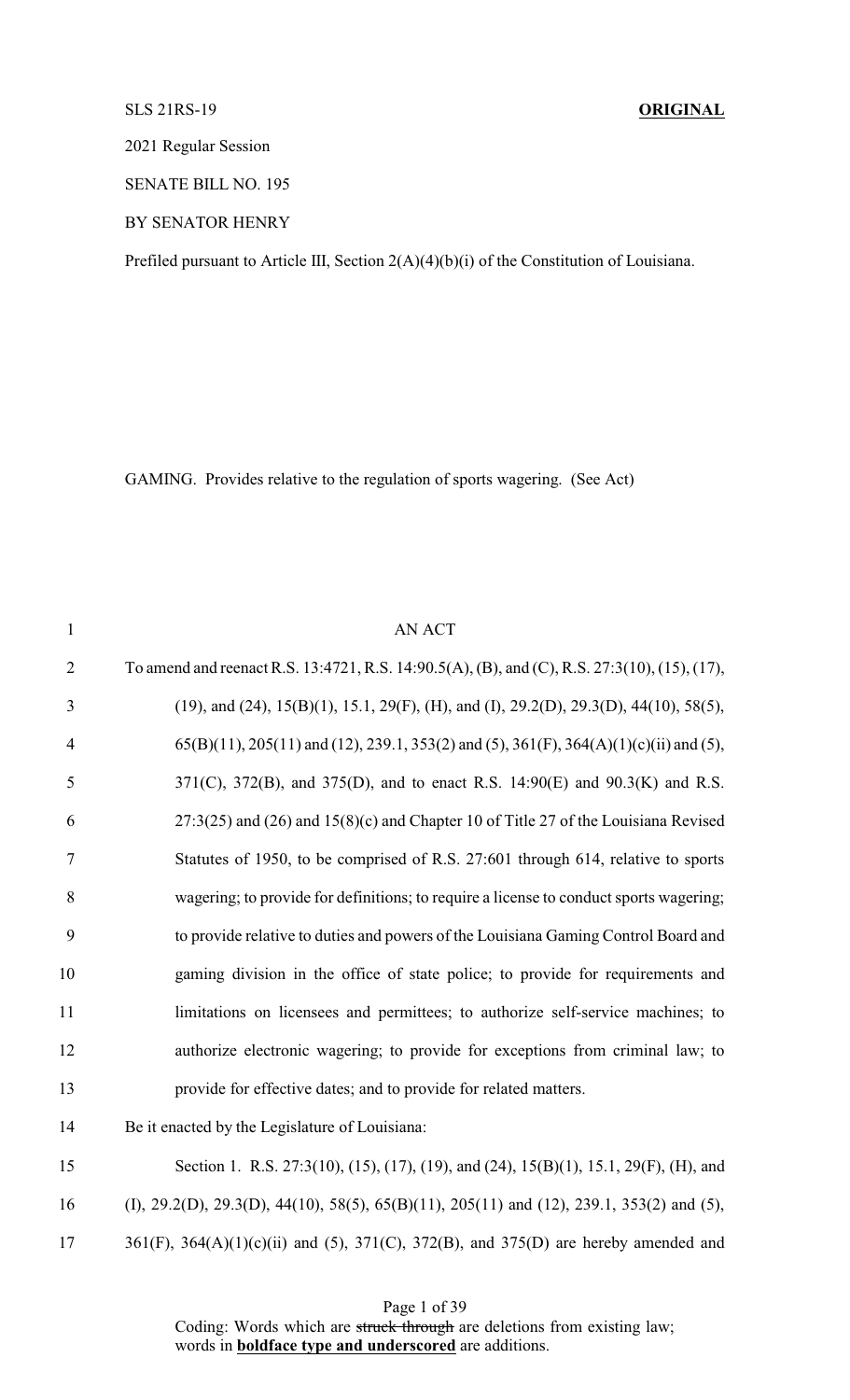| $\mathbf{1}$   | reenacted and R.S. 27:3(25) and (26) and $15(8)(c)$ and Chapter 10 of Title 27 of the              |
|----------------|----------------------------------------------------------------------------------------------------|
| $\overline{2}$ | Louisiana Revised Statutes of 1950, comprised of R.S. 27:601 through 614, is hereby                |
| 3              | enacted to read as follows:                                                                        |
| $\overline{4}$ | §3. Definitions                                                                                    |
| 5              | For the purposes of this Title, the following terms have the following                             |
| 6              | meanings, unless the context clearly indicates otherwise:                                          |
| $\tau$         | $\ast$<br>$\ast$<br>∗                                                                              |
| 8              | (10) "Gaming supplier" means any person who supplies, sells or leases, or                          |
| 9              | contracts to sell or lease, gaming devices, equipment, or supplies to a holder of a                |
| 10             | license as defined in R.S. 27:44 <del>(14), R.S. 27:353(5)</del> , or 602, or to the casino gaming |
| 11             | operator. "Gaming supplier" shall also include any person who supplies                             |
| 12             | geolocation, geofencing, or patron identification services to the holder of a                      |
| 13             | license as defined in R.S. 27:44, 353, 602, or to the casino gaming operator.                      |
| 14             | $\ast$<br>$\ast$<br>$\ast$                                                                         |
| 15             | (15) "Key gaming employee" or "managerial employee" means an employee,                             |
| 16             | agent, or representative of the casino gaming operator, or of a holder of a license as             |
| 17             | defined in R.S. 27:44 <del>(14), R.S. 27:353(5)</del> , or 602, or a permittee whether or not a    |
| 18             | gaming employee who, in the opinion of the board or division, holds or exercises                   |
| 19             | critical or significant management or operating authority over the casino gaming                   |
| 20             | operator, or of a holder of a license as defined in R.S. 27:44(14), R.S. 27:353(5), or             |
| 21             | 602, or a permittee.                                                                               |
| 22             | $\ast$<br>$\ast$<br>∗                                                                              |
| 23             | (17) "Non-key gaming employee" means a person employed in the operation                            |
| 24             | of a gaming activity and includes employees empowered to make discretionary                        |
| 25             | decisions that regulate gaming activities, and any individual whose employment                     |
| 26             | duties require or authorize access to designated gaming areas of a licensee as defined             |
| 27             | in R.S. 27:44(13), R.S. $27:353(6)$ , or $602$ , or the official gaming establishment, other       |
| 28             | than non-gaming equipment maintenance personnel, cleaning personnel, waiters,                      |
| 29             | waitresses, and secretaries.                                                                       |
|                |                                                                                                    |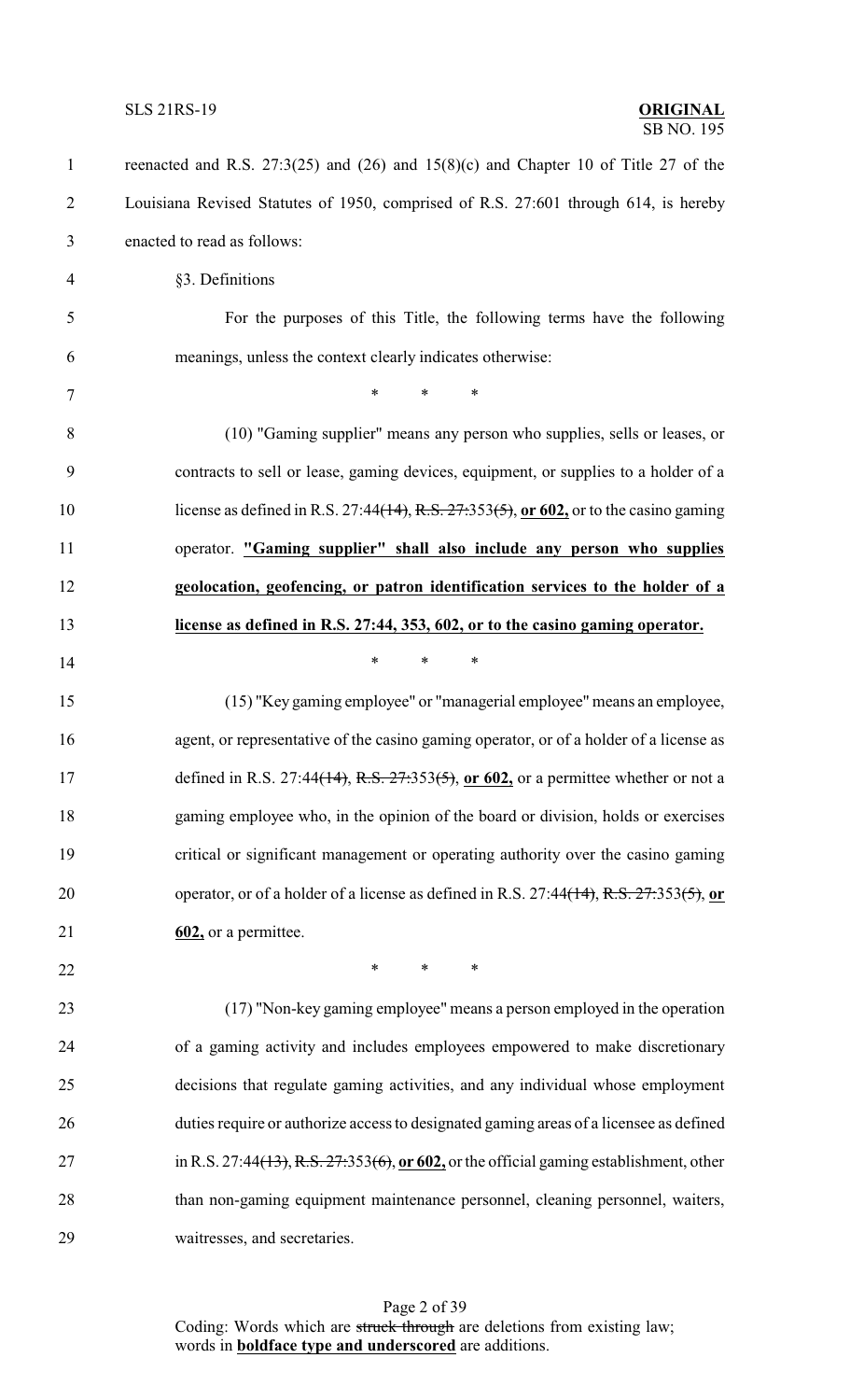| $\mathbf{1}$   | *<br>*<br>∗                                                                                  |
|----------------|----------------------------------------------------------------------------------------------|
| $\overline{2}$ | (19) "Non-gaming supplier" means any person who sells, leases, or otherwise                  |
| 3              | distributes, directly or indirectly, goods or services other than gaming equipment and       |
| 4              | supplies to the holder of a license, as defined in R.S. $27:44(14)$ , R.S. $27:353(5)$ , or  |
| 5              | 602, or the casino gaming operator.                                                          |
| 6              | $\ast$<br>$\ast$<br>∗                                                                        |
| 7              | (24) "Sports wagering platform provider" means a suitable business or                        |
| 8              | legal entity that holds a permit from the board to engage in the operation of a              |
| 9              | sports book on behalf of a licensee.                                                         |
| 10             | (25) "Sports wagering platform provider permit" means the permit of                          |
| 11             | a sports wagering service provider.                                                          |
| 12             | (26) "Suitable", "suitability", or "suitability requirements" means the criteria             |
| 13             | provided for in R.S. 27:28.                                                                  |
| 14             | ∗<br>∗<br>∗                                                                                  |
| 15             | §15. Board's authority; responsibilities                                                     |
| 16             | ∗<br>*<br>∗                                                                                  |
| 17             | B. The board shall:                                                                          |
| 18             | (1) Have all regulatory authority, control, and jurisdiction, including                      |
| 19             | investigation, licensing, and enforcement, and all power incidental or necessary to          |
| 20             | such regulatory authority, control, and jurisdiction over all aspects of gaming              |
| 21             | activities and operations as authorized pursuant to the provisions of the Louisiana          |
| 22             | Riverboat Economic Development and Gaming Control Act, the Louisiana                         |
| 23             | Economic Development and Gaming Corporation Act, the Video Draw Poker                        |
| 24             | Devices Control Law, and the Louisiana Fantasy Sports Contests Act, and the                  |
| 25             | <b>Louisiana Sports Wagering Act</b> , except as otherwise specified in this Title. Further, |
| 26             | the board shall have all regulatory, enforcement, and supervisory authority which            |
| 27             | exists in the state as to gaming on Indian lands as provided in the provisions of Act        |
| 28             | No. 888 of the 1990 Regular Session of the Legislature and Act No. 817 of the 1993           |
| 29             | Regular Session of the Legislature.                                                          |

Page 3 of 39 Coding: Words which are struck through are deletions from existing law; words in **boldface type and underscored** are additions.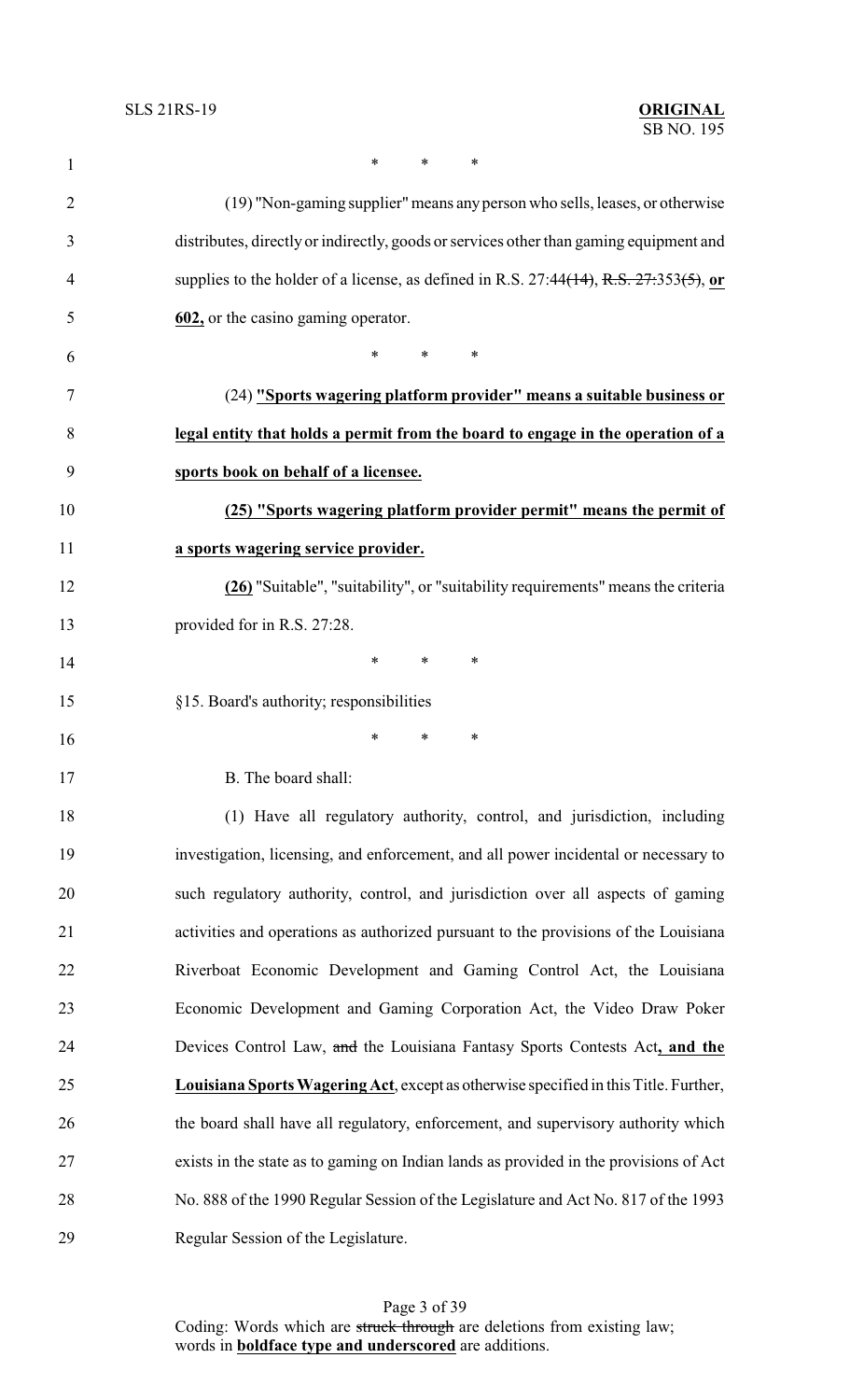| $\mathbf{1}$   | $\ast$<br>$\ast$<br>$\ast$                                                              |
|----------------|-----------------------------------------------------------------------------------------|
| $\overline{2}$ | (8)                                                                                     |
| 3              | $\ast$<br>$\ast$<br>$\ast$                                                              |
| 4              | (c) Adopt, pursuant to the Administrative Procedure Act and as                          |
| 5              | specifically provided for in R.S. 27:603, all rules necessary to implement,             |
| 6              | administer, and regulate sports wagering as authorized by Chapter 10 of this            |
| 7              | Title.                                                                                  |
| 8              | $\ast$<br>$\ast$<br>$\ast$                                                              |
| 9              | §15.1. Sports wagering                                                                  |
| 10             | A. In the event of the legalization of sports wagering in any parish as a result        |
| 11             | of the proposition election held on November 3, 2020, the The Louisiana Gaming          |
| 12             | Control Board shall have all regulatory authority, control, and jurisdiction, including |
| 13             | investigation, licensing, and enforcement, and all power incidental or necessary to     |
| 14             | such regulatory authority, control, and jurisdiction over all aspects of sports         |
| 15             | wagering activities and operations, except as otherwise specified in this Title.        |
| 16             | B. For purposes of this Section, "sports wagering" shall be defined as the              |
| 17             | business of accepting wagers on any sports event or sports contest by any system or     |
| 18             | method of wagering.                                                                     |
| 19             | $\ast$<br>$\ast$<br>∗                                                                   |
| 20             | §29. Permit required; terms; disposition of fees                                        |
| 21             | $\ast$<br>$\ast$<br>$\ast$                                                              |
| 22             | F. The term of a permit issued pursuant to the provisions of R.S. 27:29.1,              |
| 23             | 29.2, 29.3, and 86, and 623 shall be for five years.                                    |
| 24             | $\ast$<br>$\ast$<br>∗                                                                   |
| 25             | H. The division shall collect all fees assessed pursuant to the provisions of           |
| 26             | R.S. 27:29.1, 29.2, 29.3, and 29.4, and 623. The division shall deposit the fees in     |
| 27             | accordance with the provisions of R.S. 27:92.                                           |
| 28             | I. The failure to remain current in the payment of any fee assessed pursuant            |
| 29             | to the provisions of R.S. 27:29.1, 29.2, 29.3, or 29.4, or 623 shall result in the      |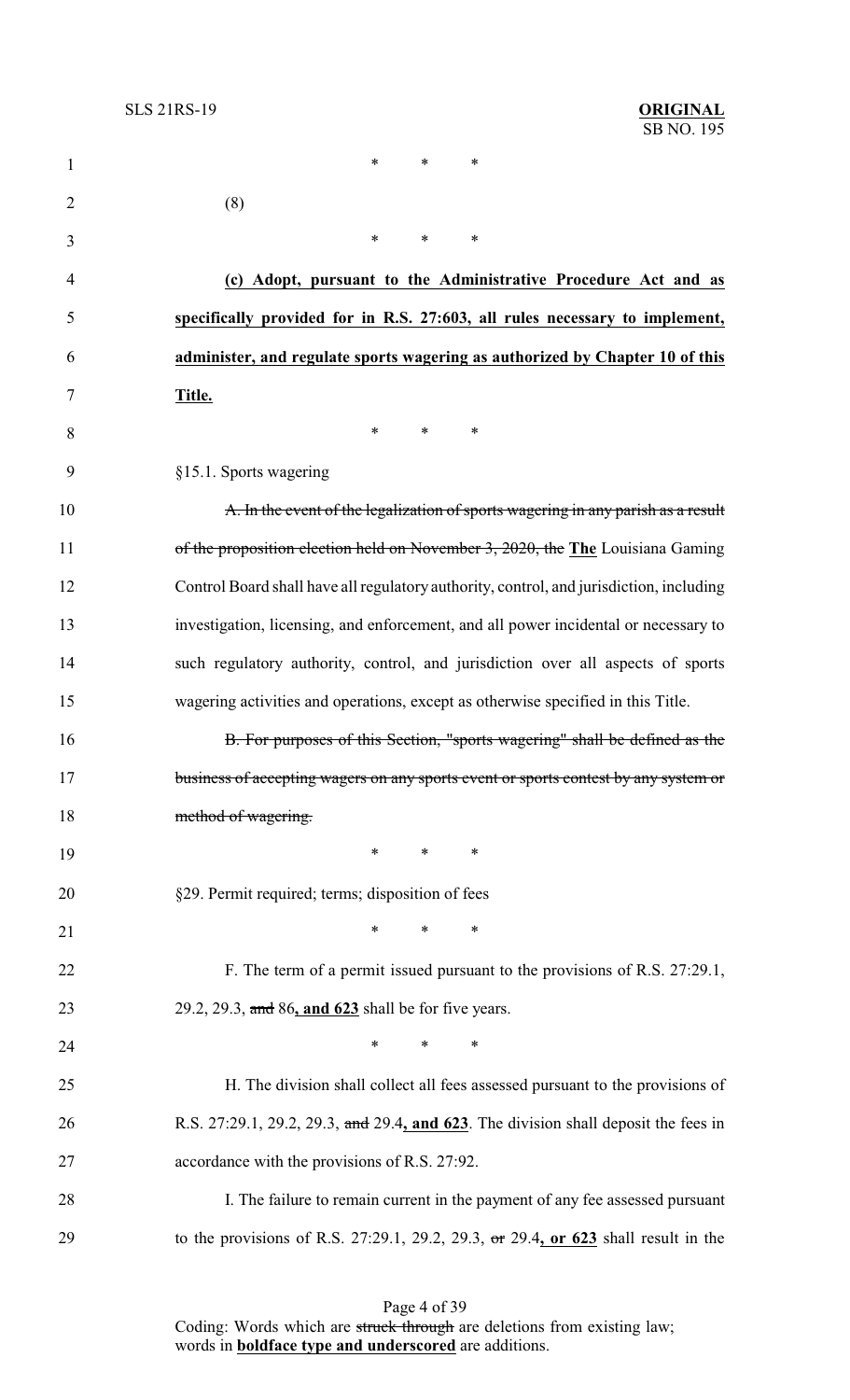| $\mathbf{1}$   | suspension of the permit.                                                               |
|----------------|-----------------------------------------------------------------------------------------|
| $\overline{2}$ | $\ast$<br>$\ast$<br>*                                                                   |
| 3              | §29.2. Gaming supplier permits                                                          |
| $\overline{4}$ | $\ast$<br>∗<br>*                                                                        |
| 5              | D. A supplier shall furnish to the board a list of any gaming equipment and             |
| 6              | supplies offered by the supplier for sale or lease in connection with games authorized  |
| $\overline{7}$ | under this Title. A supplier shall keep books and records for the furnishing of gaming  |
| 8              | equipment and supplies to gaming operations separate and distinct from any other        |
| 9              | business that the supplier might operate. A supplier shall file a quarterly return with |
| 10             | the board listing all sales and leases. A supplier shall permanently affix its name to  |
| 11             | all its gaming devices, equipment, and supplies for gaming operations unless            |
| 12             | otherwise authorized by the board. Any supplier's gaming devices, equipment, or         |
| 13             | supplies which are used by any person in unauthorized gaming operations shall be        |
| 14             | forfeited to the board. The holder of a license as defined in R.S. $27:44(14)$ , R.S.   |
| 15             | $27:353(5)$ , and 602, and the casino gaming operator may own its own gaming            |
| 16             | devices, equipment, and supplies. Each supplier, the holder of a license as defined     |
| 17             | in R.S. 27:44(14), R.S. $27:353(5)$ , and 602, and the casino operator shall file an    |
| 18             | annual report with the board listing its inventories of gaming devices, equipment, and  |
| 19             | supplies.                                                                               |
| 20             | $\ast$<br>$\ast$<br>$\ast$                                                              |
| 21             | §29.3. Non-gaming supplier permit                                                       |
| 22             | $\ast$<br>$\ast$<br>$\ast$                                                              |
| 23             | D. The holder of a license as defined in R.S. $27:44$ , or $353$ , or $602$ , or the    |
| 24             | casino gaming operator shall ensure that all persons required to be licensed or         |
| 25             | permitted, or persons performing regulated tasks who are supplied by contractual        |
| 26             | agreement or otherwise, are properly licensed or permitted pursuant to this Title.      |
| 27             | $\ast$<br>$\ast$<br>$\ast$                                                              |
| 28             | §44. Definitions                                                                        |
| 29             | When used in this Chapter, the following terms shall mean:                              |

Page 5 of 39 Coding: Words which are struck through are deletions from existing law; words in **boldface type and underscored** are additions.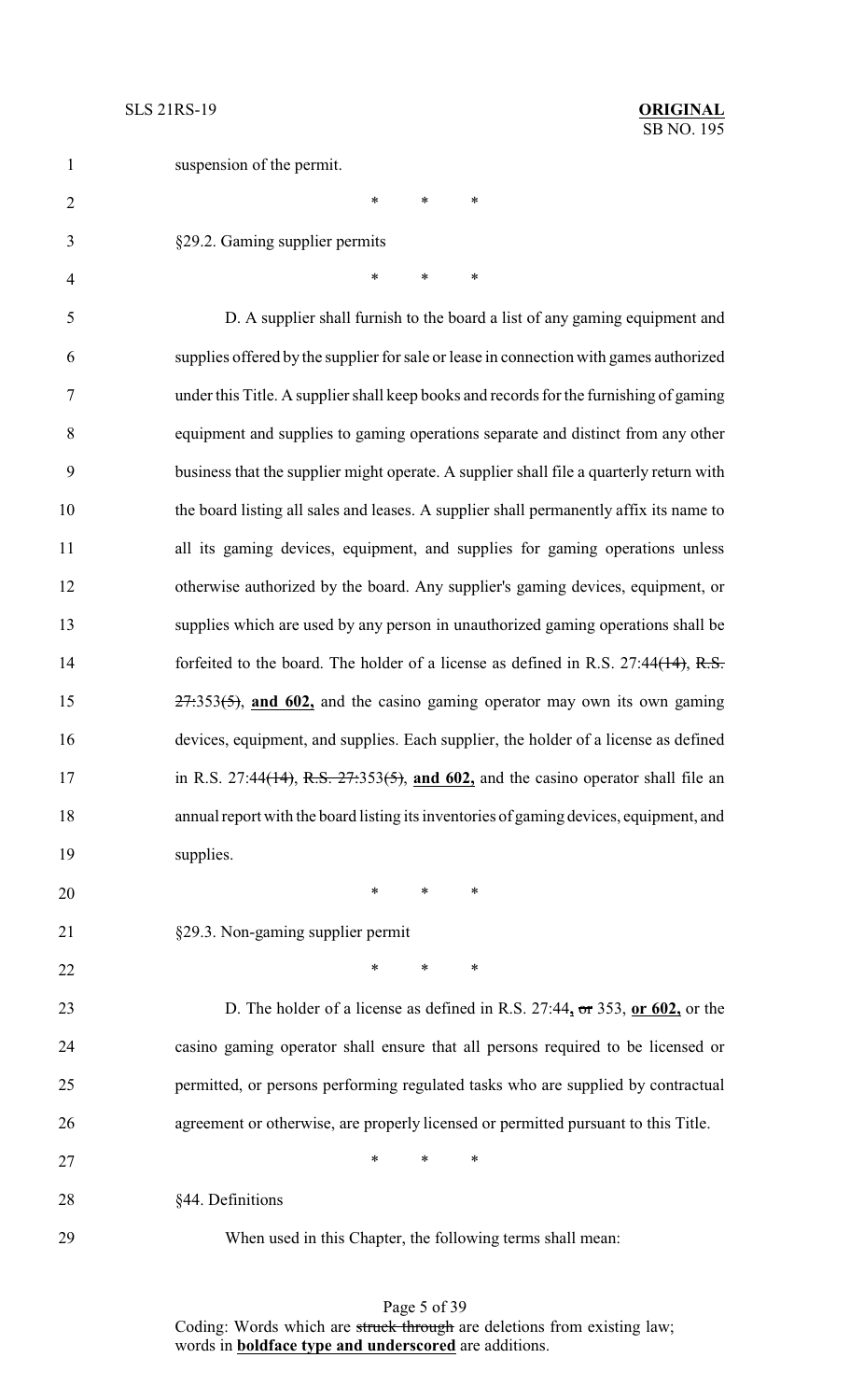1 \* \* \* \* (10)**(a)** "Game" means any banking or percentage game which is played with cards, dice, or any electronic, electrical, or mechanical device or machine for money, property, or any thing of value. "Game" does not include a lottery, bingo, pull tabs, raffles, electronic video bingo, cable television bingo, dog race wagering, or any wagering on any type of sports event, including but not limited to football, basketball, baseball, hockey, boxing, tennis, wrestling, jai alai, or other sports contest or event. Game **"Game"** shall also include racehorse wagering. **(b) Notwithstanding any provision of Subparagraph (a) of this Paragraph to the contrary, "game" shall include wagering on certain sports events through a sports book for a licensee who is also licensed by the board in accordance with Chapter 10 of this Title. \*** \* \* \* §58. Division responsibilities The division shall: \* \* \* (5)**(a)** Require all licensees to utilize a cashless wagering system, except for racehorse wagering and the play of slot machines, whereby all players' money is converted to tokens, electronic cards, or chips used only for wagering in the gaming establishment. **(b) Notwithstanding any provision of Subparagraph (a) of this Paragraph to the contrary, a licensee may accept cash wagers in its sports book if it is also licensed by the board in accordance with Chapter 10 of this Title. \*** \* \* \* §65. Licenses to conduct gaming activities upon riverboats; limitations  $*$  \* \* \* B. Gaming shall be conducted aboard riverboats, subject to the following requirements:

> Page 6 of 39 Coding: Words which are struck through are deletions from existing law; words in **boldface type and underscored** are additions.

\* \* \*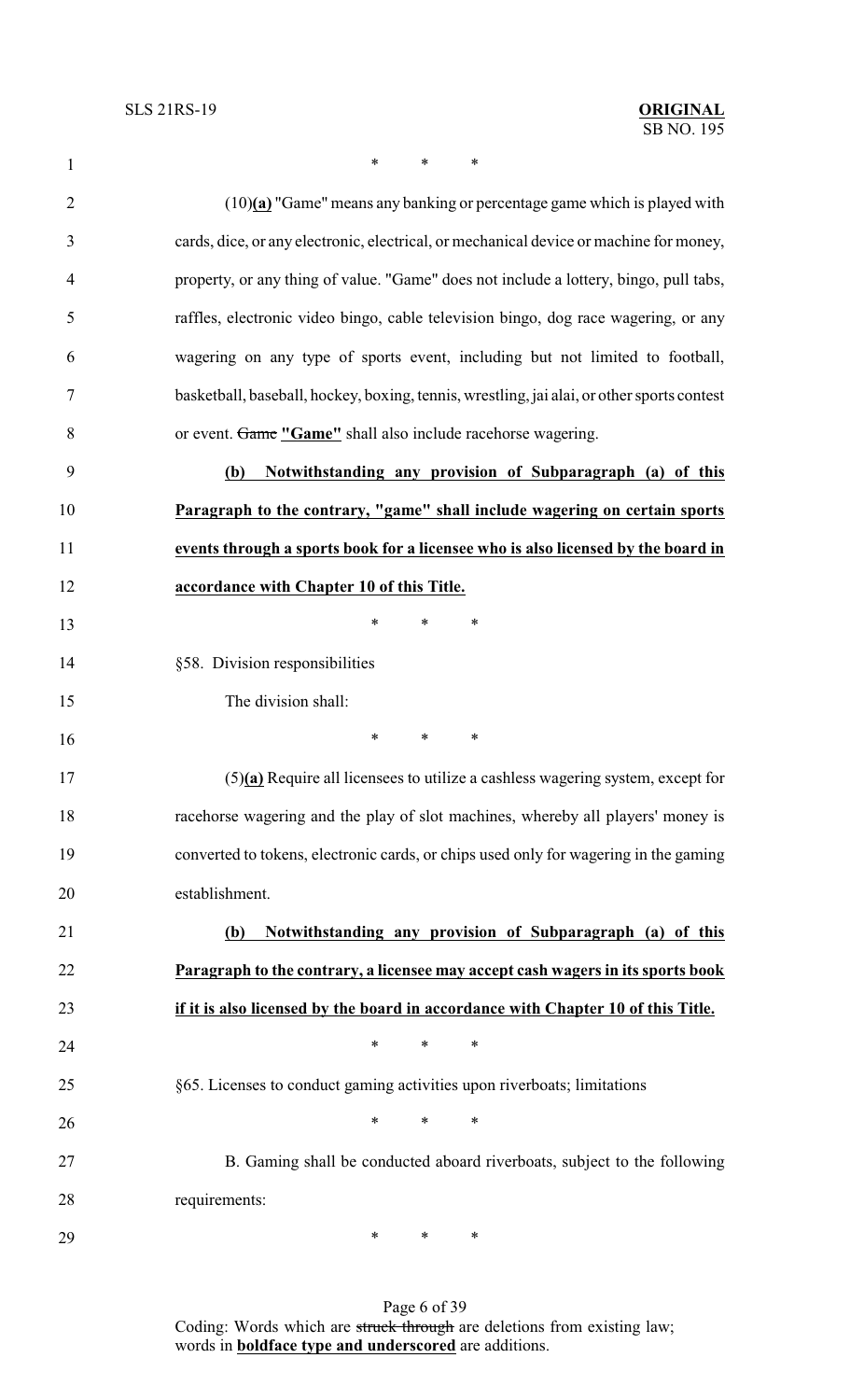## SB NO. 195 SLS 21RS-19 **ORIGINAL**

| $\mathbf{1}$   | $(11)(a)$ Except for racehorse wagering and the play of slot machines, gaming           |
|----------------|-----------------------------------------------------------------------------------------|
| $\overline{2}$ | wagers may be made only with tokens, chips, vouchers, coupons, or electronic cards      |
| 3              | issued by the licensee. Such tokens, chips, vouchers, coupons, or electronic cards      |
| $\overline{4}$ | may be used while aboard the riverboat only for the purpose of making wagers on         |
| 5              | gaming games. Electronic cards may be used which are affixed with a magnetic            |
| 6              | storage media, a "smart card" or those containing an integrated circuit chip, but       |
| $\tau$         | excluding credit cards issued by any other entity or institution or cards which         |
| 8              | automatically withdraw funds from a credit, savings, or checking account held at a      |
| 9              | depository institution as defined by Section 3 of the Federal Deposit Insurance Act,    |
| 10             | which includes any credit union.                                                        |
| 11             | (b) Notwithstanding any provision of Subparagraph (a) of this                           |
| 12             | Paragraph to the contrary, sports wagers may be made in cash if the riverboat           |
| 13             | is also licensed by the board for a sports book in accordance with Chapter 10           |
| 14             | of this Title.                                                                          |
| 15             | $\ast$<br>$\ast$<br>∗                                                                   |
| 16             | §205. Definitions                                                                       |
| 17             | When used in this Chapter, the following terms have these meanings:                     |
| 18             | *<br>$\ast$<br>∗                                                                        |
| 19             | $(11)(a)$ "Game" means any banking or percentage game located exclusively               |
| 20             | within an official gaming establishment which is played with cards, dice, or any        |
| 21             | electronic, electrical, or mechanical device or machine for money, property, or any     |
| 22             | thing of value. Game "Game" does not include lottery, bingo, charitable games,          |
| 23             | raffles, electronic video bingo, pull tabs, cable television bingo, wagering on dog or  |
| 24             | horse races, sports betting, or wagering on any type of sports event, inclusive but not |
| 25             | limited to football, basketball, baseball, hockey, boxing, tennis, wrestling, jai alai, |
| 26             | or other sports contest or event.                                                       |
| 27             | (b) Notwithstanding any provision of Subparagraph (a) of this                           |
| 28             | Paragraph to the contrary, "game" shall include sports betting through a sports         |
| 29             | book if the casino gaming operator is licensed by the board in accordance with          |
|                |                                                                                         |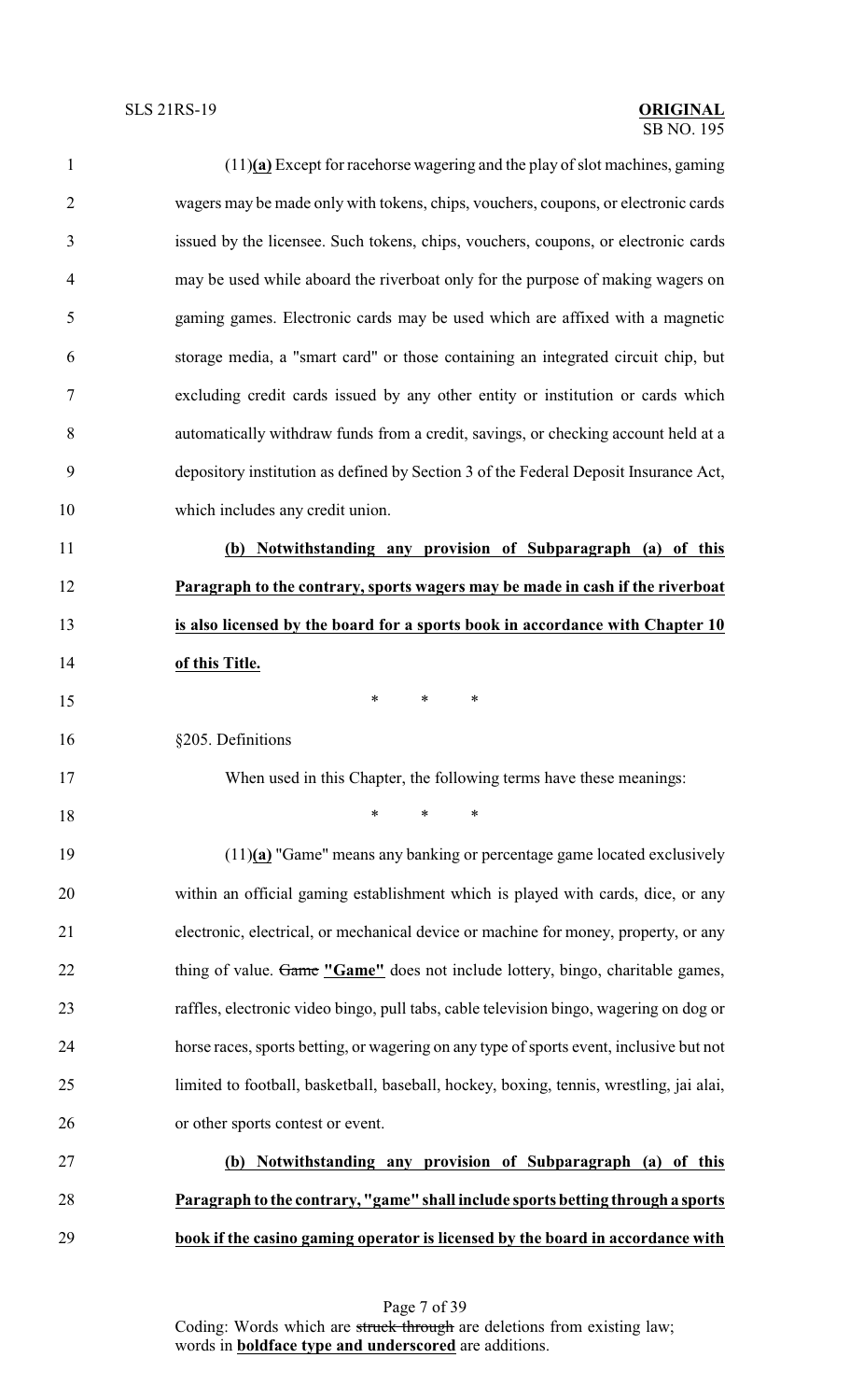## **Chapter 10 of this Title.**

 (12)**(a)** "Gaming device" means any equipment or mechanical, electromechanical, or electronic contrivance, component, or machine used directly or indirectly in connection with gaming or any game which affects the result of a wager by determining win or loss. The term includes a system for processing information which can alter the normal criteria of random selection, which affects the operation of any game, or which determines the outcome of a game. The term does not include a system or device which affects a game solely by stopping its operation so that the outcome remains undetermined.

 **(b) Notwithstanding any provision of Subparagraph (a) of this Paragraph to the contrary, "gaming device" shall also include a sports wagering mechanism as that term is defined in R.S. 27:602 if the casino gaming operator is also licensed by the board for a sports book in accordance with Chapter 10 of this Title.**

- \* \* \*
- §239.1. Wagering at the official gaming establishment

 Wagering **A. Except as provided in Subsection B of this Section, wagering** at the official gaming establishment may be made with tokens, chips, vouchers, coupons, or electronic cards issued by the casino gaming operator or an approved casino manager acting on behalf of the casino gaming operator. Electronic cards may be used which are affixed with a magnetic storage media, a "smart card" or those containing an integrated circuit chip, but excluding credit cards issued by any other entity or institution or cards which automatically withdraw funds from a credit, savings, or checking account held at a depository institution as defined by Section 3 of the Federal Deposit Insurance Act, which includes any credit union.

 **B. Notwithstanding any provision of Subsection A of this Section to the contrary, sports wagers at the official gaming establishment may be made in cash or through a patron's verified sports wagering account if the casino gaming operator is issued a license to operate a sports book by the board in**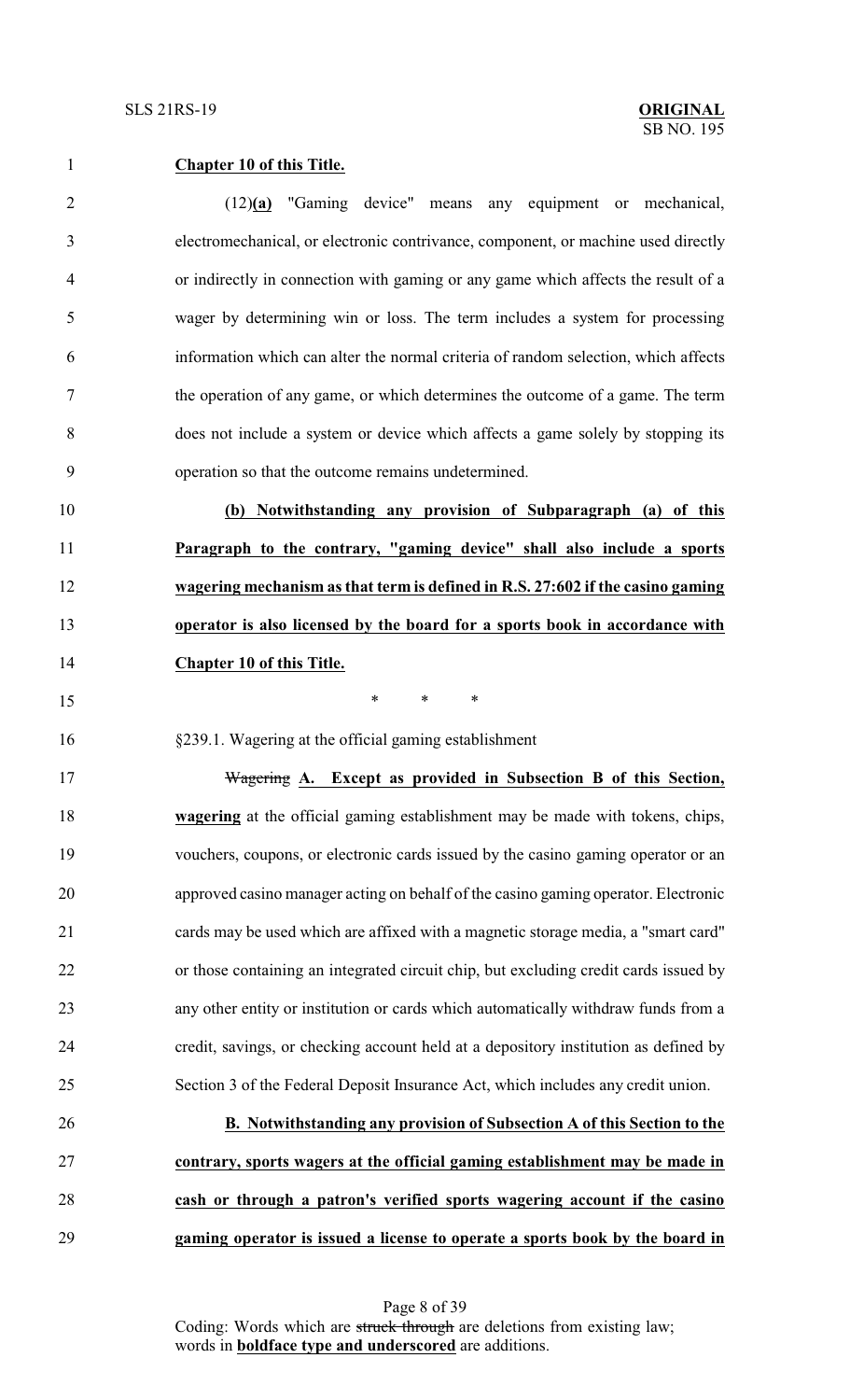| 1              | accordance with Chapter 10 of this Title.                                                  |
|----------------|--------------------------------------------------------------------------------------------|
| $\overline{2}$ | *<br>*<br>*                                                                                |
| 3              | §353. Definitions                                                                          |
| $\overline{4}$ | When used in this Chapter, the following terms shall have these meanings:                  |
| 5              | $\ast$<br>*<br>$\ast$                                                                      |
| 6              | (2) "Designated slot machine gaming area" means the contiguous area of an                  |
| 7              | eligible live racing facility at which slot machine gaming may be conducted in             |
| 8              | accordance with the provisions of this Chapter, determined by measuring the area,          |
| 9              | in square feet, inside the interior walls of the licensed eligible facility, excluding any |
| 10             | space therein in which gaming activities may not be conducted, such as bathrooms,          |
| 11             | stairwells, cage and beverage areas, and emergency evacuation routes of any width          |
| 12             | that meet or exceed the minimum size required by law.                                      |
| 13             | $\ast$<br>$\ast$<br>∗                                                                      |
| 14             | (5) "Emergency evacuation route" means those areas within the designated                   |
| 15             | slot machine gaming area of a licensed eligible facility which are clearly defined and     |
| 16             | identified by the licensee as necessary and approved by the state fire marshal or other    |
| 17             | federal or state regulatory agency for the evacuation of patrons and employees from        |
| 18             | the facility, and from which and in which no gaming activity may occur.                    |
| 19             | $\ast$<br>$\ast$<br>∗                                                                      |
| 20             | §361. Conduct of slot machine gaming; temporary conduct                                    |
| 21             | $\ast$<br>$\ast$<br>$\ast$                                                                 |
| 22             | F.(1) Wagering at an eligible live racing facility may be made with tokens,                |
| 23             | chips, vouchers, coupons, or electronic cards issued by the licensed eligible facility     |
| 24             | or an approved facility manager acting on behalf of the facility. Electronic cards may     |
| 25             | be used which are affixed with a magnetic storage media, a "smart card" or those           |
| 26             | containing an integrated circuit chip, but excluding credit cards issued by any other      |
| 27             | entity or institution or cards which automatically withdraw funds from a credit,           |
| 28             | savings, or checking account held at a depository institution as defined by Section        |
| 29             | 3 of the Federal Deposit Insurance Act, which includes any credit union.                   |

Page 9 of 39 Coding: Words which are struck through are deletions from existing law; words in **boldface type and underscored** are additions.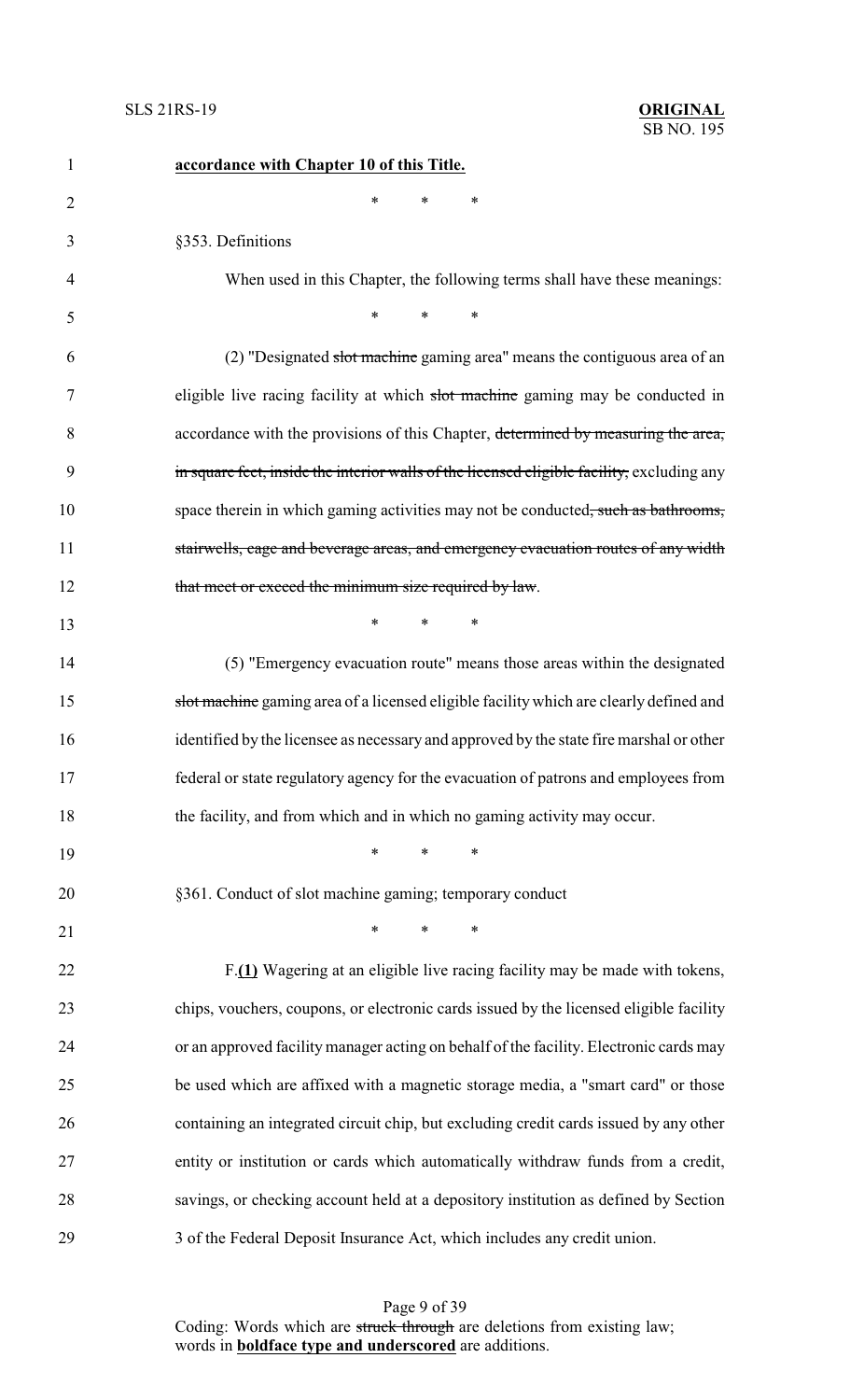| $\mathbf{1}$   | (2) Notwithstanding any provision of Paragraph (1) of this Subsection                |
|----------------|--------------------------------------------------------------------------------------|
| $\overline{2}$ | to the contrary, sports wagers at the eligible facility may be made in cash or       |
| 3              | through a patron's verified sports wagering account if the holder of a license as    |
| $\overline{4}$ | defined in R.S. 27:353 is also issued a license to operate a sports book by the      |
| 5              | board in accordance with Chapter 10 of this Title.                                   |
| 6              | $\ast$<br>∗<br>∗                                                                     |
| 7              | §364. Gaming Control Board; powers and duties                                        |
| 8              | A. The board shall:                                                                  |
| 9              | (1)                                                                                  |
| 10             | $\ast$<br>$\ast$<br>∗                                                                |
| 11             | (c) Such rules may include:                                                          |
| 12             | *<br>$\ast$<br>∗                                                                     |
| 13             | (ii) Requiring certain minimum physical security standards be observed in            |
| 14             | designated slot machine gaming areas.                                                |
| 15             | *<br>∗<br>∗                                                                          |
| 16             | (5) Approve the location, plans, and construction of the designated $s$ bot          |
| 17             | machine gaming area in an eligible facility.                                         |
| 18             | $\ast$<br>*<br>∗                                                                     |
| 19             | §371. Prohibition on operation of video draw poker devices; prohibition on any       |
| 20             | other type of game                                                                   |
| 21             | ∗<br>$*$ and $*$<br>∗                                                                |
| 22             | C.(1) Nothing in this Chapter shall be construed to permit the operation or          |
| 23             | play of any type of game the play of which requires the participation of an employee |
| 24             | of the licensee.                                                                     |
| 25             | (2) Notwithstanding any provision of Paragraph (1) of this Subsection to             |
| 26             | the contrary, participation of an employee of the licensee may be permitted if       |
| 27             | the licensee is also issued a license to operate a sports book by the board in       |
| 28             | accordance with Chapter 10 of this Title and the employee's participation is in      |
| 29             | compliance and regarding activities related to operations regulated by that          |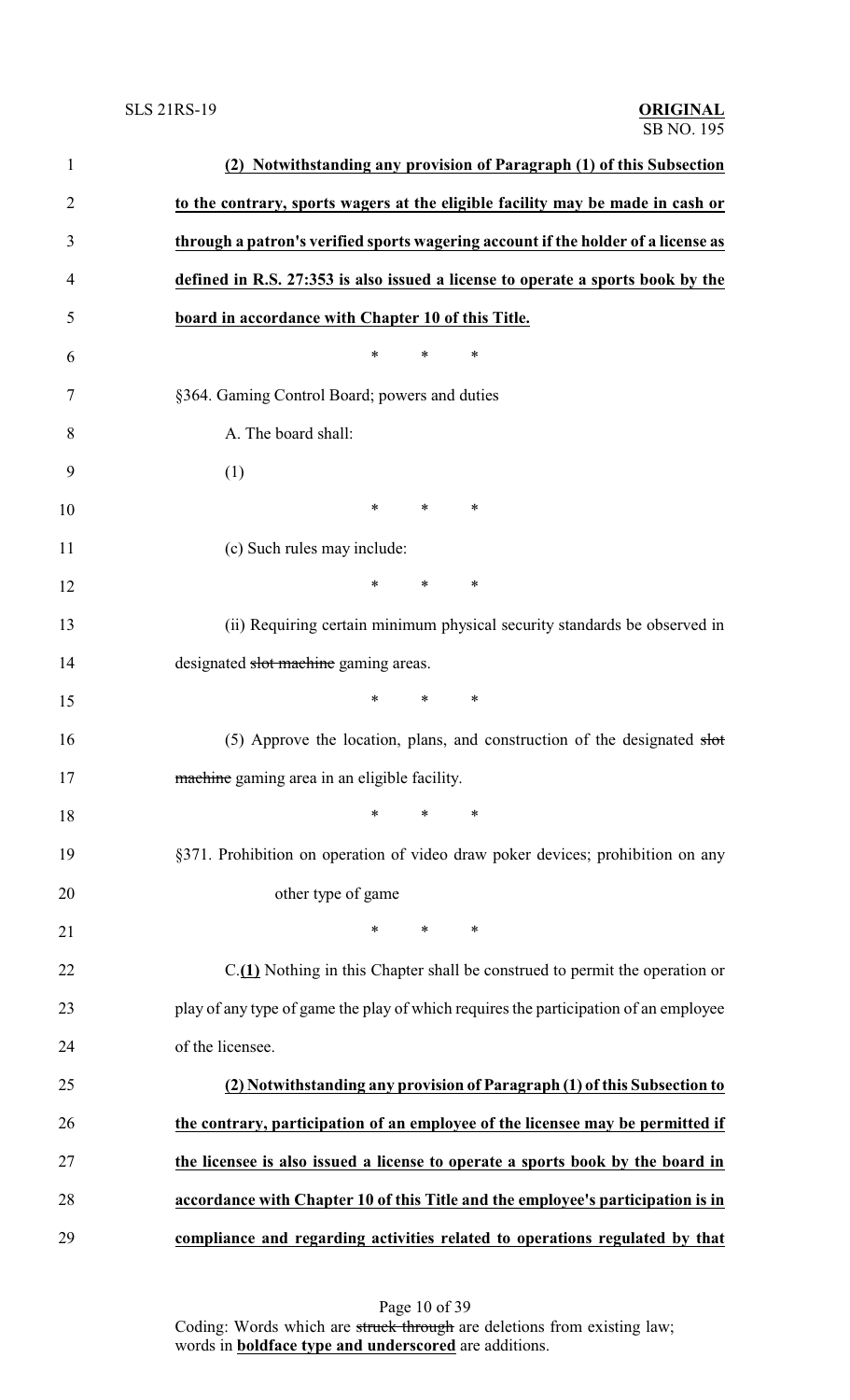| $\mathbf{1}$   | Chapter.                                                                             |
|----------------|--------------------------------------------------------------------------------------|
| $\overline{2}$ | §372. Slot machine gaming Gaming area limitations                                    |
| 3              | $\ast$<br>*<br>∗                                                                     |
| 4              | B.(1) No gaming devices other than slot machines and authorized pari-mutuel          |
| 5              | wagering devices and equipment shall be in the designated slot machine gaming        |
| 6              | area.                                                                                |
| 7              | (2) Notwithstanding any provision of Paragraph (1) of this Subsection                |
| 8              | to the contrary, sports wagering mechanisms as that term is defined in R.S.          |
| 9              | 27:602 shall also be authorized in the designated gaming area if the holder of a     |
| 10             | license as defined in R.S. 27:353 is also issued a license to operate a sports book  |
| 11             | by the board in accordance with Chapter 10 of this Title.                            |
| 12             | $\ast$<br>*<br>∗                                                                     |
| 13             | Crimes and penalties; false statements; unauthorized slot machines;<br>§375.         |
| 14             | skimming of slot machine proceeds; payroll check cashing; gambling                   |
| 15             | devices                                                                              |
| 16             | $\ast$<br>$\ast$<br>∗                                                                |
| 17             | D. Any owner of an eligible facility who has been granted a license to operate       |
| 18             | slot machine gaming who cashes or accepts for cashing or permits any employee or     |
| 19             | other person to cash or accept for cashing an identifiable employee payroll check in |
| 20             | the designated slot machine gaming area shall, upon conviction, be imprisoned for    |
| 21             | not more than six months or fined not more than five thousand dollars, or both.      |
| 22             | $\ast$<br>*<br>∗                                                                     |
| 23             | <b>CHAPTER 10. SPORTS WAGERING</b>                                                   |
| 24             | PART I. GENERAL PROVISIONS                                                           |
| 25             | §601. Title and citation; privilege                                                  |
| 26             | A. This Chapter shall be cited and referred to as the "Louisiana Sports              |
| 27             | <b>Wagering Act".</b>                                                                |
| 28             | <b>B.</b> Any license, permit, approval, or thing obtained or issued pursuant        |
| 29             | to the provisions of this Chapter is expressly declared by the legislature to be a   |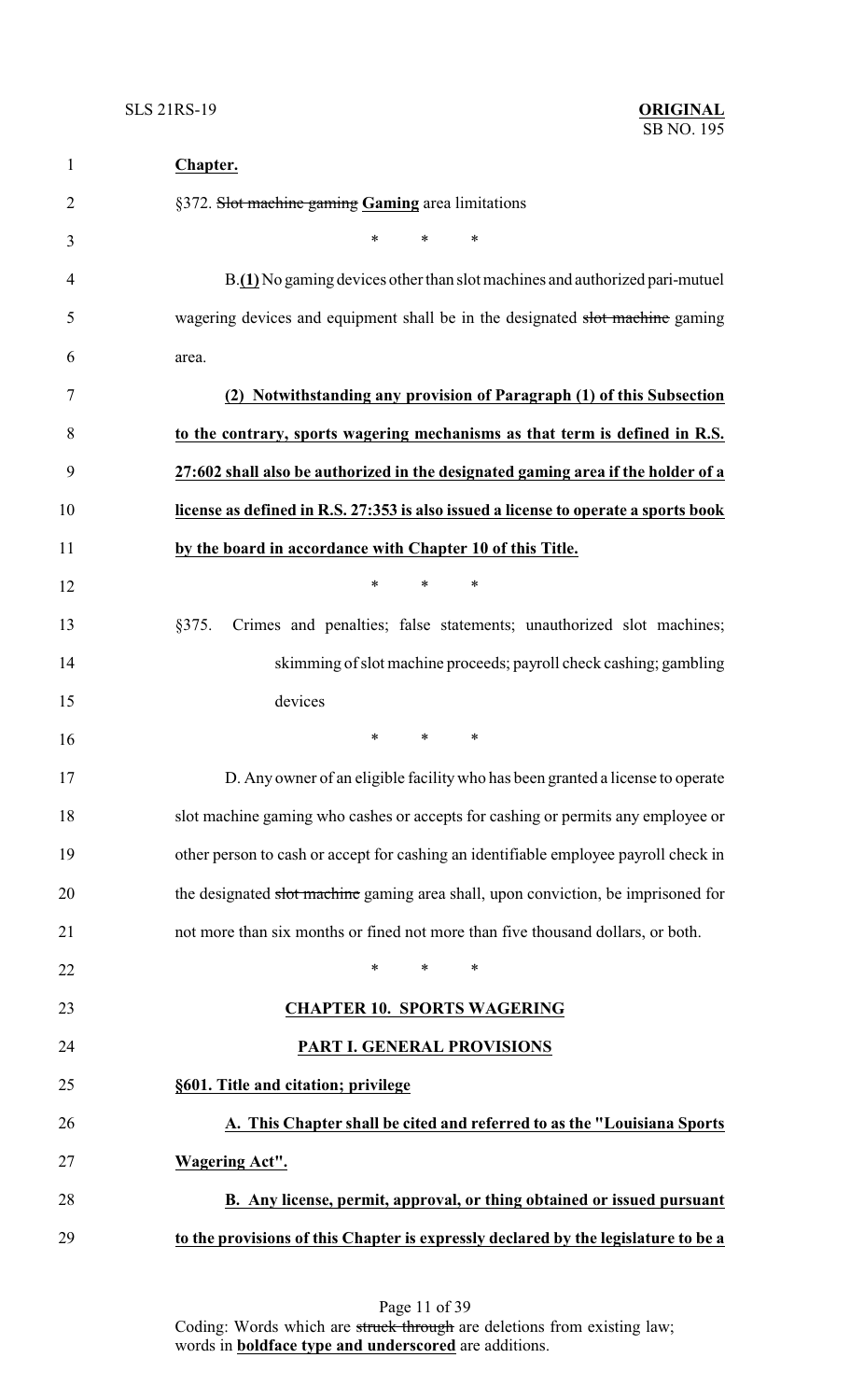| $\mathbf{1}$   | pure and absolute revokable privilege and not a right, property or otherwise,     |
|----------------|-----------------------------------------------------------------------------------|
| $\overline{2}$ | under the constitution of the United States or of the state of Louisiana. Further |
| 3              | the legislature declares that no holder of any license or permit acquires any     |
| $\overline{4}$ | vested interest or right therein or thereunder.                                   |
| 5              | §602. Definitions                                                                 |
| 6              | For purposes of this Chapter, the following terms shall have the                  |
| $\tau$         | following meanings ascribed to them unless the context clearly indicates          |
| 8              | otherwise:                                                                        |
| 9              | (1) "Anti-money laundering standards" or "AML" means the                          |
| 10             | requirements and guidelines provided in the federal Bank Secrecy Act of 1970,     |
| 11             | as amended, and the Anti-Money Laundering Act of 2020, as amended, for the        |
| 12             | prevention and detection of money laundering and the financing of terrorism.      |
| 13             | (2) "Applicant" means a person, business, or legal entity who has                 |
| 14             | submitted an application to the board seeking a license or permit, or the         |
| 15             | renewal of a license or permit.                                                   |
| 16             | (3) "Application" means the forms and schedules prescribed by the                 |
| 17             | board upon which an applicant seeks a license or permit, or the renewal of a      |
| 18             | license or permit. An application shall also include any other information or fee |
| 19             | required by the board to be submitted with an application such as disclosure      |
| 20             | statements, financial statements, and any type of fees.                           |
| 21             | (4) "Board" means the Louisiana Gaming Control Board, as established              |
| 22             | by R.S. 27:11.                                                                    |
| 23             | (5) "Business or legal entity" shall have the same meaning as that term           |
| 24             | is defined in R.S. 27:3.                                                          |
| 25             | (6) "Distributor" means a suitable business or legal entity that is               |
| 26             | domiciled in this state and buys, sells, leases, services, or repairs sports      |
| 27             | wagering mechanisms in this state.                                                |
| 28             | (7) "Division" shall have the same meaning as that term is defined in             |
| 29             | R.S. 27:3.                                                                        |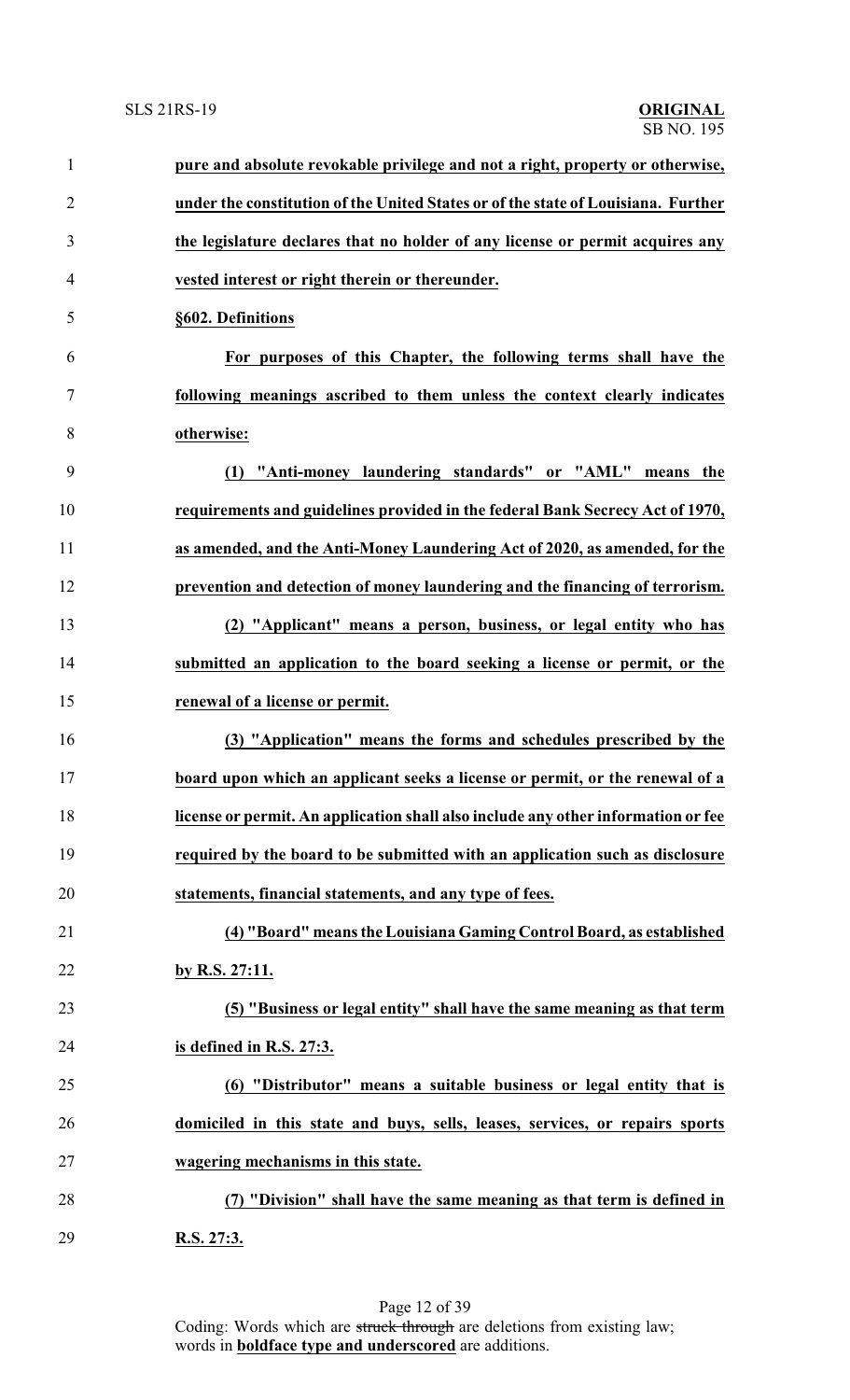| $\mathbf{1}$   | (8) "Electronic sports wagering" means sports wagering via a sports               |
|----------------|-----------------------------------------------------------------------------------|
| $\overline{2}$ | wagering mechanism or through a website or mobile application.                    |
| 3              | (9) "Louisiana State Racing Commission" means the commission                      |
| $\overline{4}$ | established in R.S. 4:144.                                                        |
| 5              | (10) "License" or "licensee" means a license or authorization to operate          |
| 6              | a sports book in this state in compliance with the provisions of this Chapter.    |
| $\tau$         | (11) "Mobile application" means an application on a mobile phone or               |
| 8              | other device through which a player is able to place a wager with an operator     |
| 9              | on a sports event and receive a credit on their sports wagering account.          |
| 10             | (12) "Net gaming proceeds" means the amount equal to the total gross              |
| 11             | revenue of all wagers placed by patrons less the total amount of all winnings     |
| 12             | paid out to patrons.                                                              |
| 13             | (13) "Operator" or "sports wagering operator" means the entity that               |
| 14             | actually books a sports wager. The operator may be:                               |
| 15             | (a) The licensee who manages and operates a sports book itself.                   |
| 16             | (b) The licensee's contracted sports wagering platform provider, in               |
| 17             | accordance with the scope of that contract, when the licensee chooses to contract |
| 18             | the management and operation of all or a portion of its sports book line-of-      |
| 19             | business with a service platform provider.                                        |
| 20             | (14) "Patron" or "player" means an individual who places a wager on               |
| 21             | a sports event.                                                                   |
| 22             | (15) "Permit" has the same meaning as that term is defined in R.S. 27:3.          |
| 23             | (16) "Permittee" has the same meaning as that term is defined in R.S.             |
| 24             | 27:3.                                                                             |
| 25             | (17) "Person" has the same meaning as that term is defined in R.S. 27:3.          |
| 26             | (18) "Retail establishment" means a retail business that has a contract           |
| 27             | with an operator and is permitted by the board for the location of a sports       |
| 28             | wagering mechanism and mobile gaming.                                             |
| 29             | (19) "Sports event" means any professional sport or athletic event, any           |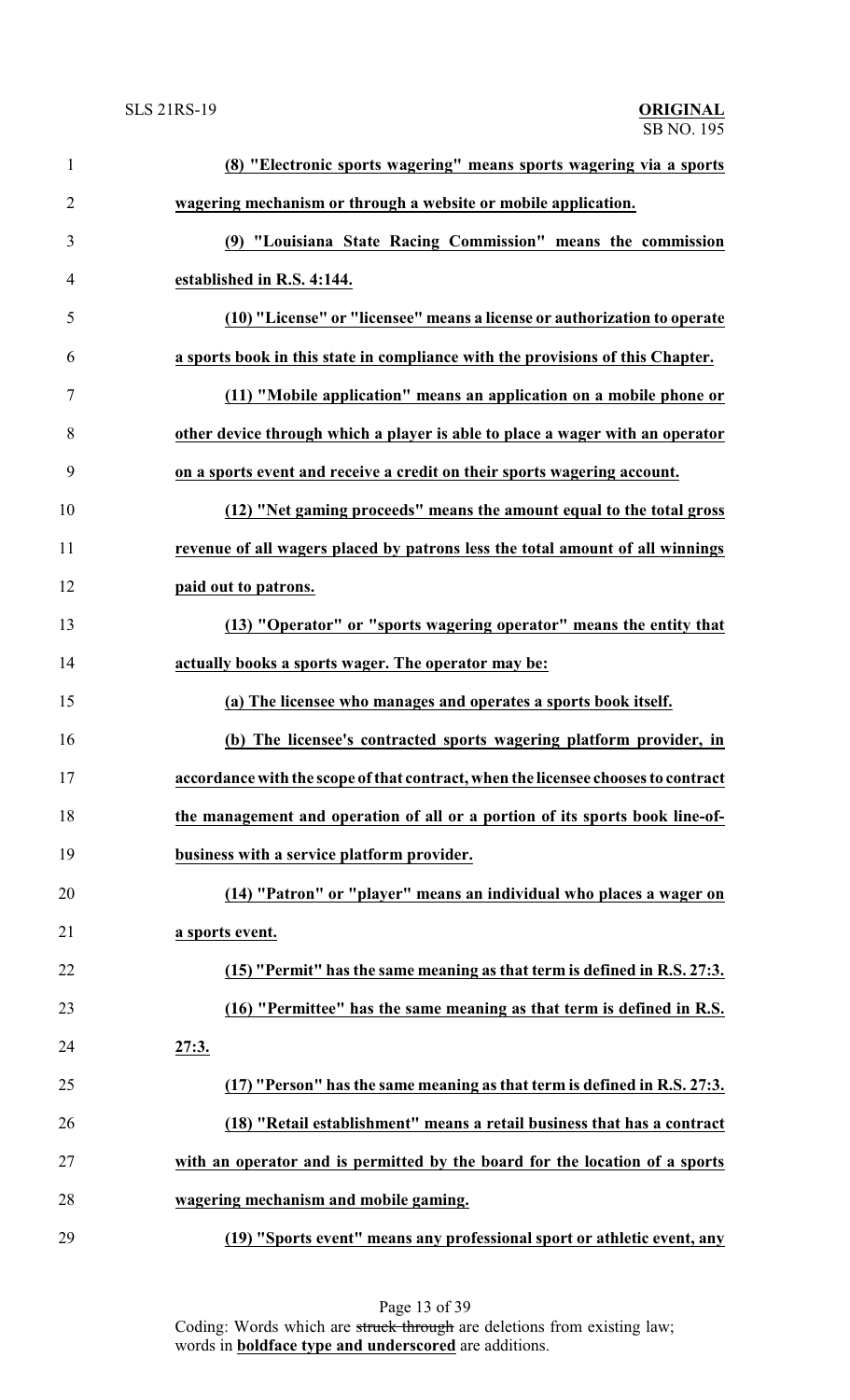| $\mathbf{1}$   | collegiate sport or athletic event, any Olympic or international sports           |
|----------------|-----------------------------------------------------------------------------------|
| $\overline{2}$ | competition event, or any other special event or competition of relative skill as |
| 3              | authorized by the board to be a sports event for purposes of this Chapter.        |
| 4              | "Sports event" shall not include high school sports, youth events, any            |
| 5              | international sports events where the majority of the athletes are under the age  |
| 6              | of eighteen years old, fantasy sports contests as provided in Chapter 6 of this   |
| $\tau$         | Title, and any event prohibited by law.                                           |
| 8              | (20) "Sports wager" or "sports bet" means a sum of money or                       |
| 9              | representation of value risked by a player on an occurrence associated with a     |
| 10             | sports event for which the outcome is uncertain.                                  |
| 11             | (21) "Sports wagering platform" or "sports book" means an integrated              |
| 12             | system of hardware, software, or applications, including mobile applications      |
| 13             | and servers, through which an operator conducts the business of offering for      |
| 14             | play wagering conducted in accordance with this Chapter on a sports event or      |
| 15             | on portions of a sports event or on the individual performance or statistics of   |
| 16             | athletes in a sports event or a combination of sports events, by any system or    |
| 17             | method of wagering. The term includes but is not limited to single-game bets,     |
| 18             | teaser bets, parlay bets, over-under bets, moneyline bets, pools, exchange        |
| 19             | wagering, in-game wagering, in-play bets, proposition bets, parlays, and          |
| 20             | straight bets.                                                                    |
| 21             | (22) "Sports wagering account" means an electronic financial record               |
| 22             | established with an operator for an individual patron in which the patron may     |
| 23             | deposit and withdraw funds for sports wagering and other authorized               |
| 24             | purchases and to which the operator may credit winnings or other amounts due      |
| 25             | to that patron or authorized by that patron.                                      |
| 26             | (23) "Sports wagering mechanism" or "kiosk" means a board approved                |
| 27             | self-service mechanical, electrical, or computerized terminal, device, apparatus, |
| 28             | or piece of equipment that is directly tied to an approved sports wagering        |
|                |                                                                                   |

**platform provider's central system and allows a patron to place a sports wager**

Page 14 of 39 Coding: Words which are struck through are deletions from existing law; words in **boldface type and underscored** are additions.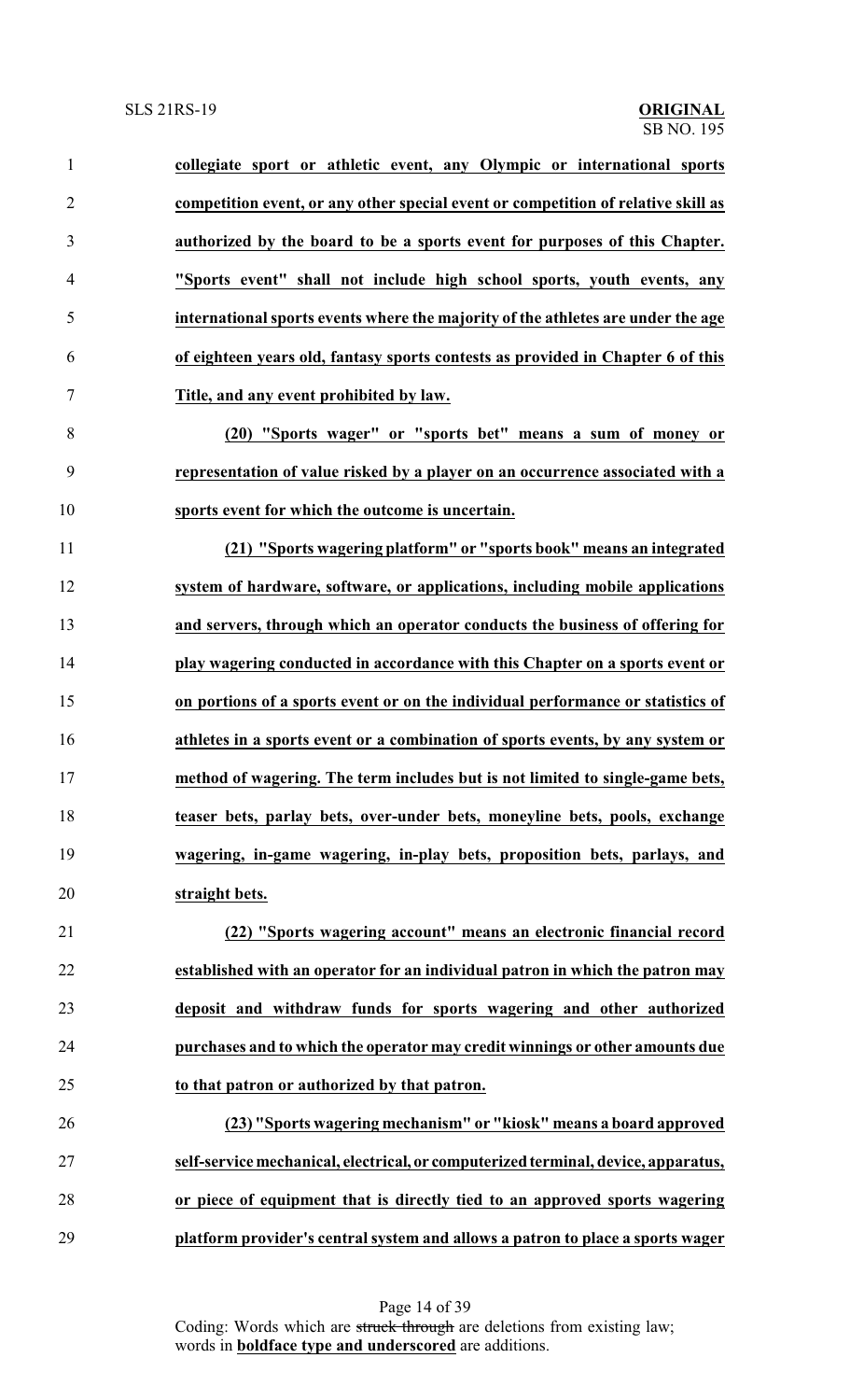| $\mathbf{1}$   | on a licensee's premises or at a permitted retail establishment. "Sports          |
|----------------|-----------------------------------------------------------------------------------|
| $\overline{2}$ | wagering mechanism" does not include a personal computer, mobile phone, or        |
| 3              | other device owned and used by a player to wager on a sports event.               |
| 4              | (24) "Sports wagering platform provider" means a suitable business or             |
| 5              | legal entity that holds a permit from the board to engage in support services for |
| 6              | the operation of a sports book on behalf of a licensee.                           |
| 7              | §603. Gaming Control Board; state police; duties and powers                       |
| 8              | A.(1) The board shall perform the duties and functions as authorized by           |
| 9              | this Chapter and shall possess authority, control, and jurisdiction and all power |
| 10             | incidental and necessary thereto with respect to the regulation of sports         |
| 11             | wagering as provided by R.S. 27:15.1.                                             |
| 12             | (2)(a) In accordance with the Administrative Procedure Act, the board             |
| 13             | shall:                                                                            |
| 14             | (i) Develop qualifications and standards and a process and procedure              |
| 15             | for the licensure of sports wagering entities as well as the renewal, suspension, |
| 16             | and revocation of a license.                                                      |
| 17             | (ii) Develop qualifications and standards and a procedure and process             |
| 18             | for approval and permitting of sports wagering platform providers, sports         |
| 19             | wagering service providers, distributors, manufacturers, vendors, suppliers,      |
| 20             | personnel, and retail establishments as well as the renewal, suspension, and      |
| 21             | revocation of a permit.                                                           |
| 22             | (iii) Promulgate rules, forms, processes, and procedures necessary to             |
| 23             | implement, administer, and regulate sports wagering as authorized by this         |
| 24             | Chapter.                                                                          |
| 25             | (iv) Establish standards for the amount of reserves required to be                |
| 26             | maintained by an operator and the allowable form of those reserves, including     |
| 27             | standards for initial reserves for a newly licensed sports wagering establishment |
| 28             | or newly permitted sports wagering platform provider.                             |
| 29             | (v) Establish guidelines for the acceptance of wagers on a series of sports       |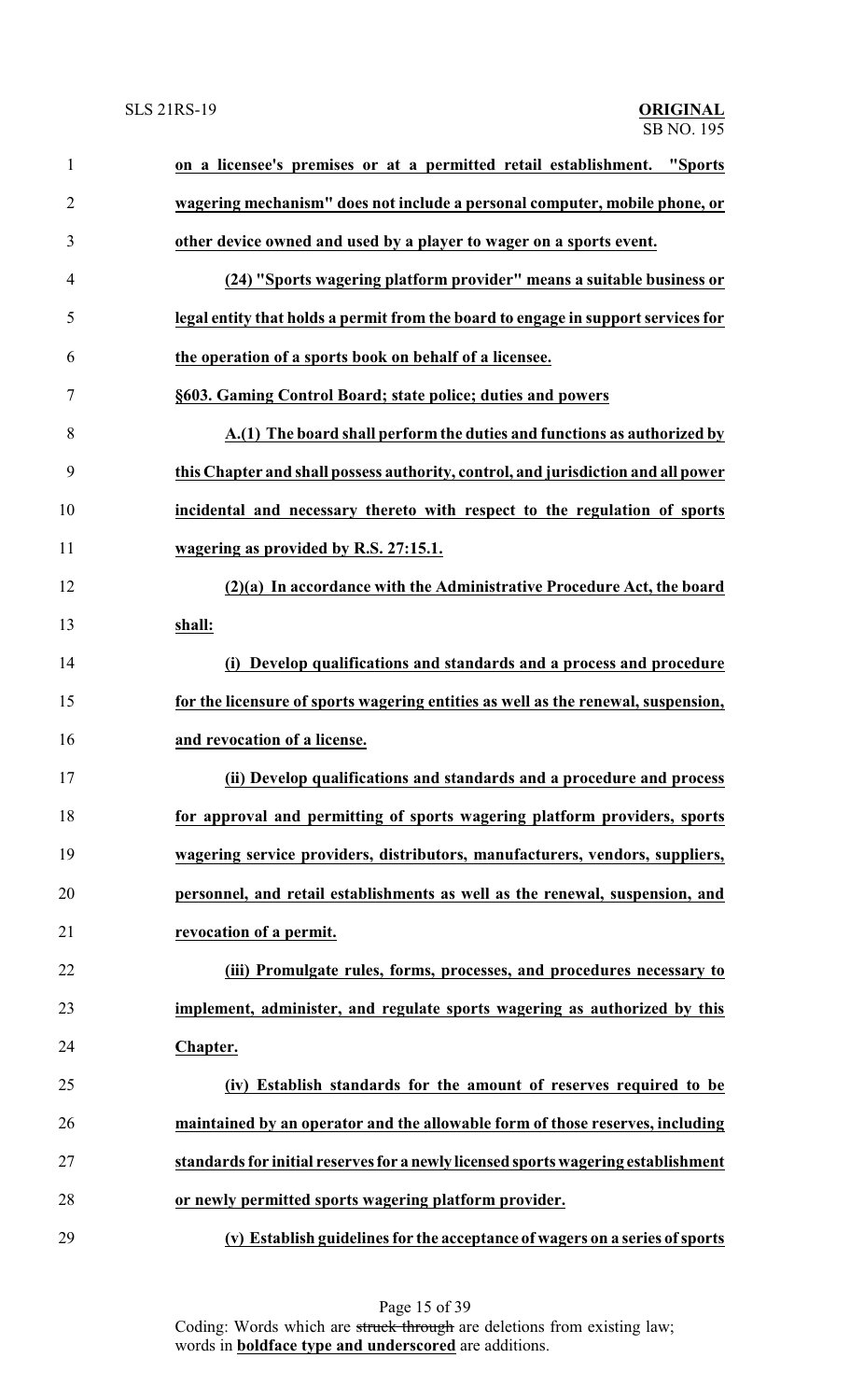| $\mathbf{1}$   | events by an operator.                                                             |
|----------------|------------------------------------------------------------------------------------|
| $\overline{2}$ | (vi) Determine the maximum number and amount of wagers which may                   |
| 3              | be accepted by an operator from any one patron on any one sports event.            |
| 4              | (vii) Prohibit an operator from unilaterally rescinding a wager unless             |
| 5              | approved by the board to do so.                                                    |
| 6              | (viii) For cash wagers placed in-person or via a sports wagering                   |
| $\tau$         | mechanism, establish standards for the type of wagering tickets which may be       |
| 8              | used, information required to be printed on a ticket, and methods for issuing      |
| 9              | tickets.                                                                           |
| 10             | (ix) Establish the method of accounting to be used by operators, the               |
| 11             | types of records required to be kept, and the length of time records shall be      |
| 12             | retained.                                                                          |
| 13             | (x) Require operators to comply with AML standards and practices.                  |
| 14             | (xi) Provide standards for the use of credit and checks by players and             |
| 15             | other protections for players.                                                     |
| 16             | (xii) Establish internal controls for all aspects of electronic wagering,          |
| 17             | including procedures for system integrity, system security, operations,            |
| 18             | accounting, and reporting of problem gamblers.                                     |
| 19             | (xiii) Establish operational controls for server-based gaming systems,             |
| 20             | software and hardware utilized on electronic sports wagering, including but not    |
| 21             | limited to appearance, functionality, contents, collection, storage, and retention |
| 22             | of data and security.                                                              |
| 23             | (xiv) Establish operational controls for sports wagering accounts,                 |
| 24             | including but not limited to procedures for establishment and closure of an        |
| 25             | online account, funding of withdrawal of funds from an online account, and         |
| 26             | generation of an account statement for a patron's online account.                  |
| 27             | (xv) Establish standards for servers and other equipment used to accept            |
| 28             | wagers by operators and procedures for inspection and for addressing defective     |
| 29             | or malfunctioning devices, equipment, and accessories related to sports            |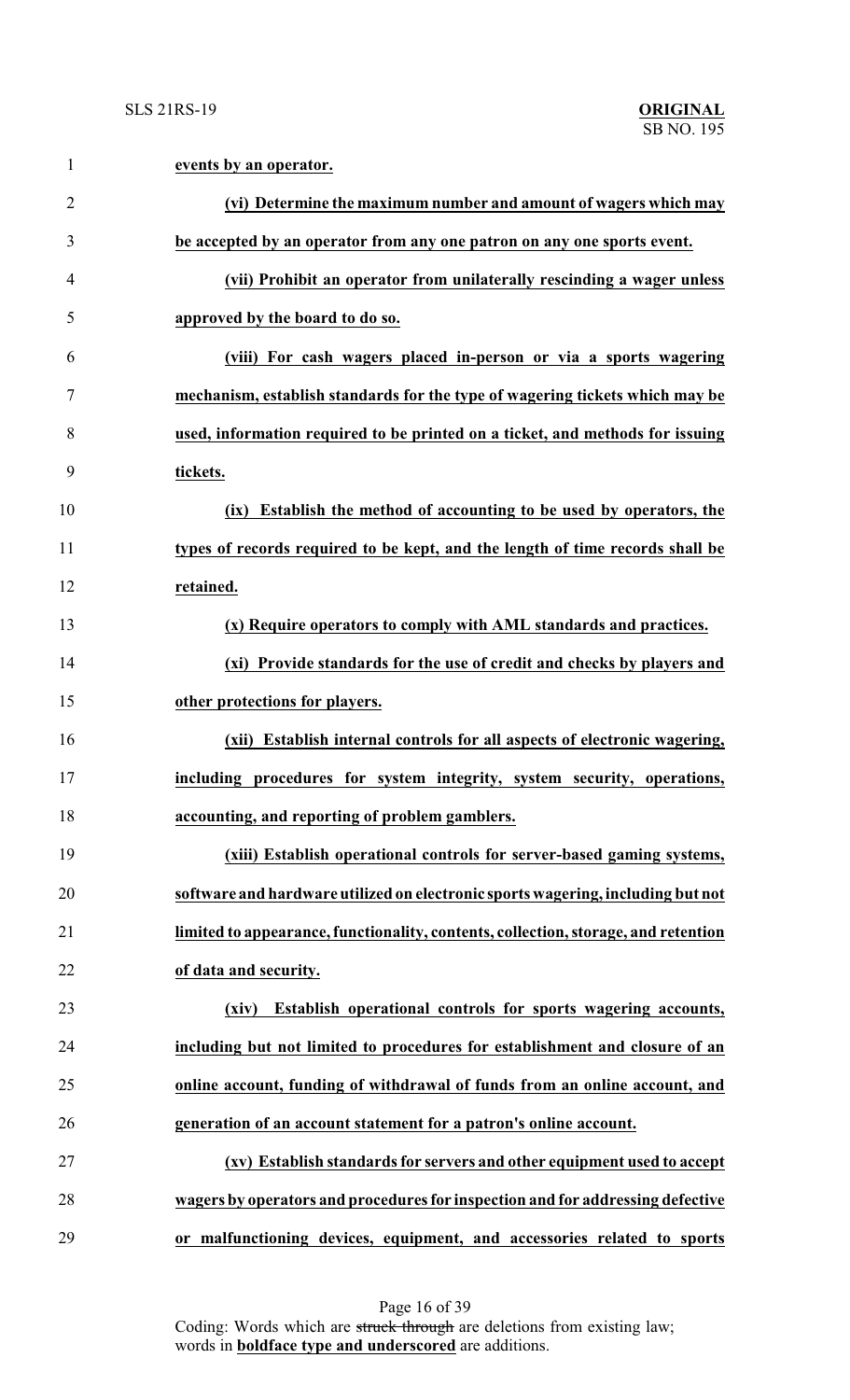| $\mathbf{1}$   | wagering.                                                                          |
|----------------|------------------------------------------------------------------------------------|
| $\overline{2}$ | (xvi) Establish standards and a process for approval for permitting retail         |
| 3              | establishments for the hosting of sports wagering mechanisms and electronic        |
| $\overline{4}$ | wagering.                                                                          |
| 5              | (xvii) Require that a dollar amount equal to or greater than ten percent           |
| 6              | of all wagers handled by an operator on any single sports event be on deposit in   |
| 7              | a Louisiana chartered bank and that a dollar amount equal to or greater than       |
| 8              | ten percent of the total amount held by an operator in patron sports wagering      |
| 9              | accounts be on deposit in a Louisiana chartered bank.                              |
| 10             | (b) For purposes of expeditious implementation of the provisions of this           |
| 11             | Chapter, the promulgation of the initial administrative rules pertaining to this   |
| 12             | Chapter shall be deemed to constitute a matter of imminent peril to public         |
| 13             | health, safety, and welfare as provided in R.S. 49:953(B).                         |
| 14             | B. The board shall follow its regulatory processes for dispute resolution          |
| 15             | for disputes arising from sports wagering.                                         |
| 16             | C.(1) The division shall, at all times deemed appropriate by the board,            |
| 17             | be charged with inspecting and ensuring compliance with all the requirements       |
| 18             | of this Chapter.                                                                   |
| 19             | (2) The division may be charged by the board with any other tasks                  |
| 20             | deemed necessary to the regulation of sports wagering in this state.               |
| 21             | §604. Reporting                                                                    |
| 22             | The board, following consultation with the licensees, shall annually cause         |
| 23             | a report to be prepared and distributed to the legislature on the impact of sports |
| 24             | wagering on sports events, on problem gamblers, and on gambling addiction in       |
| 25             | the state. The report shall be prepared by a private organization or entity with   |
| 26             | expertise in serving the needs of persons with gambling addictions, which          |
| 27             | organization or entity shall be selected by the board. The report shall be         |
| 28             | prepared and distributed under the supervision of and in coordination with the     |
| 29             | board. Any costs associated with the preparation and distribution of the report    |

Page 17 of 39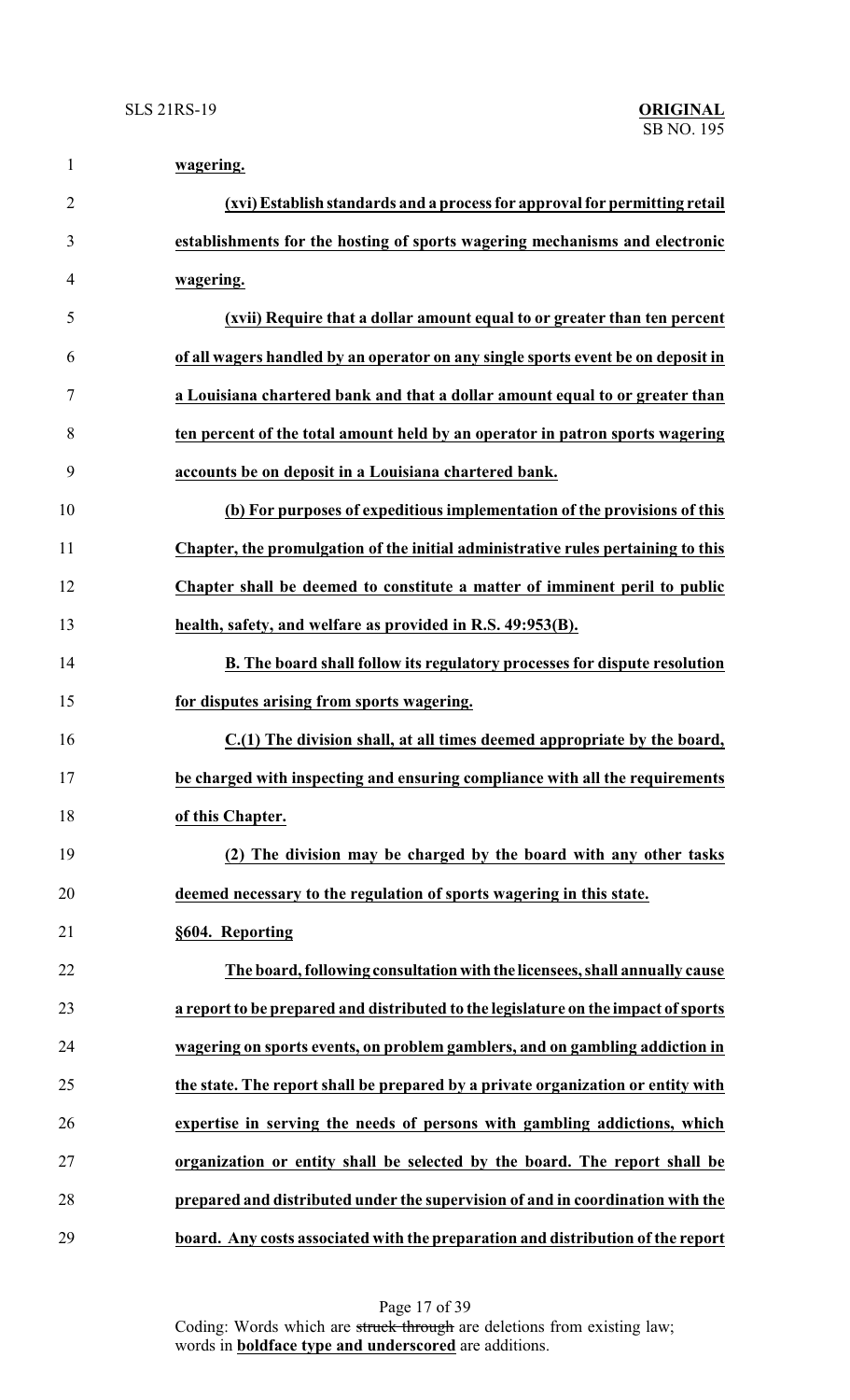| $\mathbf{1}$   | shall be borne by the licensees. The board shall also report annually to the       |
|----------------|------------------------------------------------------------------------------------|
| $\overline{2}$ | legislature on the effectiveness of the statutory and regulatory controls in place |
| 3              | to ensure the integrity of gaming operations, including mobile wagering.           |
| 4              | PART II. LICENSEE, PLATFORM PROVIDERS,                                             |
| 5              | <b>AND OTHER PARTIES</b>                                                           |
| 6              | §605. License; limited; requirements; contract with platform provider              |
| 7              | A.(1) No person, business, or legal entity shall operate a sports book             |
| 8              | without first being licensed by the board.                                         |
| 9              | (2) The license to engage in the business of operating a sports book shall         |
| 10             | be in addition to any other license required by law.                               |
| 11             | B. Only the following entities shall be eligible to apply for a sports             |
| 12             | wagering license:                                                                  |
| 13             | (1) The casino gaming operator as defined in R.S. 27:205 and provided              |
| 14             | for in Chapter 5 of this Title.                                                    |
| 15             | (2) The holder of an active license as defined in R.S. 27:44 and provided          |
| 16             | for in Chapter 4 of this Title.                                                    |
| 17             | (3) The holder of an active license as defined in R.S. 27:353 and provided         |
| 18             | for in Chapter 7 of this Title.                                                    |
| 19             | C. The board shall only award a license to operate a sports book to an             |
| 20             | applicant determined by the board to be suitable. In addition to the standards     |
| 21             | provided in R.S. 27:28, in determining an applicant's suitability as a licensee,   |
| 22             | the board may request from an applicant, and consider as a factor in the           |
| 23             | determination, any or all of the following information items:                      |
| 24             | (1) Whether the applicant has adequate capitalization and the financial            |
| 25             | and the means to develop, construct, operate, and maintain<br>ability              |
| 26             | infrastructure to support sports wagering activities and operations in             |
| 27             | compliance with this Chapter and any administrative rules promulgated by the       |
| 28             | board.                                                                             |
| 29             | Whether the applicant has the financial ability to purchase and<br>(2)             |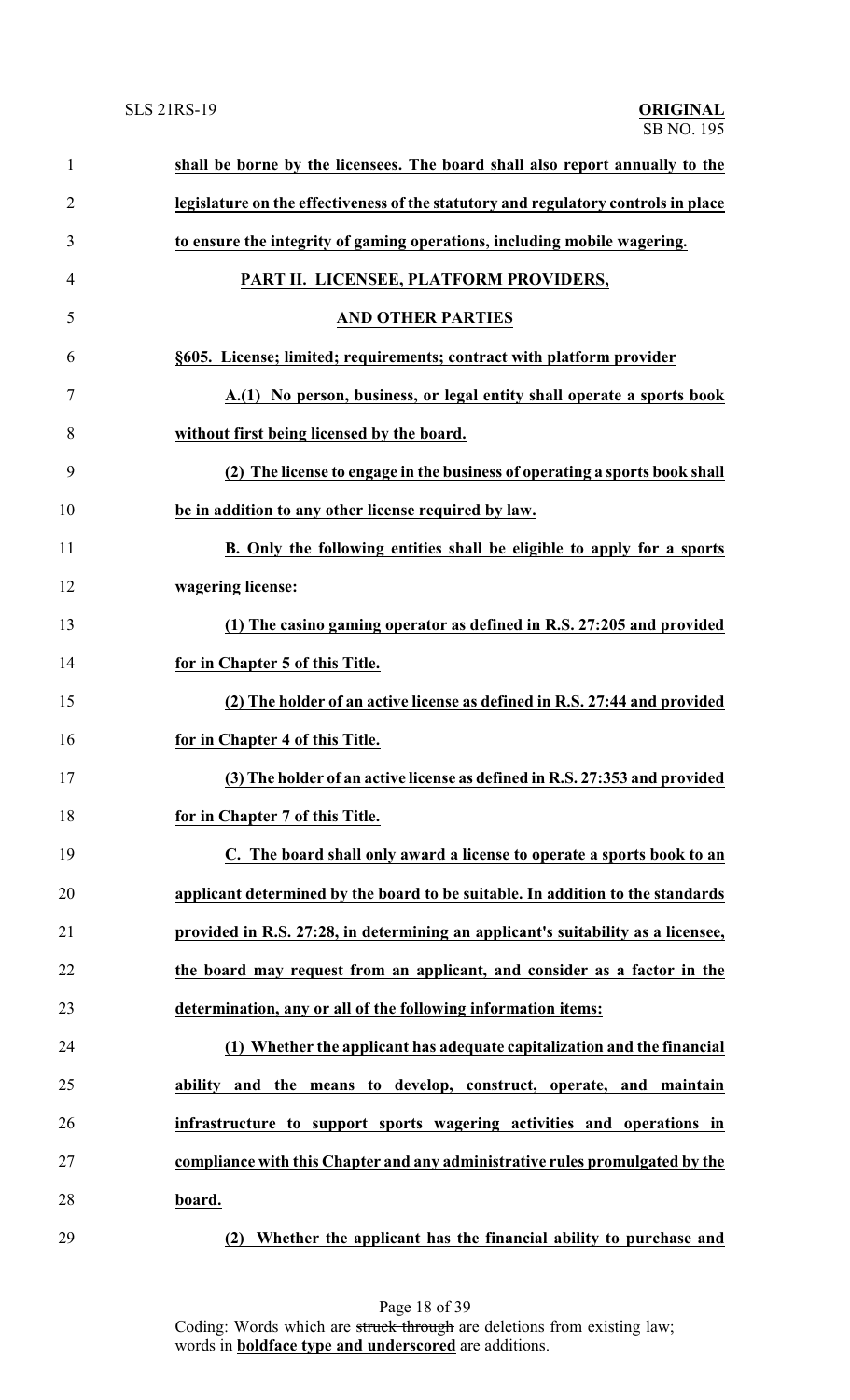| $\mathbf{1}$   | maintain adequate liability and casualty insurance and to provide an adequate    |
|----------------|----------------------------------------------------------------------------------|
| $\overline{2}$ | surety bond.                                                                     |
| 3              | (3) Whether the applicant has adequate capitalization and the financial          |
| $\overline{4}$ | ability to responsibly pay its secured and unsecured debts in accordance with    |
| 5              | its financing agreements and other contractual obligations.                      |
| 6              | (4) Whether the applicant has a history of material noncompliance with           |
| 7              | licensing requirements or any other regulatory requirements in the state or in   |
| 8              | any other jurisdiction, where the noncompliance resulted in enforcement action   |
| 9              | by the person with jurisdiction over the applicant.                              |
| 10             | (5) Whether the applicant has filed, or had filed against it, a proceeding       |
| 11             | for bankruptcy or has ever been involved in any formal process to adjust, defer, |
| 12             | suspend, or otherwise negotiate the payment of any debt.                         |
| 13             | (6) Whether or not at the time of the application, the applicant is a            |
| 14             | defendant in litigation involving the integrity of its business practices.       |
| 15             | D.(1) The board shall only award an applicant a license if the board             |
| 16             | determines that it meets the requirements of this Section and all other          |
| 17             | qualifications and standards as determined by the board.                         |
| 18             | (2) A licensee may operate the sports book itself or contract for operation      |
| 19             | of its onsite or other retail operations or mobile operations with a sports      |
| 20             | wagering platform provider. Only a licensee or its sports wagering platform      |
| 21             | provider may process, accept, offer, or solicit sports wagers.                   |
| 22             | (3) A licensee shall be responsible for the conduct of its sports wagering       |
| 23             | platform provider and any sports wagering platform providers with whom it        |
| 24             | contracts.                                                                       |
| 25             | E. Prior to beginning operations, an operator shall install and thereafter       |
| 26             | maintain a computerized bookmaking system, referred to herein as a sports        |
| 27             | wagering platform, that meets the specifications required by law and by rule     |
| 28             | and approved by the board.                                                       |
| 29             | §606. Sports wagering platform provider                                          |

Page 19 of 39 Coding: Words which are struck through are deletions from existing law; words in **boldface type and underscored** are additions.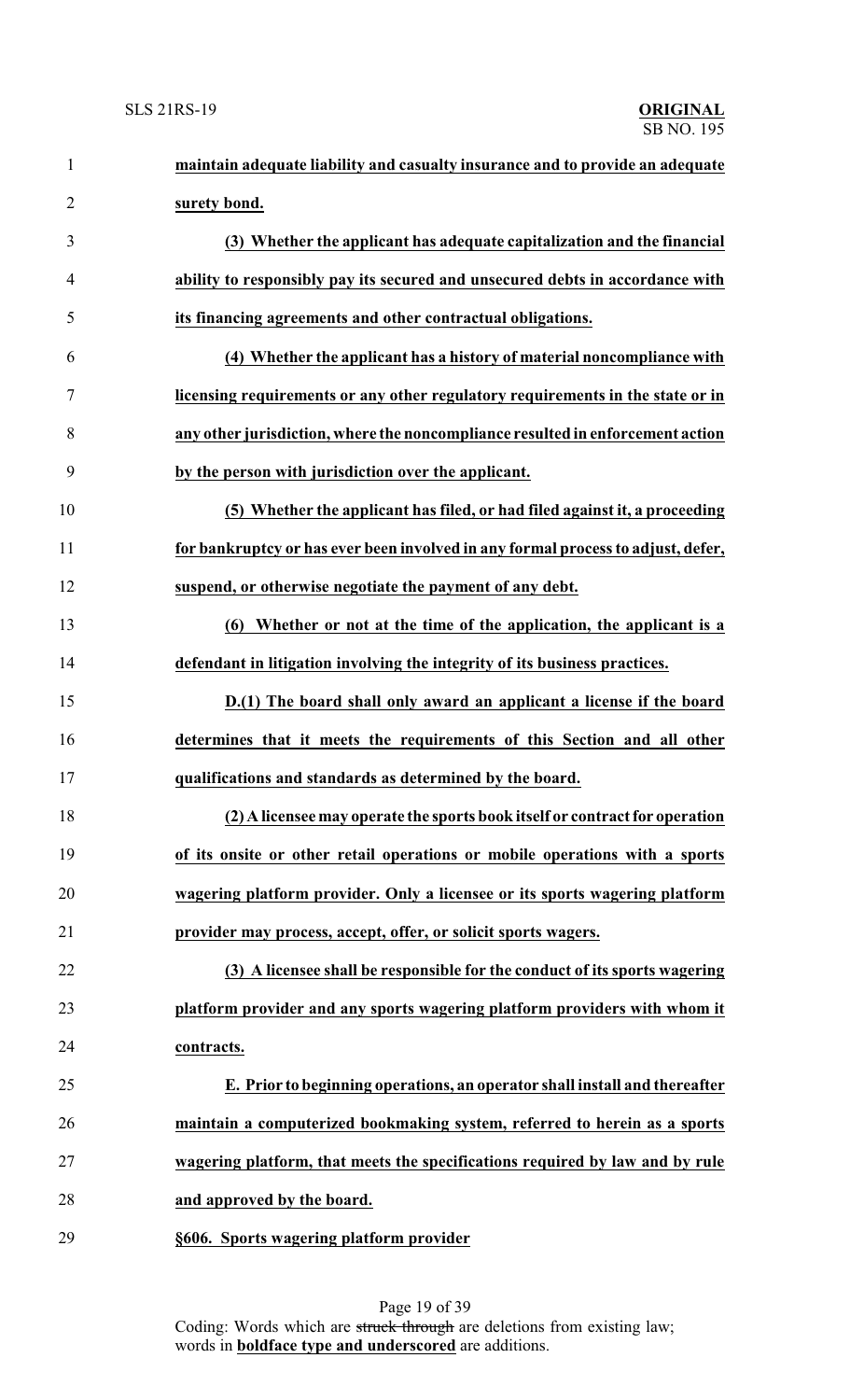| $\mathbf{1}$   | A.(1) The board shall issue a sports wagering platform provider permit             |
|----------------|------------------------------------------------------------------------------------|
| $\overline{2}$ | to suitable persons who desire to contract with a licensee to manage or operate    |
| 3              | all or a portion of a licensee's sports book line-of-business. A person shall not  |
| 4              | manage or operate all or a portion of a licensee's sports book unless it possesses |
| 5              | a valid permit.                                                                    |
| 6              | (2) In determining suitability of an applicant as a sports wagering                |
| $\tau$         | platform provider, the board may also request from an applicant, and consider      |
| 8              | as a factor, any of the information items listed in R.S. 27:605(C) that it deems   |
| 9              | relevant to making the determination.                                              |
| 10             | B. (1) A sports wagering platform provider shall contract with a licensee          |
| 11             | to provide sports wagering services. The terms of the contract shall be approved   |
| 12             | by the board prior to the platform provider engaging in sports wagering            |
| 13             | activities on behalf of the licensee.                                              |
| 14             | (2) The contract between the licensee and the sports wagering platform             |
| 15             | provider shall provide for access by the division and the board to any             |
| 16             | information maintained by the platform provider for verification of compliance     |
| 17             | with this Chapter.                                                                 |
| 18             | C. A sports wagering platform provider shall use no more than one                  |
| 19             | sports wagering platform to offer, conduct, or operate a sports book on behalf     |
| 20             | of the licensee.                                                                   |
| 21             | D. A sports wagering platform provider shall keep books and records                |
| 22             | for the management and operation of sports wagering as authorized by this          |
| 23             | Chapter and for services for which it is contracted by a licensee. The keeping     |
| 24             | of books and records shall be separate and distinct from any other business the    |
| 25             | sports wagering platform provider might operate. A sports wagering platform        |
| 26             | provider shall file quarterly returns with the board listing all of its contracts  |
| 27             | and services related to sports wagering authorized under this Title.               |
| 28             | E.(1) The board shall require that any provider of a sports wagering               |
| 29             | platform operating in this state have an information technology division of        |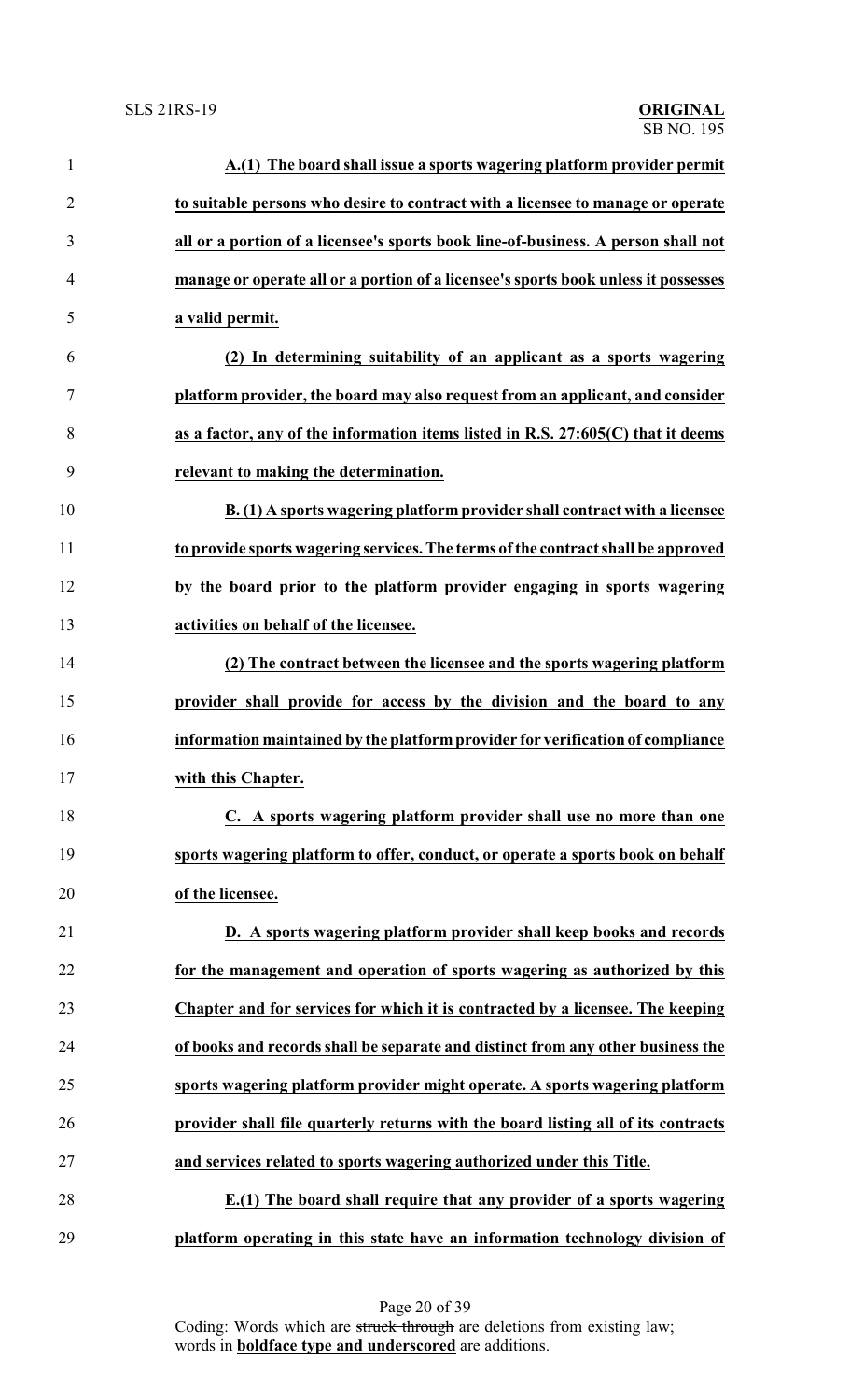| $\mathbf{1}$   | employees or independent contractors, which, at a minimum, shall be comprised         |
|----------------|---------------------------------------------------------------------------------------|
| $\overline{2}$ | of an information technology department manager and a sports wagering                 |
| 3              | mechanism manager who may be the same person.                                         |
| 4              | (2) The information technology department manager shall be responsible                |
| 5              | for all data as well as the quality, reliability, and accuracy of all sports wagering |
| 6              | mechanisms and sports wagering equipment and any other software used by the           |
| 7              | licensed sports wagering establishment.                                               |
| 8              | (3) The sports wagering mechanism manager shall be responsible for                    |
| 9              | ensuring the proper operation and integrity of any sports wagering mechanism          |
| 10             | or sports wagering equipment, and for reviewing all reports of suspicious             |
| 11             | behavior.                                                                             |
| 12             | F. The provider of a sports wagering platform shall provide the division              |
| 13             | with a readily available point of contact to ensure compliance with the               |
| 14             | requirements of this Chapter.                                                         |
| 15             | G. All servers necessary for the placement or resolution of wagers, other             |
| 16             | than backup servers, shall be physically located in Louisiana.                        |
| 17             | H. Any sports wagering platform utilized for wagering shall have a                    |
| 18             | component of its design to reasonably verify that the person attempting to place      |
| 19             | the wager is:                                                                         |
| 20             | (1) At least twenty-one years of age.                                                 |
| 21             | (2) Physically located in a parish that has approved a proposition on                 |
| 22             | sports wagering and on a licensee's premises or on the premises of a permitted        |
| 23             | retail location.                                                                      |
| 24             | (3) Not a person who is otherwise prohibited from wagering with the                   |
| 25             | operator through law, rule, policy of the operator, self-exclusion, or pursuant       |
| 26             | to R.S. 27:27.1.                                                                      |
| 27             | I. A sports wagering platform provider shall be responsible for the                   |
| 28             | conduct of any sports wagering service providers with whom it contracts.              |
| 29             | §607. Sports wagering service providers                                               |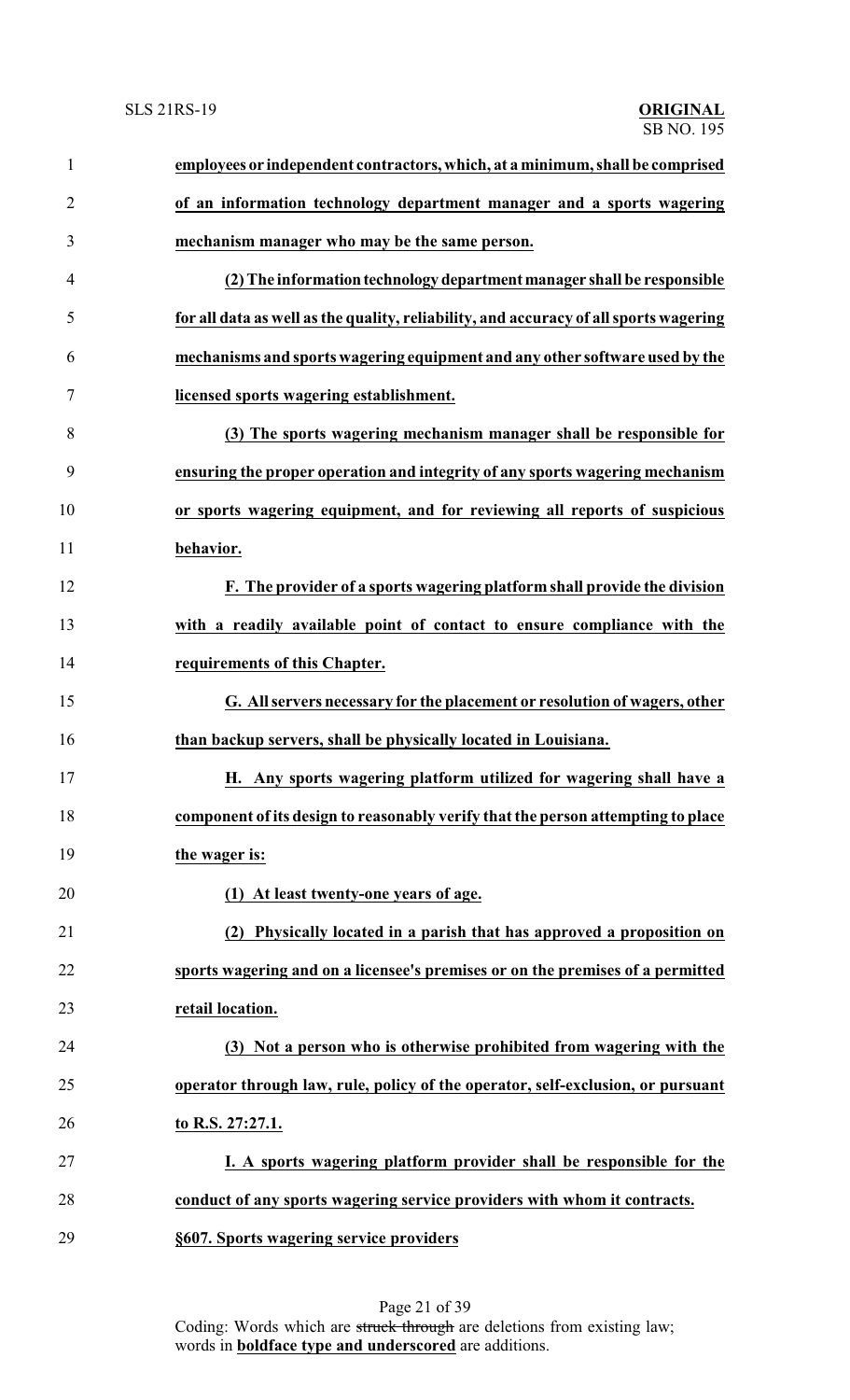| $\mathbf{1}$   | A. The board shall issue a sports wagering service provider permit to                 |
|----------------|---------------------------------------------------------------------------------------|
| $\overline{2}$ | suitable persons who desire to contract with an operator to provide support           |
| 3              | services for a licensee's sports book line-of-business. A person shall not provide    |
| $\overline{4}$ | support services to an operator's sports book unless it possesses a valid permit.     |
| 5              | B. (1) A sports wagering service provider shall contract with an operator             |
| 6              | to provide sports wagering services. The terms of the contract shall be approved      |
| 7              | by the board prior to the service provider engaging in sports wagering activities     |
| 8              | on behalf of the operator.                                                            |
| 9              | (2) The contract between the operator and the sports wagering service                 |
| 10             | provider shall provide for access by the division and the board to any                |
| 11             | information maintained by the service provider for verification of compliance         |
| 12             | with this Chapter.                                                                    |
| 13             | C. A sports wagering service provider shall keep books and records for                |
| 14             | the management of sports wagering as authorized by this Chapter and for               |
| 15             | services for which it is contracted by an operator. The keeping of books and          |
| 16             | records shall be separate and distinct from any other business the sports             |
| 17             | wagering service provider might operate. A sports wagering service provider           |
| 18             | shall file quarterly returns with the board listing all of its contracts and services |
| 19             | related to sports wagering authorized under this Title.                               |
| 20             | §608. Retail establishments                                                           |
| 21             | A. The board shall permit retail establishments for the hosting of sports             |
| 22             | wagering mechanisms and mobile wagering. An eligible retail establishment             |
| 23             | shall include an establishment that has a Class A-General retail permit or a          |
| 24             | Class A-Restaurant permit as defined in Part II of Chapter 1 or Part II of            |
| 25             | Chapter 2 of Title 26 of the Louisiana Revised Statutes of 1950, for the sale of      |
| 26             | alcoholic beverages for on-premises consumption and other establishments as           |
| 27             | determined by the board. A retail establishment eligible for licensing shall not      |
| 28             | include any premises leased to or utilized by a bonafide nonprofit organization       |
| 29             | for the conducting of charitable gaming nor any convenience store, quick-stop,        |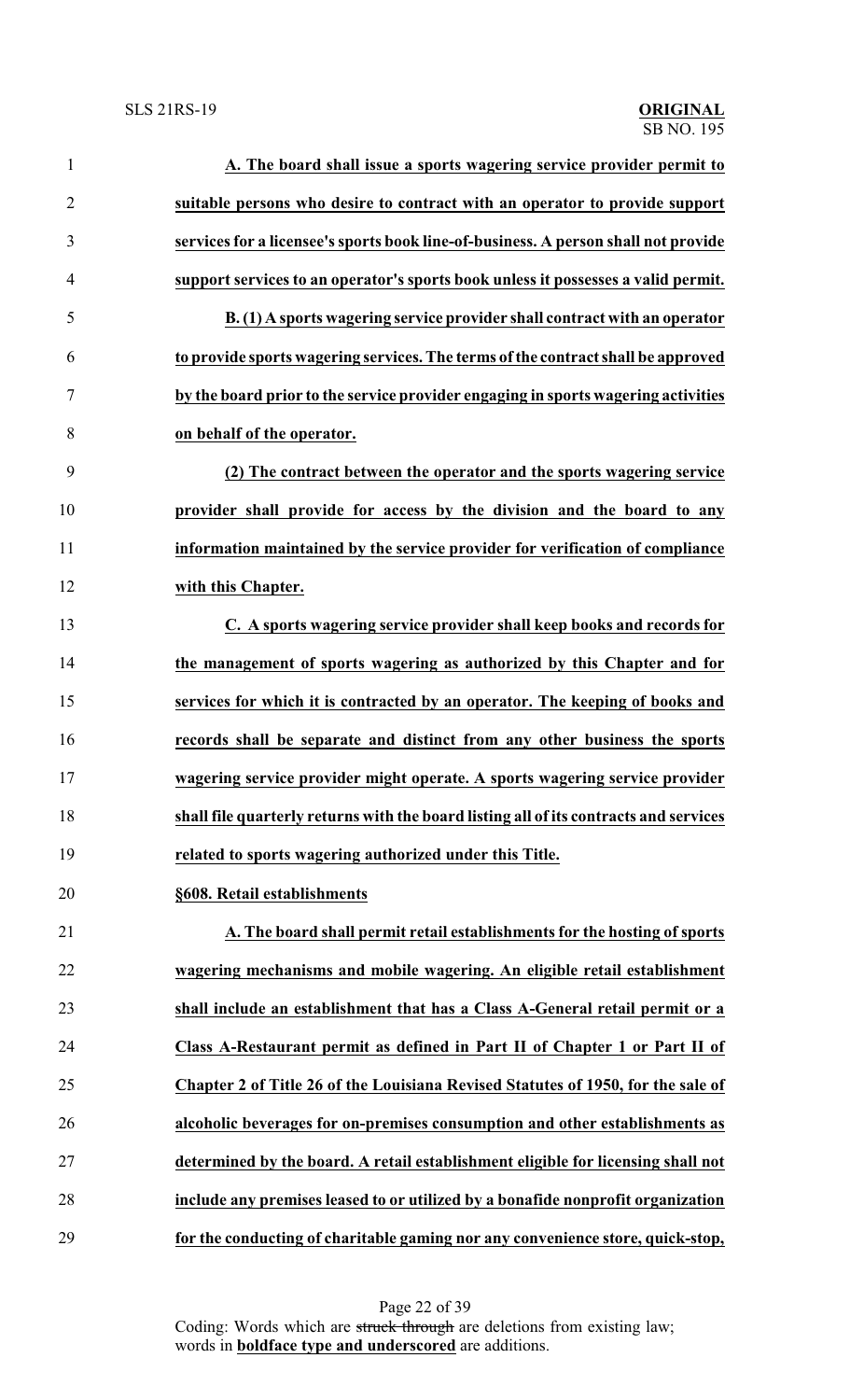| $\mathbf{1}$   | food-mart, service station, grocery store, barber shop, laundromat or               |
|----------------|-------------------------------------------------------------------------------------|
| $\overline{2}$ | washateria, package or discount liquor or cigarette establishment, movie            |
| 3              | theater, or beauty shop, and other establishments as determined by the board.       |
| $\overline{4}$ | B.(1) A permitted retail establishment may enter an agreement with an               |
| 5              | operator or sports wagering service provider or distributor to host a sports        |
| 6              | wagering mechanism and mobile wagering.                                             |
| 7              | (2) The terms of the agreement shall be approved by the board.                      |
| 8              | PART III. WAGERING                                                                  |
| 9              | §609. Locations for wagering                                                        |
| 10             | A. An operator may engage in sports wagering in the state in any parish             |
| 11             | that approved a proposition authorizing sports wagering. However, an operator       |
| 12             | may only accept a wager from a player that is physically located on the             |
| 13             | licensee's premises or the premises of a permitted retail establishment.            |
| 14             | B. An operator shall not accept a wager from any player that, at the time           |
| 15             | the wager is attempted to be placed or is placed, is physically located in a parish |
| 16             | that has not approved a proposition authorizing sports wagering or the player       |
| 17             | is not physically located on the licensee's premises or the premises of a           |
| 18             | permitted retail location.                                                          |
| 19             | §610. Operators; required; responsibilities; pooling                                |
| 20             | A. An operator may conduct sports wagering in-person or via a sports                |
| 21             | wagering mechanism or online through a website or mobile application.               |
| 22             | B. An operator shall establish and display the odds at which wagers may             |
| 23             | be placed on sports events. No operator shall accept a wager in-person, via a       |
| 24             | sports wagering mechanism, or through a website or mobile application unless        |
| 25             | the wagering proposition is posted by electronic or manual means.                   |
| 26             | An operator shall adopt comprehensive rules which shall be<br>$\mathbf{C}$ .        |
| 27             | approved by the board governing sports wagering transactions with its patrons.      |
| 28             | The rules shall specify the amount to be paid on winning wagers and the effect      |
| 29             | of schedule changes. The rules, together with any other information the board       |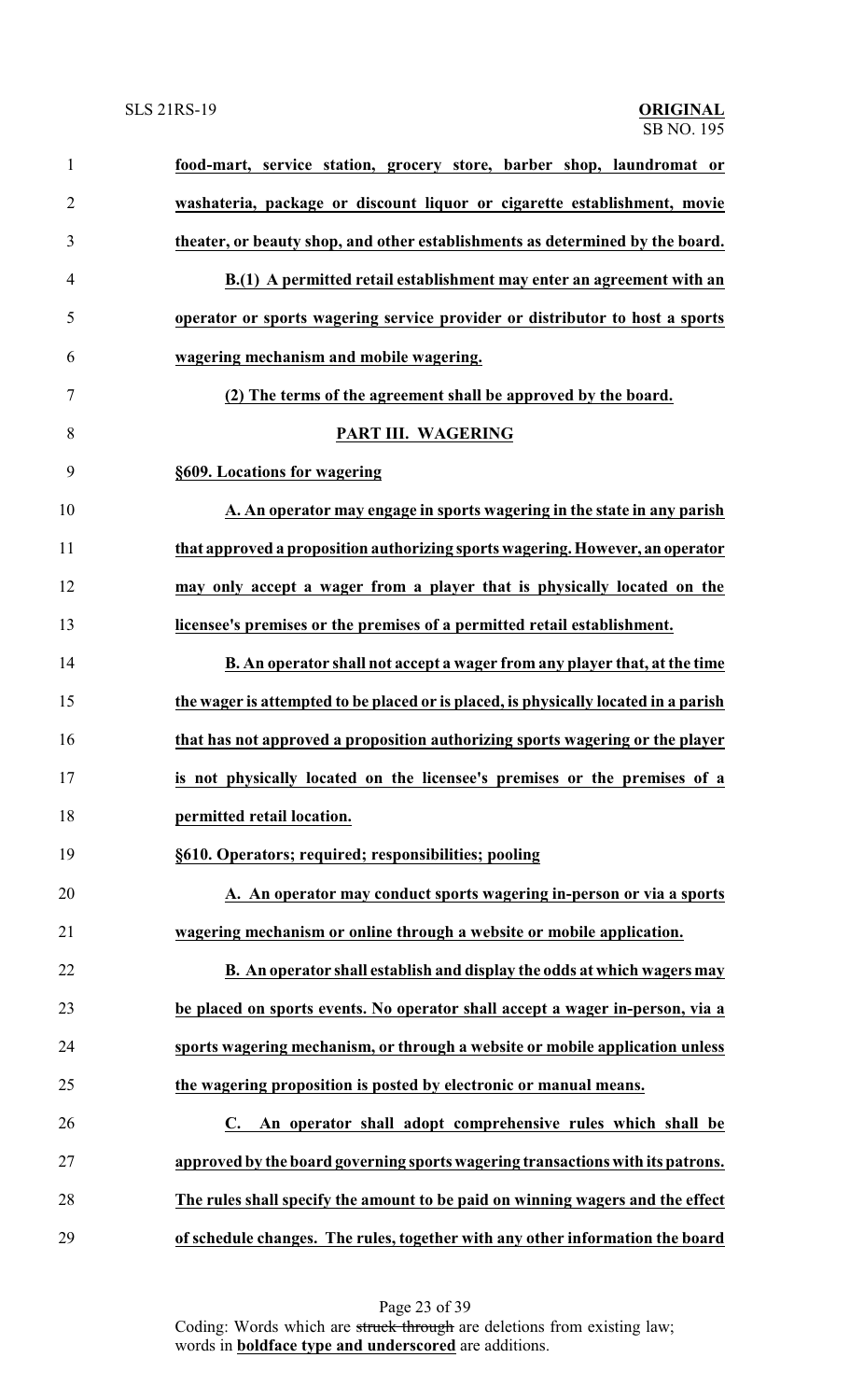| $\mathbf{1}$   | deems appropriate, shall be conspicuously displayed in the establishment,         |
|----------------|-----------------------------------------------------------------------------------|
| $\overline{2}$ | posted electronically on any sports wagering mechanism, website, or mobile        |
| 3              | application, and included in the terms and conditions of the sports wagering      |
| $\overline{4}$ | account system.                                                                   |
| 5              | D. An operator shall maintain records of sports wagering activities and           |
| 6              | operations in accordance with rules and regulations of the board and follow       |
| 7              | AML practices in day-to-day operations of its business.                           |
| 8              | E. Each operator shall designate one or more key employees who shall              |
| 9              | be responsible for the operation of the sports book. At least one key employee    |
| 10             | shall be on premises whenever sports wagering is conducted.                       |
| 11             | F. All wagers on sports events authorized under this Chapter shall be             |
| 12             | initiated, received, and otherwise made within the state unless otherwise         |
| 13             | determined by the board in accordance with applicable federal and state laws.     |
| 14             | <b>Consistent with the Unlawful Internet Gambling Enforcement Act of 2006, 31</b> |
| 15             | U.S.C. 5361 et seq., the intermediate routing of electronic data relating to a    |
| 16             | lawful intrastate wager authorized by this Chapter shall not determine the        |
| 17             | location or locations in which the wager is initiated, received, or otherwise     |
| 18             | made.                                                                             |
| 19             | G. An operator may pool wagers with persons who are not physically                |
| 20             | present in this state if the board determines that this wagering is not           |
| 21             | inconsistent with federal law or the law of this state, including any foreign     |
| 22             | nation, in which the person is located, or that the wagering is conducted         |
| 23             | pursuant to a reciprocal agreement to which the state is a party that is not      |
| 24             | inconsistent with federal law.                                                    |
| 25             | §611. Limitations on wagering                                                     |
| 26             | A.(1) To place a sports wager with an operator, a player shall be all of          |
| 27             | the following:                                                                    |
| 28             | (a) Twenty-one years of age or older.                                             |
| 29             | Physically located in a parish that has approved a proposition<br>(b)             |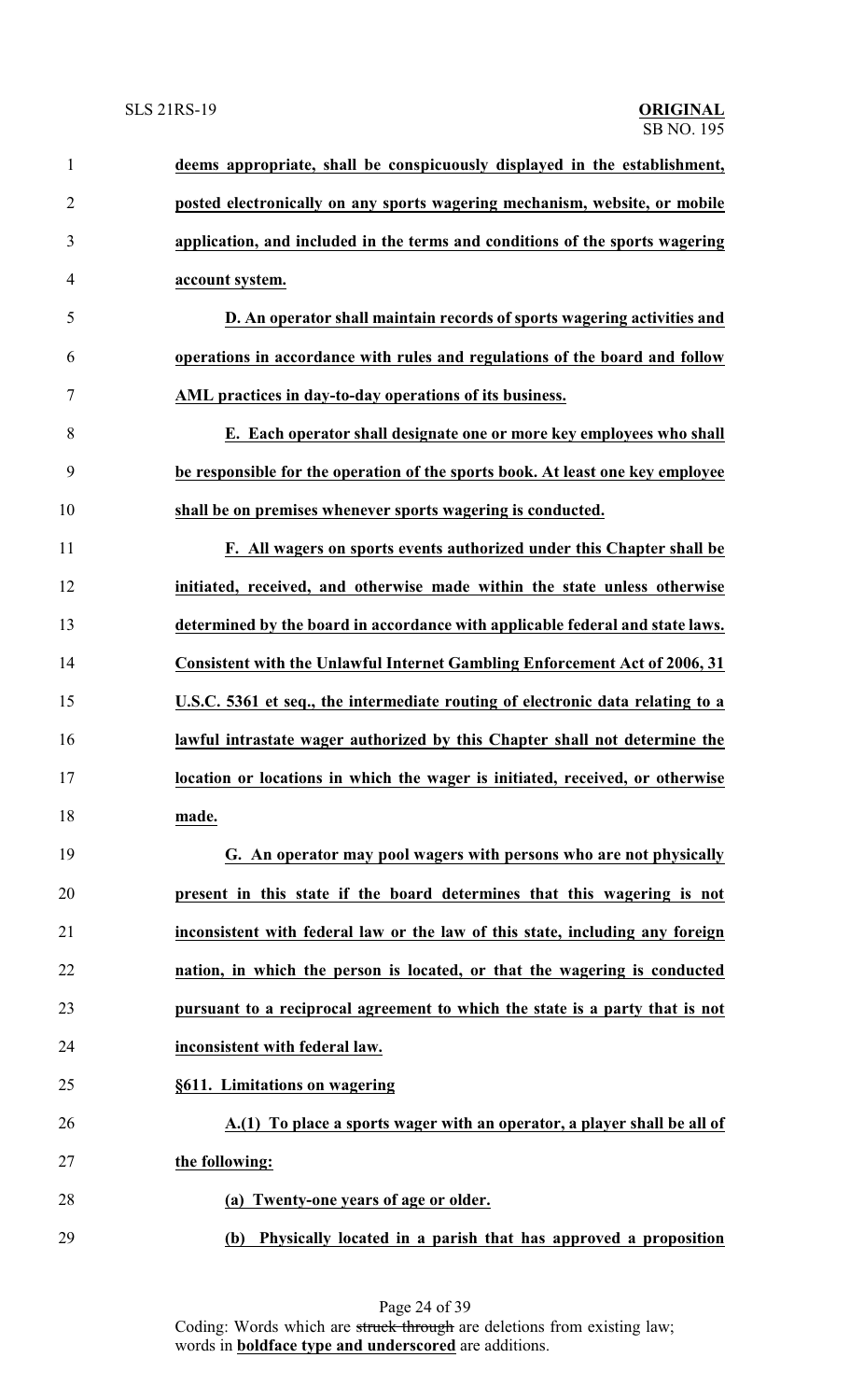| $\mathbf{1}$   | authorizing sports wagering at the time the wager is initiated or placed and on      |
|----------------|--------------------------------------------------------------------------------------|
| $\overline{2}$ | a licensee's premises or on the premises of a permitted retail establishment.        |
| 3              | (c) Have a wagering account established with the operator if the player              |
| 4              | is attempting to place a sports wager through a website or mobile application.       |
| 5              | (d) Not be prohibited from wagering with the operator by law, rule,                  |
| 6              | policy of the operator, self-exclusion, or pursuant to R.S. 27:27.1.                 |
| 7              | (2) In order to accept a sports wager from a player, an operator shall               |
| 8              | confirm that the player meets all of the following criteria:                         |
| 9              | (a) Is twenty-one years of age or older.                                             |
| 10             | (b) Is physically located in a parish that has approved a proposition                |
| 11             | authorizing sports wagering at the time the wager is initiated or placed and on      |
| 12             | a licensee's premises or on the premises of a permitted retail establishment.        |
| 13             | Has an existing sports wagering account with the operator if the<br>(c)              |
| 14             | wager is being placed through a website or mobile application.                       |
| 15             | (d) Is not prohibited from wagering with the operator by law, rule, policy           |
| 16             | of the operator, self-exclusion, or pursuant to R.S. 27:27.1.                        |
| 17             | B.(1) An operator shall not knowingly accept wagers from a person who                |
| 18             | is an athlete, coach, referee, or other official or staff of a participant or team   |
| 19             | that is participating in the sports event on which the person is attempting to       |
| 20             | place the wager.                                                                     |
| 21             | (2) An operator shall not knowingly accept wagers from a person who                  |
| 22             | is the operator itself or is a director, officer, owner, or employee of the operator |
| 23             | or any relative or other person living in the same household as a director,          |
| 24             | officer, owner, or employee of the operator.                                         |
| 25             | C. No sports wagers may be accepted or paid by any operator on any of                |
| 26             | the following:                                                                       |
| 27             | (1) On any sport or athletic event not authorized by law or the board.               |
| 28             | (2) On any sport or athletic event which the operator knows or                       |
| 29             | reasonably should know is being placed by or on behalf of an official, owner,        |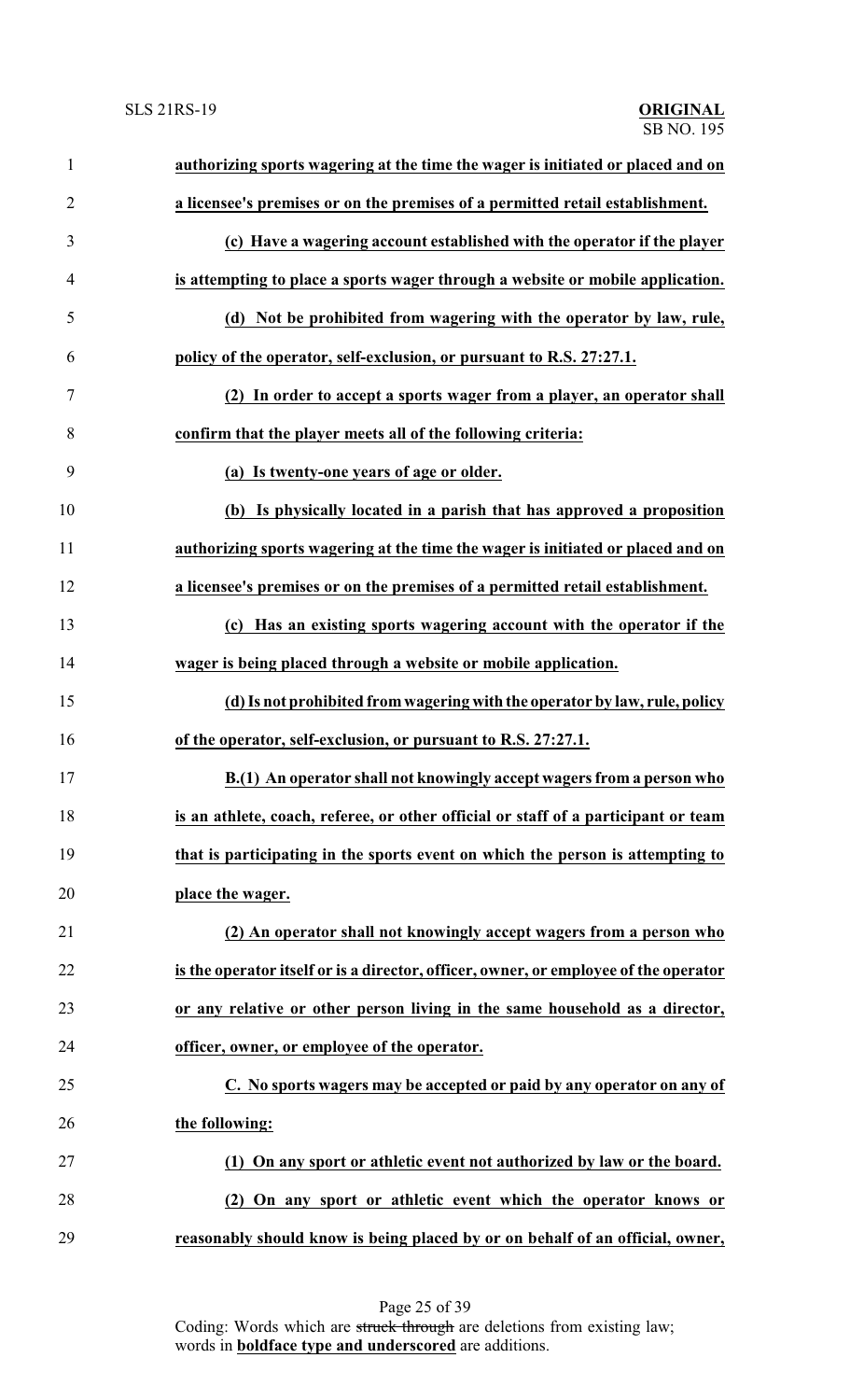| $\mathbf{1}$   | coach, or staff of a participant or team that participates in that event.          |
|----------------|------------------------------------------------------------------------------------|
| $\overline{2}$ | (3) On the occurrence of injuries or penalties, or the outcome of a                |
| 3              | player's disciplinary rulings, or replay reviews.                                  |
| $\overline{4}$ | D. Subject to the rules of the board, an operator shall immediately                |
| 5              | report to the board on the following activities:                                   |
| 6              | (1) Any criminal or disciplinary proceedings commenced against the                 |
| $\tau$         | licensee or its employees, or a sports wagering platform provider or its           |
| 8              | employees, in connection with the operations of the sports book.                   |
| 9              | (2) Any abnormal wagering activity or patterns that may indicate a                 |
| 10             | concern about the integrity of a sports event.                                     |
| 11             | (3) Any other conduct with the potential to corrupt a wagering outcome             |
| 12             | of a sports event for purposes of financial gain, including but not limited to     |
| 13             | match fixing.                                                                      |
| 14             | (4) Suspicions or illegal wagering activities, including the use of funds          |
| 15             | derived from illegal activity, wagers to conceal or launder funds derived from     |
| 16             | illegal activity, use of agents to place wagers, or use of false identification.   |
| 17             | E. Every operator shall adopt procedures to obtain personally                      |
| 18             | identifiable information from any individual who places an in-person single        |
| 19             | wager in an amount of ten thousand dollars or greater on a sports event.           |
| 20             | F.(1) A sports governing body may submit to the board in writing a                 |
| 21             | request to restrict, limit, or exclude a certain type, form, or category of sports |
| 22             | wagering with respect to sporting events of its body if the sports governing body  |
| 23             | believes that such type, form, or category of sports wagering with respect to      |
| 24             | sporting events of its body may undermine the integrity or perceived integrity     |
| 25             | of the body or sporting event of the body.                                         |
| 26             | (2) The board shall request comments from operators on any request it              |
| 27             | receives pursuant to Paragraph (1) of this Subsection.                             |
| 28             | (3) After due consideration to all comments received, the board shall              |
| 29             | grant the request if the board finds a demonstration of good cause from the        |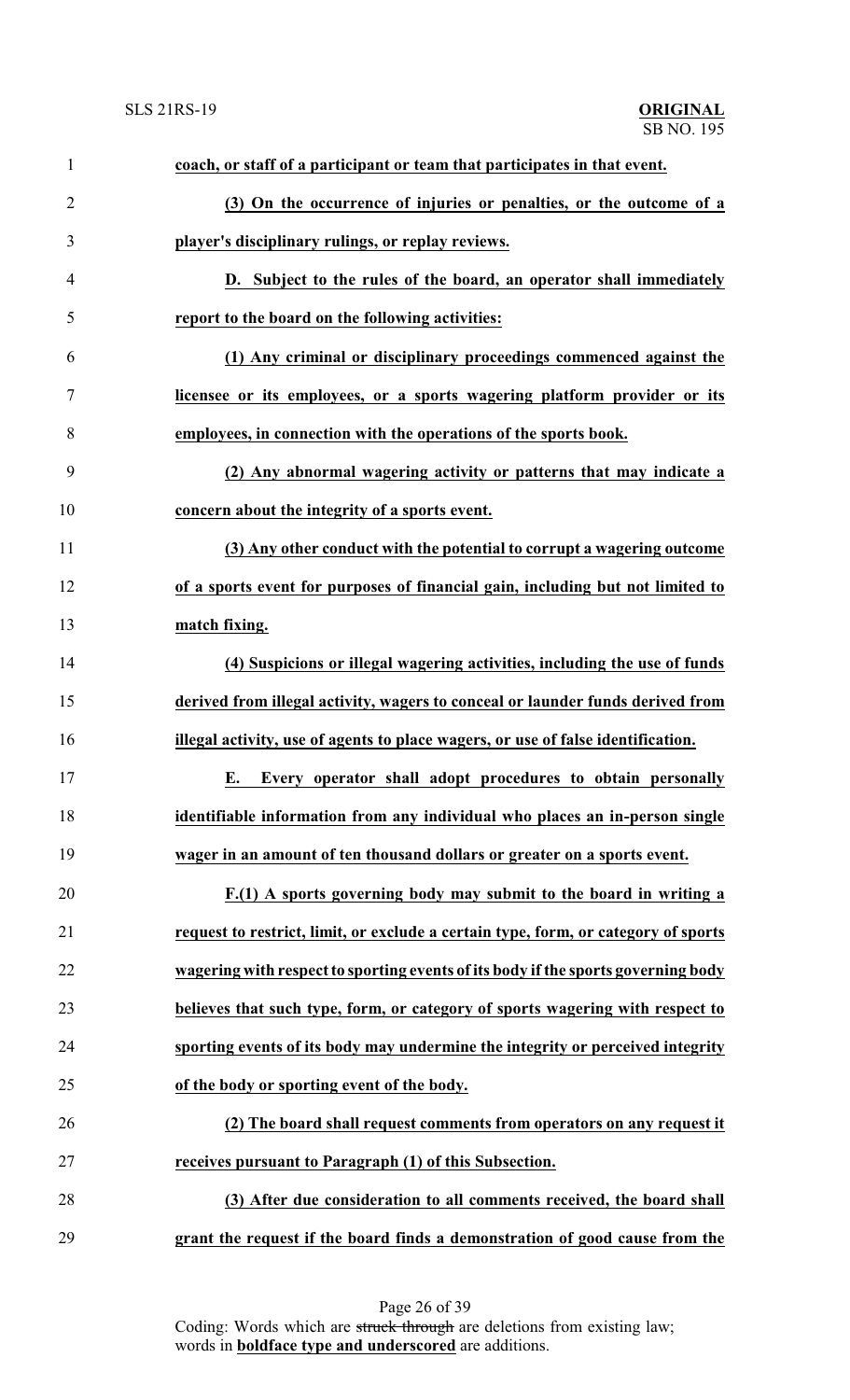| $\mathbf{1}$   | requestor that such type, form, or category of sports wagering is likely to            |  |
|----------------|----------------------------------------------------------------------------------------|--|
| $\overline{2}$ | undermine the integrity or perceived integrity of the body.                            |  |
| 3              | (4) The board shall respond to a request concerning a particular event                 |  |
| $\overline{4}$ | before the start of the event, or if it is not feasible to respond before the start of |  |
| 5              | the event, no later than thirty days after the request is made.                        |  |
| 6              | (5) If the board determines that the requestor is more likely than not to              |  |
| 7              | prevail in successfully demonstrating good cause for its request, the board may        |  |
| 8              | provisionally grant the request of the sports governing board until the board          |  |
| 9              | makes a final determination as to whether the requestor has demonstrated good          |  |
| 10             | cause. Absent such a provisional grant by the board, operators may continue to         |  |
| 11             | offer sports wagering on the sporting events that are the subject of such a            |  |
| 12             | request during the pendency of the board's consideration of the applicable             |  |
| 13             | request.                                                                               |  |
| 14             | §612. Electronic wagering; kiosk; website or mobile application                        |  |
| 15             | A.(1) Electronic wagering may be conducted only to the extent that it is               |  |
| 16             | conducted in accordance with this Chapter and in accordance with the rules             |  |
| 17             | and regulations promulgated by the board.                                              |  |
| 18             | (2) An operator may accept wagers made electronically using a sports                   |  |
| 19             | wagering mechanism or online through a website or mobile application.                  |  |
| 20             | B. Sports wagering mechanism. (1) A player may place a wager via a                     |  |
| 21             | sports wagering mechanism with cash or utilizing the player's established sports       |  |
| 22             | wagering account.                                                                      |  |
| 23             | (2) Sports wagering mechanisms shall only be located in areas where                    |  |
| 24             | accessibility is limited to patrons twenty-one years of age or older and have been     |  |
| 25             | permitted by the board. In addition to the age accessibility restriction, the          |  |
| 26             | location may be any one of the following items:                                        |  |
| 27             | (a) The licensee's sports wagering lounge and other restricted locations               |  |
| 28             | on its premises.                                                                       |  |
| 29             | (b) A restricted location within a permitted retail establishment.                     |  |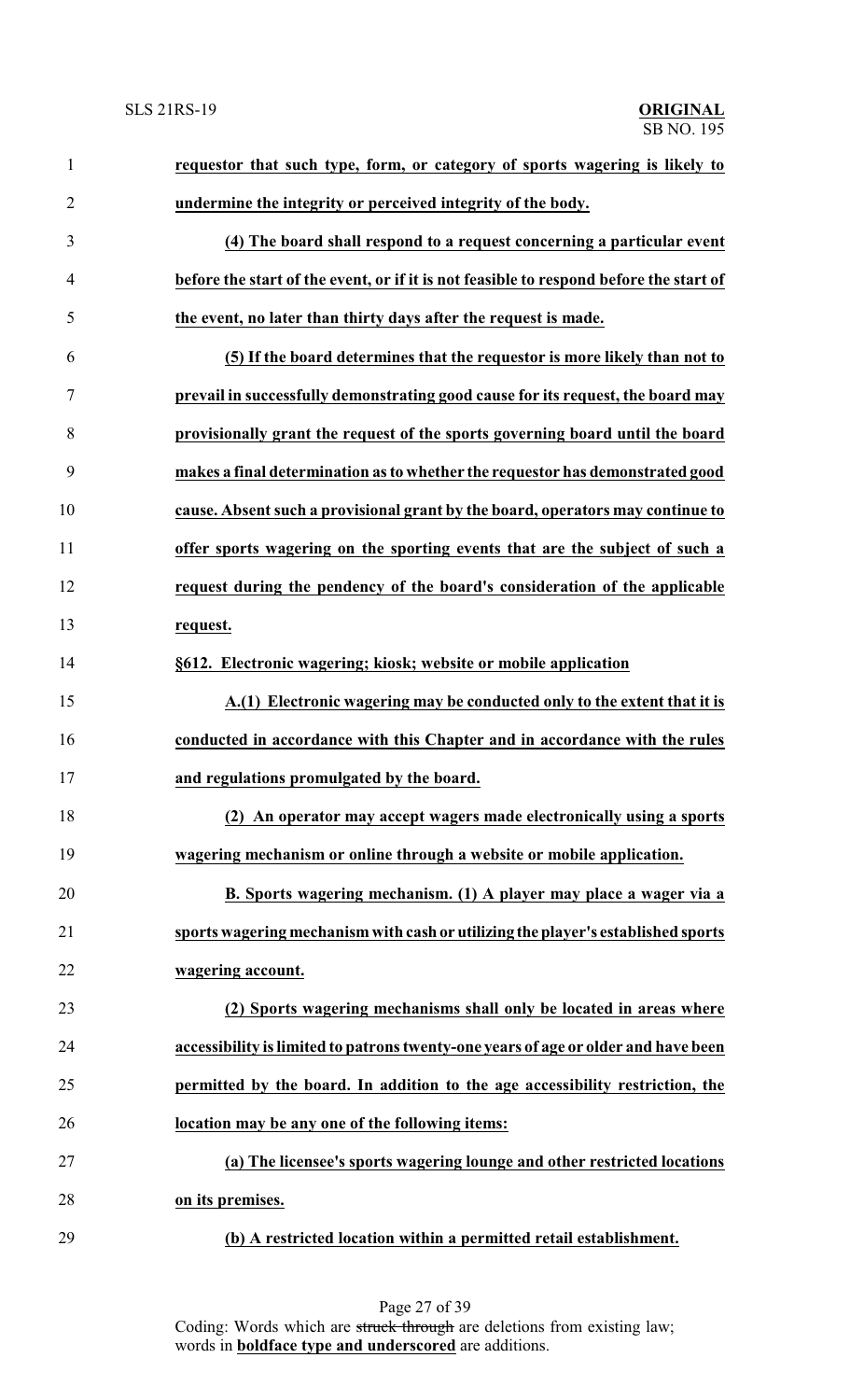| $\mathbf{1}$   | (c) A licensed offtrack wagering facility as provided in Part II of Chapter         |
|----------------|-------------------------------------------------------------------------------------|
| $\overline{2}$ | 4 of Title 4 of the Louisiana Revised Statutes of 1950 if the primary licensee of   |
| 3              | the offtrack wagering facility, as provided in R.S. $4:214(A)(1)$ , is a licensed   |
| $\overline{4}$ | sports wagering establishment.                                                      |
| 5              | (d) Other restricted locations as approved by the board.                            |
| 6              | (3) Sports wagering mechanisms shall be branded in the same brand as                |
| 7              | the licensee.                                                                       |
| 8              | $(4)(a)$ Any sports wager placed with cash via a sports wagering                    |
| 9              | mechanism shall be evidenced by a ticket indicating the name of the operator        |
| 10             | booking the wager, the sports event on which the wager was placed, the amount       |
| 11             | of cash wagered, the type of bet and odds if applicable, the date of the event, and |
| 12             | any other information required by the board.                                        |
| 13             | (b)(i) No sports wagering mechanism shall be utilized by a patron to                |
| 14             | collect on a winning ticket. A patron with a winning ticket shall redeem the        |
| 15             | ticket at the establishment of the licensee that booked the wager within one        |
| 16             | hundred eighty days of the date of completion of the event.                         |
| 17             | (ii) Notwithstanding Item (i) of this Subparagraph, for the convenience             |
| 18             | of the public, the board may establish a maximum dollar amount for a winning        |
| 19             | ticket that a retailer may pay after the retailer validates the ticket pursuant to  |
| 20             | procedures approved by the board.                                                   |
| 21             | (5) A sports wagering mechanism may be utilized by a player to make a               |
| 22             | deposit in their sports wagering account.                                           |
| 23             | (6) Wagers placed via a sports wagering mechanism through a player's                |
| 24             | established sports wagering account shall be settled through the player's           |
| 25             | wagering account.                                                                   |
| 26             | C. Mobile gaming. (1) For purposes of mobile gaming, each licensee may              |
| 27             | provide no more than three individually branded websites which may have an          |
| 28             | accompanying mobile application bearing the same brand as the website. The          |
| 29             | website and mobile application shall only be offered under the same brand as        |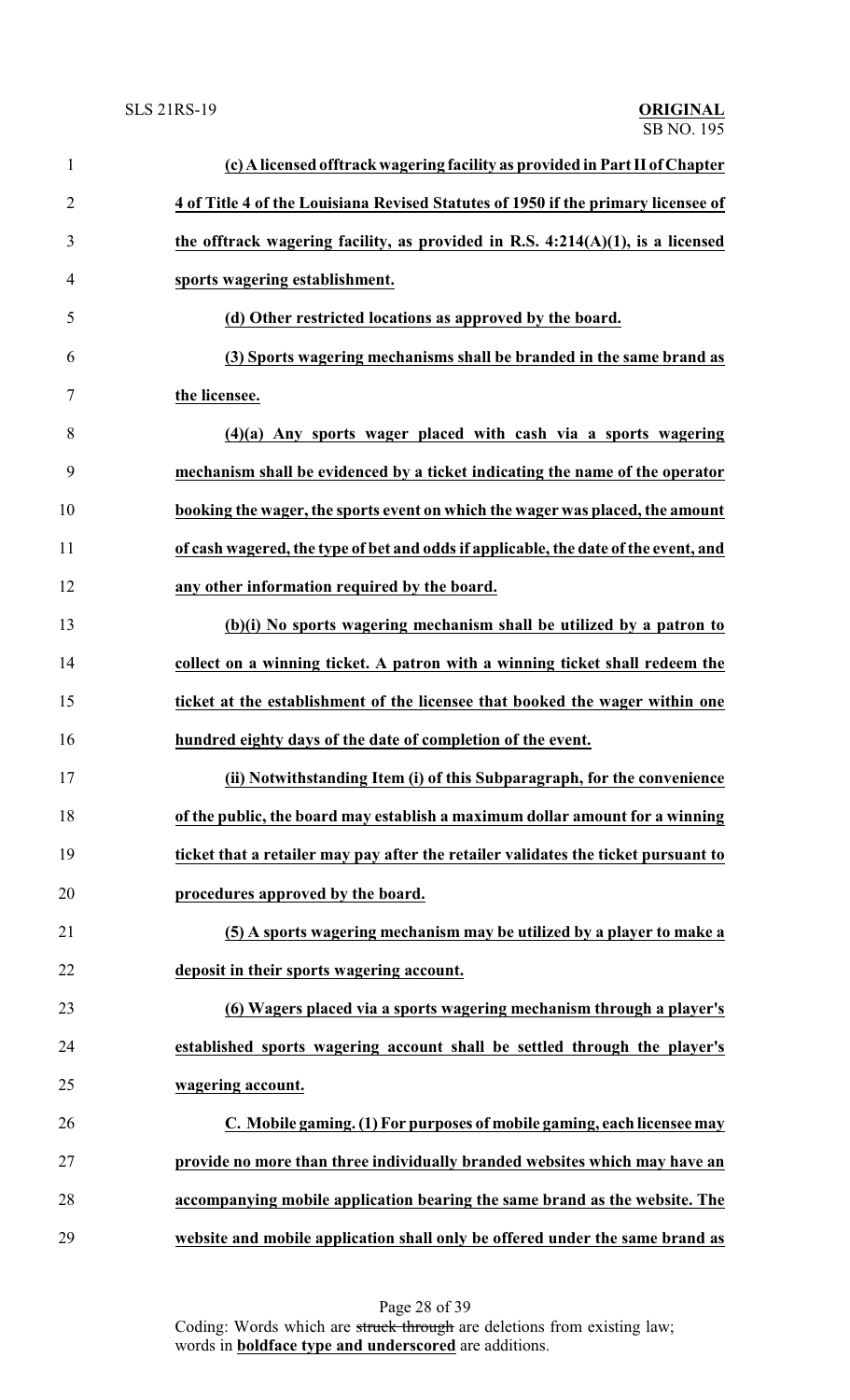| $\mathbf{1}$   | the licensee, or the sports wagering platform provider, or both. The website and   |
|----------------|------------------------------------------------------------------------------------|
| $\overline{2}$ | mobile application shall be, at the discretion of the licensee, in addition to any |
| 3              | other websites or mobile applications operated by the platform provider and        |
| 4              | offering other types of mobile gaming.                                             |
| 5              | (2) Wagering online through a website or mobile application shall be               |
| 6              | subject to the following requirements:                                             |
| 7              | (a)(i) A patron shall establish a wagering account with the operator               |
| 8              | before the operator may accept any online sports wager from the patron and an      |
| 9              | initial verification of the account shall be completed by the operator. An         |
| 10             | account may be established with a line of credit or as an advance deposit          |
| 11             | wagering account.                                                                  |
| 12             | (ii) No operator shall accept a wager through a website or mobile                  |
| 13             | application from the public or any person who does not have an established         |
| 14             | account with the operator.                                                         |
| 15             | (b) A player shall be physically located on the premises of a licensee or          |
| 16             | on the premises of a permitted retail location for the operator who books the      |
| 17             | bet.                                                                               |
| 18             | (c) No wagers shall be placed, nor accepted by an operator, when the               |
| 19             | player is physically located in any of the following places:                       |
| 20             | (i) Out of state.                                                                  |
| 21             | (ii) In a parish that has not approved a proposition authorizing sports            |
| 22             | wagering.                                                                          |
| 23             | (iii) Beyond the premises of a licensee or the premises of a permitted             |
| 24             | retail location.                                                                   |
| 25             | (3) An operator shall maintain geofencing and geolocation services and             |
| 26             | shall bear all costs and responsibilities associated with the services as required |
| 27             | by the board.                                                                      |
| 28             | §613. Payment of winnings                                                          |
| 29             | A.(1) Winning wagers that were placed in-person or via a sports                    |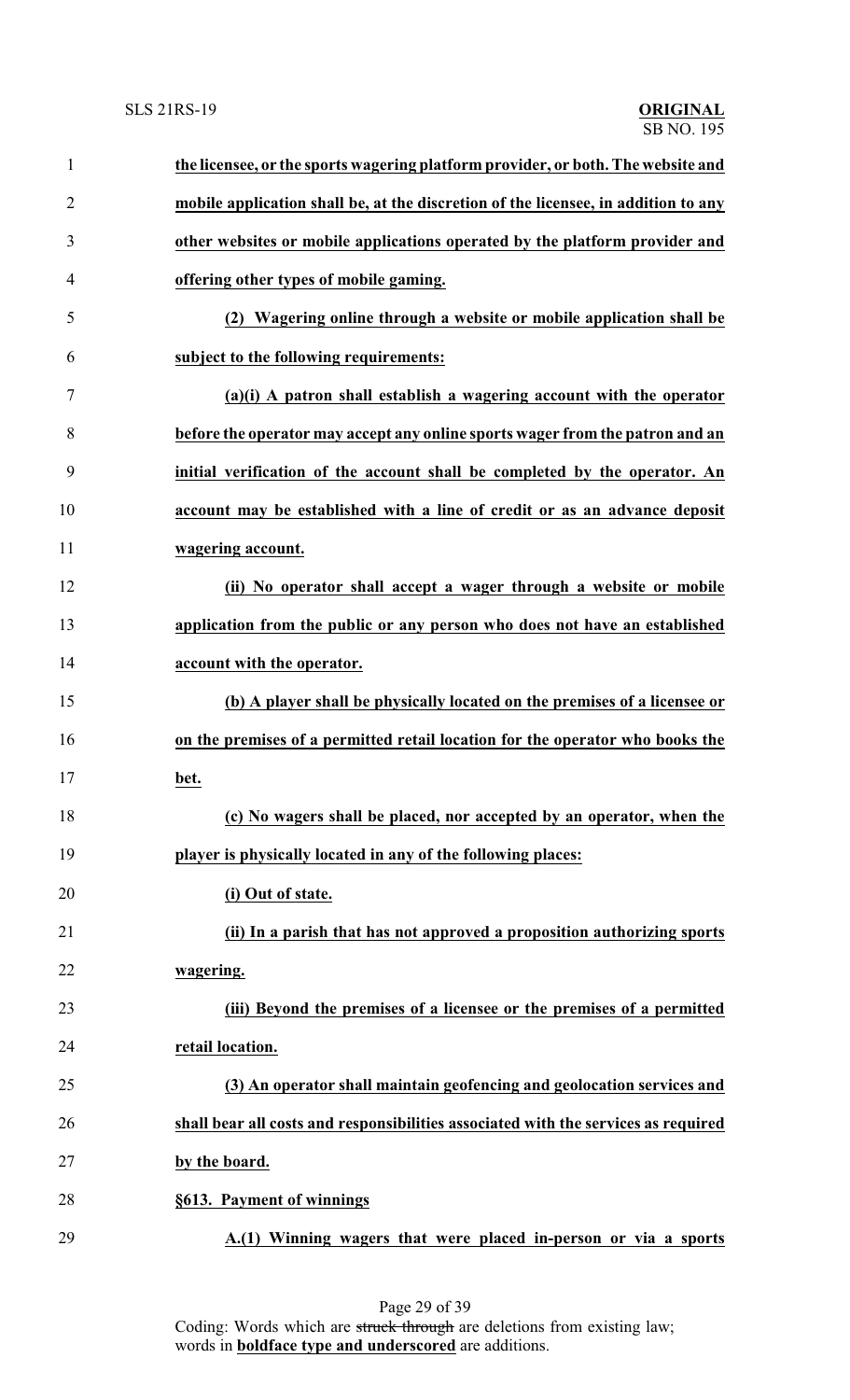| $\mathbf{1}$   | wagering mechanism with cash and are evidenced by a ticket receipt shall be             |
|----------------|-----------------------------------------------------------------------------------------|
| $\overline{2}$ | redeemed by a player within one hundred eighty days from the time of the                |
| 3              | event. A licensee shall pay tickets upon presentation after performing validation       |
| 4              | procedures.                                                                             |
| 5              | (2) Winning wagers placed using a sports wagering account shall be                      |
| 6              | credited by the licensee to the patron's account within one day from the time of        |
| 7              | the event.                                                                              |
| 8              | B. A licensee's obligation to pay winning tickets shall expire after one                |
| 9              | hundred eighty days from the date of the event if not presented for payment.            |
| 10             | §614. Layoff bets                                                                       |
| 11             | An operator may seek to reduce its risk exposure on a sports event by                   |
| 12             | placing a wager with another book. An operator may accept wagers placed by              |
| 13             | other books. An operator may place wagers only with other Louisiana                     |
| 14             | operators. The operator that places a wager shall inform the book accepting the         |
| 15             | wager that the wager is being placed by a book and shall disclose the book's            |
| 16             | identity.                                                                               |
| 17             | Section 2. R.S. 13:4721 is hereby amended and reenacted to read as follows:             |
| 18             | §4721. Gambling houses; definition; declared public nuisances                           |
| 19             | A. For the purposes of this Sub-part, Subpart, or for the purposes of any               |
| 20             | action or prosecution hereunder in this Section, a gambling house is either:            |
| 21             | $(1)$ any Any place whatever whatsoever where any game of chance of any                 |
| 22             | kind or character is played for money, for wagers, or for tokens, and where the         |
| 23             | conduct of such place operates, directly or indirectly, to the profit of one or more    |
| 24             | individuals and not exclusively to the direct profit of the actual participants in such |
| 25             | game; and.                                                                              |
| 26             | (2) any $\Delta$ ny place whatsoever where races, athletic contests, and sports, and    |
| 27             | games are not actually held and where opportunity is afforded for wagering upon         |
| 28             | races, athletic contests, sports, and games of chance.                                  |
| 29             | <b>B.</b> All gambling houses as herein defined in this Section are declared to be      |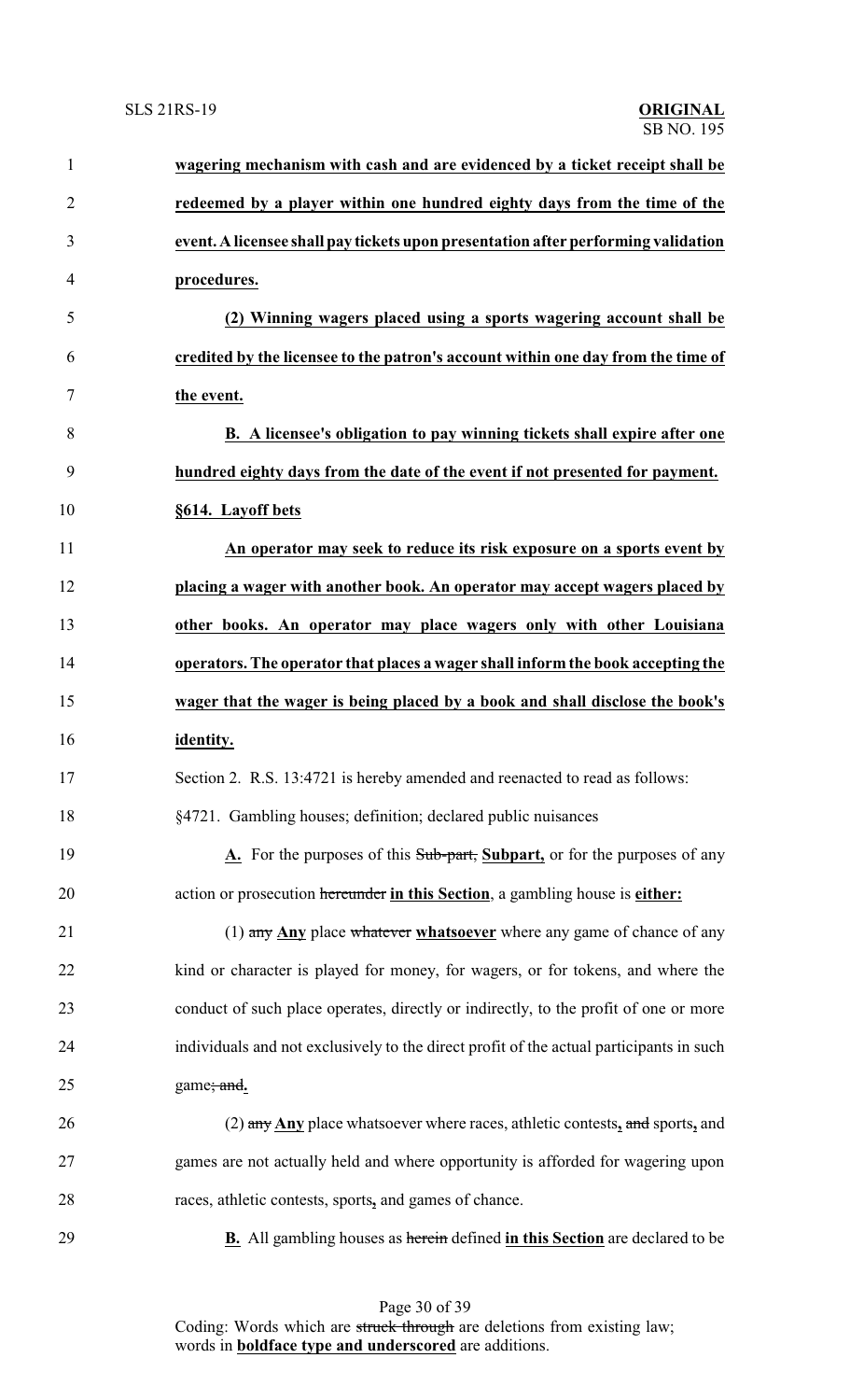| $\mathbf{1}$   | public nuisances, and the owner owners thereof, and the agent agents for such          |
|----------------|----------------------------------------------------------------------------------------|
| $\overline{2}$ | owner, owners, or the lessee, sublessee lessees, sublessees, or other occupants        |
| 3              | thereof are declared to be guilty of maintaining a public nuisance.                    |
| 4              | C. The provisions of this Subpart shall not apply to any place where a                 |
| 5              | sports book is being conducted in accordance with Chapter 10 of Title 27 of the        |
| 6              | Louisiana Revised Statutes of 1950.                                                    |
| 7              | Section 3. R.S. 14:90.5(A), (B), and (C) are hereby amended and reenacted and R.S.     |
| 8              | $14:90(E)$ and $90.3(K)$ are hereby enacted to read as follows:                        |
| 9              | §90. Gambling                                                                          |
| 10             | $\ast$<br>$\ast$<br>$\ast$                                                             |
| 11             | E. Sports wagering shall not be considered gambling for purposes of this               |
| 12             | Section so long as the wagering is conducted in compliance with Chapter 10 of          |
| 13             | Title 27 of the Louisiana Revised Statutes of 1950.                                    |
| 14             | $\ast$<br>$\ast$<br>∗                                                                  |
| 15             | §90.3. Gambling by computer                                                            |
| 16             | $\ast$<br>*<br>$\ast$                                                                  |
| 17             | K. Sports wagering shall not be considered gambling by computer for                    |
| 18             | purposes of this Section so long as the wagering is conducted in compliance with       |
| 19             | Chapter 10 of Title 27 of the Louisiana Revised Statutes of 1950.                      |
| 20             | $\ast$<br>*<br>$\ast$                                                                  |
| 21             | §90.5. Unlawful playing of gaming devices by persons under the age of twenty-one;      |
| 22             | underage persons, penalty                                                              |
| 23             | A. It is unlawful for any person under twenty-one years of age to play casino          |
| 24             | games, gaming devices, or slot machines or to place a wager on a sports event.         |
| 25             | B. No person under the age of twenty-one, except an emergency responder                |
| 26             | acting in his official capacity, shall enter, or be permitted to enter, the designated |
| 27             | gaming area of a riverboat, the designated gaming area of the official gaming          |
| 28             | establishment, or the designated slot machine gaming area of a pari-mutuel wagering    |
| 29             | facility which offers live horse racing licensed for operation and regulated under the |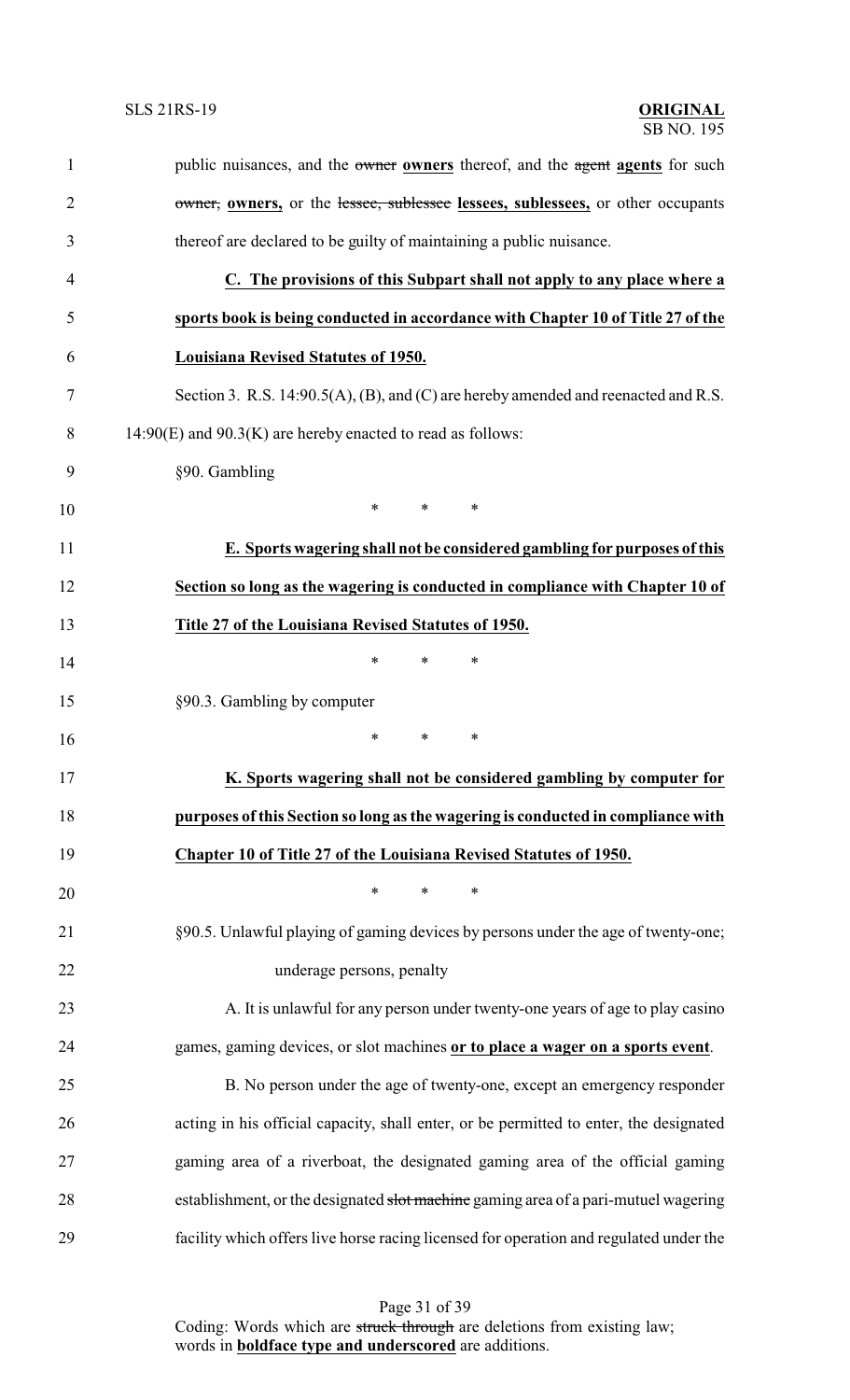applicable provisions of Chapters 4, 5, and 7 of Title 27 of the Louisiana Revised Statutes of 1950. C.**(1)** For purposes of this Section, "casino games, gaming devices, or slot machines" means a game or device, as defined in R.S. 27:44(10) or (12), 205(12) or  $\left(\frac{(13)}{2}\right)$ , or 353( $\left(\frac{14}{2}\right)$  operated on a riverboat, at the official gaming establishment, or at a pari-mutuel wagering facility which offers live horse racing which is licensed for operation and regulated under the provisions of Chapters 4, 5, and 7 of Title 27 of the Louisiana Revised Statutes of 1950. **(2) For purposes of this Section, "place a wager on a sports event" shall apply to wagers attempted to be or actually placed in-person, via a self-service sports wagering mechanism, or though a website or mobile application as those terms are defined in R.S. 27:602 and operations are regulated under the provisions of Chapter 10 of Title 27 of the Louisiana Revised Statutes of 1950.** 14 **\*** \* \* \* Section 4. The provisions of this Act shall become effective on July 1, 2021, or the date on which laws providing for the taxation of sports wagering activities and operations are enacted and become effective, whichever is later.

> The original instrument and the following digest, which constitutes no part of the legislative instrument, were prepared by Dawn Romero Watson.

|                 | <b>DIGEST</b>        |       |
|-----------------|----------------------|-------|
| SB 195 Original | 2021 Regular Session | Henry |

Proposed law enacts the "Louisiana Sports Wagering Act".

Present law vests all regulatory authority, control, and jurisdiction over all aspects of gaming activities and operations of riverboats, the land-based casino, video poker, and fantasysports contests with the Louisiana Gaming Control Board (board.)

Proposed law retains present law and adds authority, control, and jurisdiction for the board over sports wagering.

Proposed law specifically provides that any license, permit, approval, or thing obtained or issued pursuant to proposed law is expressly declared by the legislature to be a pure and absolute revokable privilege and not a right, property or otherwise, under the federal or state constitution.

Proposed law provides for definitions and requires the board to adopt rules in accordance with the Administrative Procedure Act to: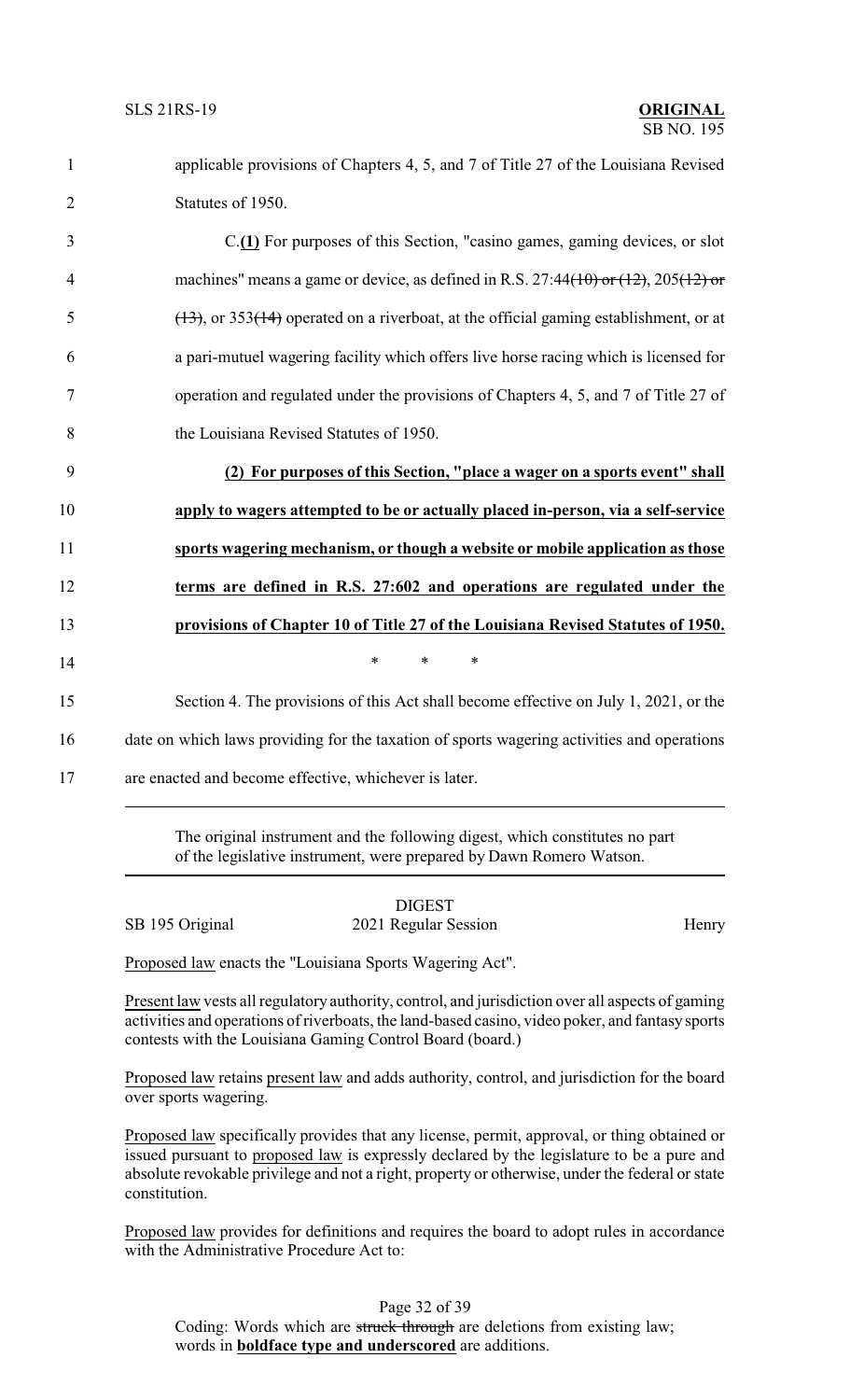- (1) Develop qualifications and standards and a process and procedure for the licensure of sports wagering establishments as well as the renewal, suspension, and revocation of a license.
- (2) Develop qualifications and standards and a procedure and process for approval and permitting of sports wagering platform providers, sports wagering service providers, distributors, manufacturers, vendors, suppliers, personnel, and retail establishments as well as the renewal, suspension, and revocation of a permit.
- (3) Promulgate forms, processes, and procedures necessary to implement, administer, and regulate sports wagering as authorized by proposed law.
- (4) Establish standards for the amount of reserves required to be maintained by an operator and the allowable form of those reserves, including standards for initial reserves for a newly licensed sports wagering establishment or newly permitted sports wagering platform provider.
- (5) Establish guidelines for the acceptance of wagers on a series of sports events by a sports book operator.
- (6) Determine the maximum number and amount of wagers which may be accepted by an operator from any one patron on any one sports event.
- (7) Prohibit an operator from unilaterally rescinding a wager unless approved by the board to do so.
- (8) For cash wagers placed in-person or via a sports wagering mechanism, establish standards for the type of wagering tickets which may be used, information required to be printed on a ticket, and methods for issuing tickets.
- (9) Establish the method of accounting to be used by operators, the types of records required to be kept, and the length of time records shall be retained.
- (10) Require operators to comply with anti-money laundering standards and practices.
- (11) Provide standards for the use of credit and checks by players and other protections for players.
- (12) Establish internal controls for all aspects of electronic wagering, including procedures for system integrity, system security, operations, accounting, and reporting of problem gamblers.
- (13) Establish operational controls for server-based gaming systems, software and hardware utilized on electronic sports wagering, including but not limited to appearance, functionality, contents, collection, storage, and retention of data and security.
- (14) Establish operational controls for sportswagering accounts, including but not limited to procedures for establishment and closure of an online account, funding of withdrawal of funds from an online account, and generation of an account statement for a patron's online account.
- (15) Establish standards for servers and other equipment used to accept wagers by operators and procedures for inspection and for addressing defective or malfunctioning devices, equipment, and accessories related to sports wagering.
- (16) Establish standards and a process for approval for permitting retail establishments for hosting of sports wagering mechanisms and mobile betting.

## Page 33 of 39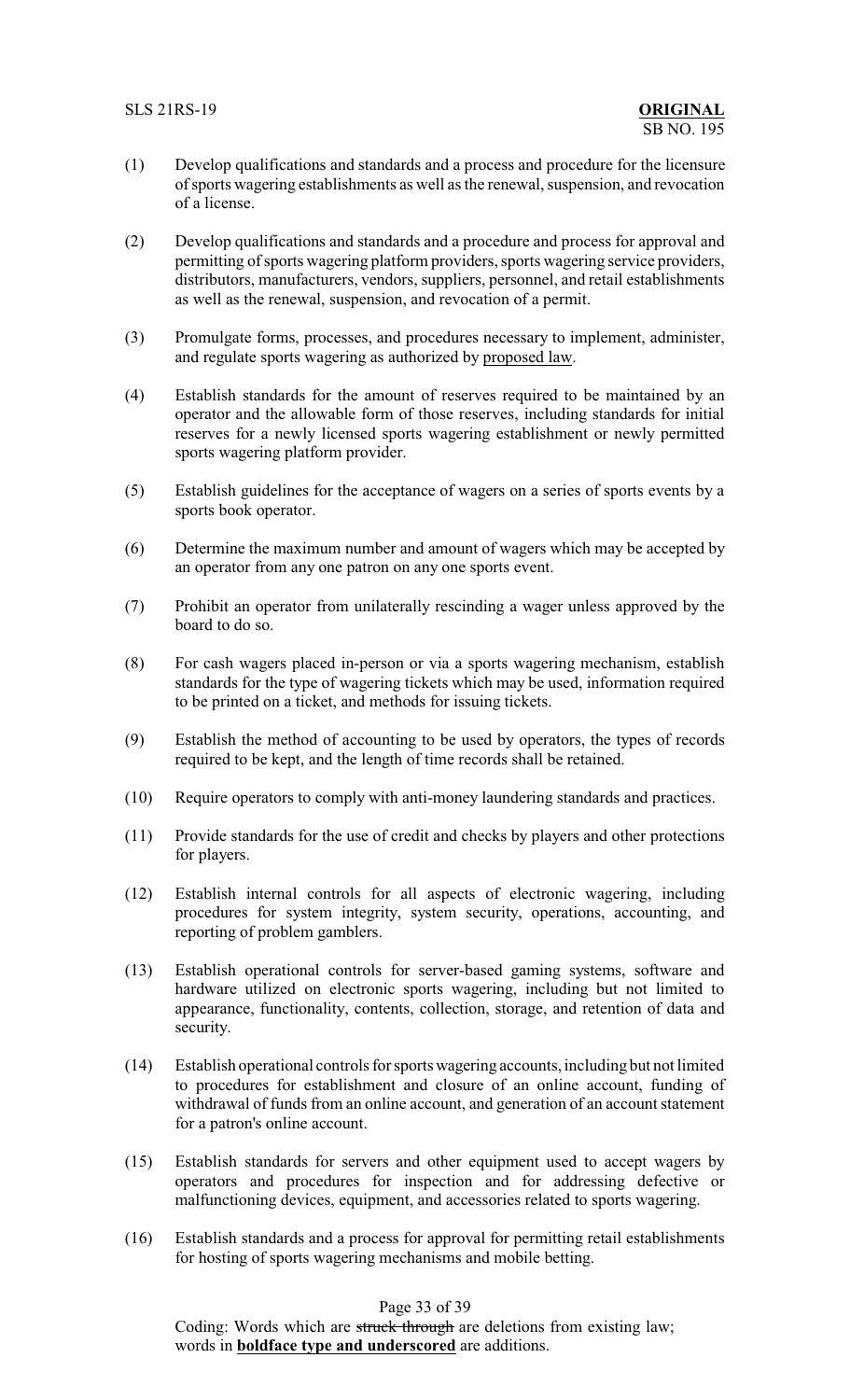#### SLS 21RS-19 **ORIGINAL**

(17) Require that an amount equal to or greater than 10% of all sports wagering booked by an operator on any event be on deposit in a Louisiana chartered bank and that a dollar amount equal to or greater than 10% of the total amount held by an operator in patron's sports wagering accounts be on deposit in a Louisiana chartered bank.

Proposed law authorizes emergency rulemaking procedures to be used for the initial promulgation of administrative rules.

Proposed law provides that the board shall follow its regulatory processes for dispute resolution for disputes arising from sports wagering.

Proposed law provides that the gaming division of state police shall, at all times deemed appropriate by the board, be charged with inspecting and ensuring compliance with all the requirements of proposed law and with any other tasks deemed necessary by the board to the regulation of sports wagering in this state.

Proposed law requires the board, following consultation with operators, to annually report to the legislature on the impact of sports wagering on sports events, on problem gamblers, and on gambling addiction in the state. Provides that any costs associated with the preparation and distribution of the report shall be borne by the licensees. Requires the board to also report annually to the legislature on the effectiveness of the statutory and regulatory controls in place to ensure the integrity of gaming operations, including mobile wagering.

Proposed law provides that no person, business, or legal entity shall operate a sports book without first being licensed by the board and that a sports wagering license shall be in addition to any other license.

Proposed law provides that only the following entities shall be eligible to apply for a sports wagering license:

- (1) The land based casino.
- (2) The fifteen licensed riverboats.
- (3) The four live horse racing tracks, provided that the applicant has the approval of the Louisiana State Racing Commission to apply to be licensed for a sports book.

Proposed law provides that the board shall only award a license to operate a sports book to an applicant that it determines to be suitable, and specificallyprovides other information that the board may consider in addition to the information the board uses in determining suitability for other gaming licenses.

Proposed law provides that the board shall award licenses to applicants that meet the provisions of proposed law and all other qualifications and standards as determined by the board.

Proposed law provides that a licensed sports wagering establishment may operate the sports book itself or contract for operation of its onsite or its online operation with a sports wagering platform provider. Provides that only a licensed sports wagering establishment or its sports wagering platform provider may process, accept, offer, or solicit sports wagers.

Proposed law specifically provides that a licensee shall be responsible for the conduct of its sports wagering platform provider and any sports wagering service providers with whom it contracts.

Proposed law provides that prior to beginning operations, a licensed sports wagering establishment shall install and thereafter maintain sports wagering platform that meets the specifications required by law and by rule and approved by the board.

#### Page 34 of 39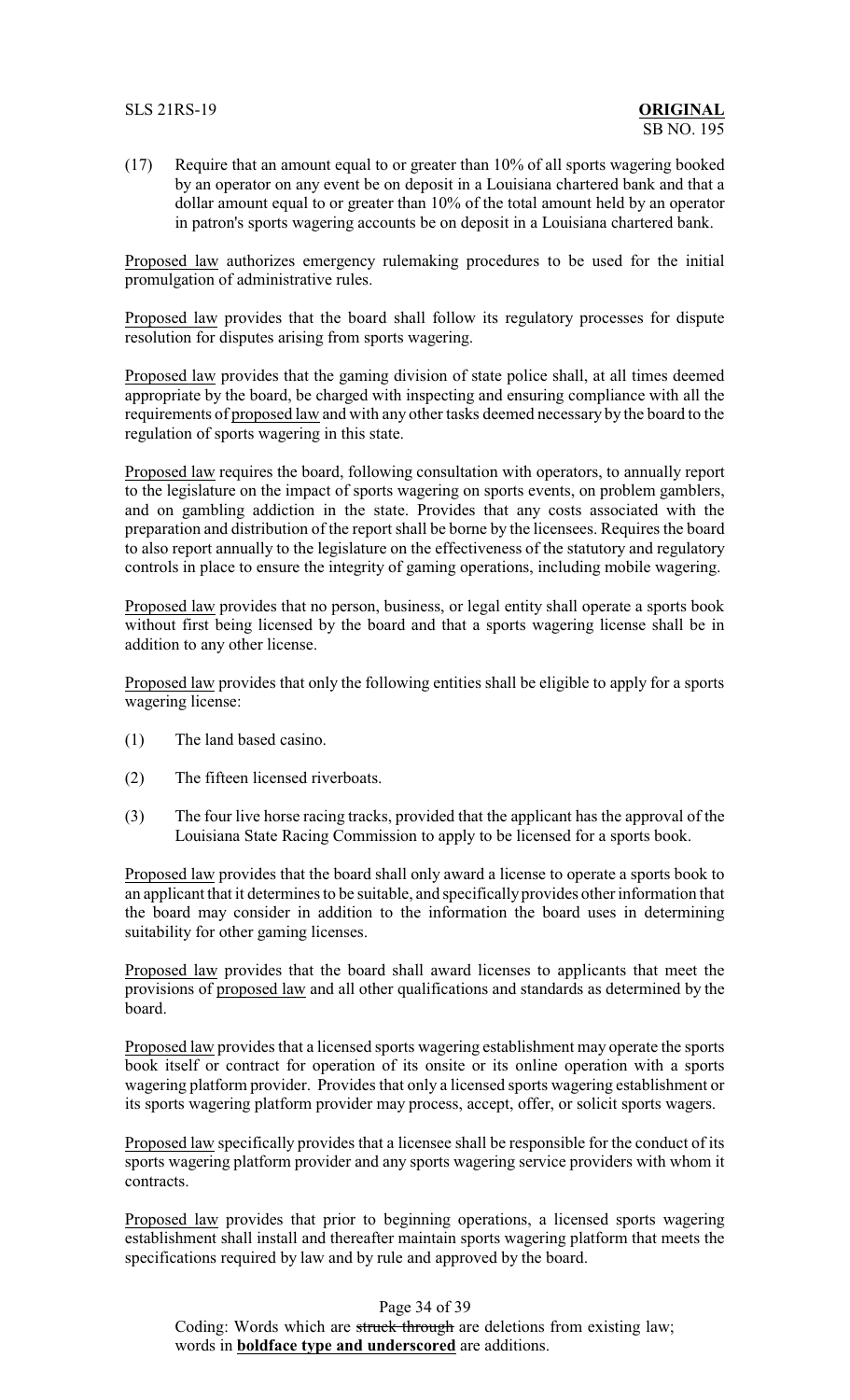SLS 21RS-19 **ORIGINAL**

Proposed law requires a sports wagering platform provider to contract with a licensee to provide sports wagering services and provides that the terms of the contract shall be approved by the board prior to the platform provider engaging in sports wagering activities on behalf of the licensee. Requires that the contract provide access for the division and the board to any information maintained by the platform provider for verification of compliance with proposed law.

Proposed law limits an operator to no more than one sports wagering platform to offer, conduct, or operate a sports book on behalf of a licensed sports wagering establishment.

Proposed law requires that any provider of a sports wagering platform operating in this state have an information technology division of employees or independent contractors, which, at a minimum, shall be comprised of an IT department manager and a sports wagering mechanism manager who may be the same person. Requires the provider of a sports wagering platform to provide to the division a readily available point of contact to ensure compliance with the requirements of proposed law.

Proposed law requires that all servers necessary to the placement or resolution of wagers, other than backup servers, to be physically located in Louisiana.

Proposed law requires that the sports wagering platform utilized for electronic wagering have a component of its design to reasonably verify that the person attempting to place the wager is:

- (1) At least 21 years of age.
- (2) Physically located in a parish that has approved a proposition on sports wagering and on a licensee's premises or on the premises of a permitted retail establishment.
- (3) Not a person who is otherwise prohibited from wagering with the operator through law, rule, policy of the operator, self-exclusion, or the compulsive and problem gaming program.

Proposed law specifically provides that a sports wagering platform provider shall be responsible for the conduct of any sports wagering service providers with whom it contracts.

Proposed law provides that the board shall issue a sports wagering service provider permit to suitable persons who desire to contract with an operator to manage all or a portion of an operator's sports book line-of-business. Provides that a person shall not manage all or a portion of an operator's sports book unless it possesses a valid permit.

Proposed law provides that a sports wagering service provider shall contract with an operator to provide sports wagering services. The terms of the contract shall be approved by the board prior to the service provider engaging in sports wagering activities on behalf of the operator. Requires that the contract between the operator and the sports wagering service provider shall provide for access by the division and the board to any information maintained by the service provider for verification of compliance with proposed law.

Proposed law requires a sports wagering service provider to keep books and records for the management of sports wagering for the services for which it is contracted by the operator. Provides that the keeping of books and records shall be separate and distinct from any other business the sports wagering service provider might operate. Requires the sports wagering service provider to file quarterly returns with the board listing all of its contracts and services related to sports wagering.

Proposed law provides that the board shall permit retail establishments for the hosting of sports wagering mechanisms and mobile gaming. An eligible retail establishment shall include an establishment that has a bar or restaurant license for the sale of alcoholic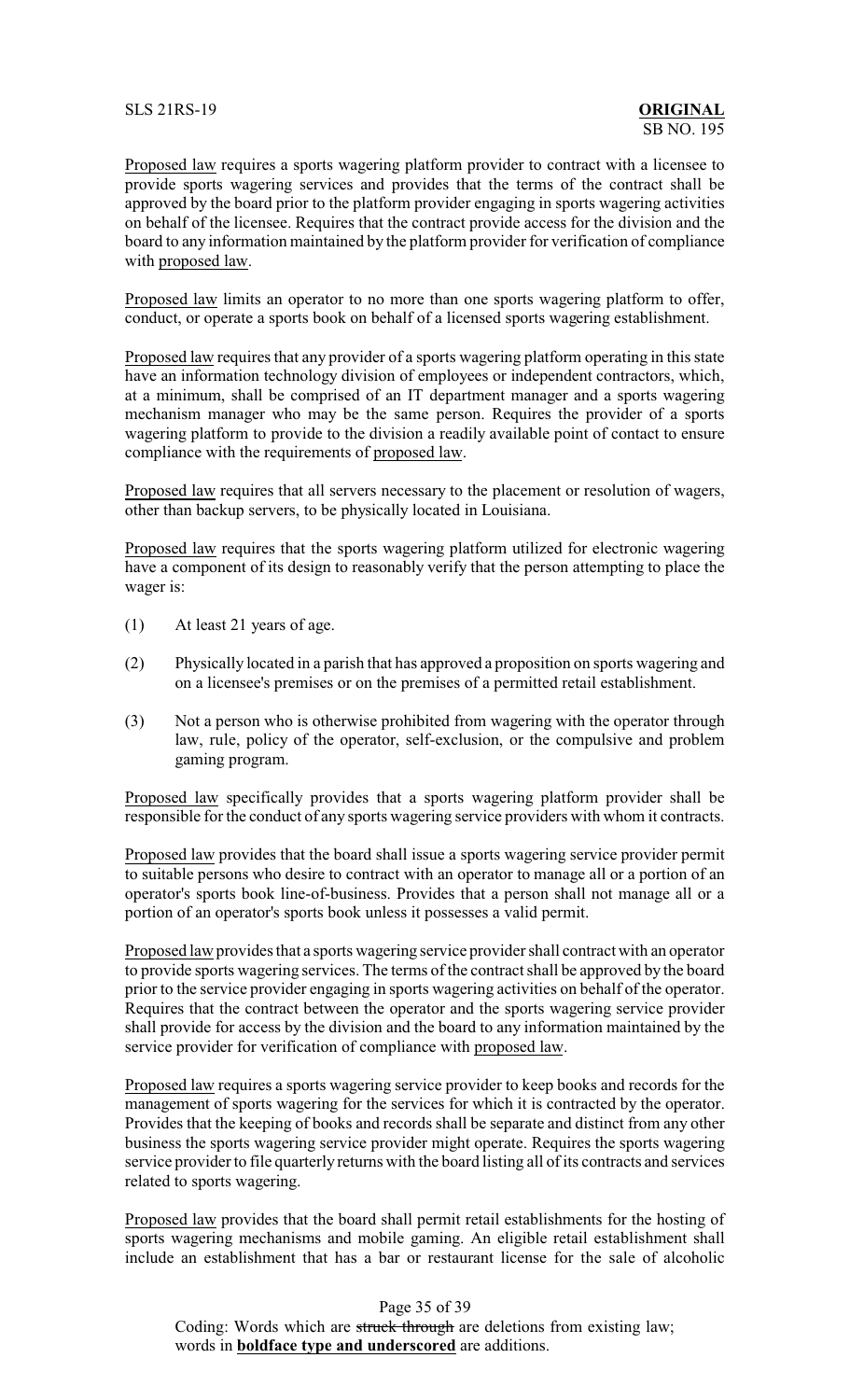beverages for on-premises consumption shall be eligible and other establishments as determined by the board. Provides that a retail establishment eligible for licensing shall not include any premises leased to or utilized by a bonafide nonprofit organization for the conducting of charitable gaming nor any convenience store, quick-stop, food-mart, service station, grocery store, barber shop, laundromat or washateria, package or discount liquor or cigarette establishment, movie theater, or beauty shop and other establishments as determined by the board.

Proposed law provides that a permitted retail establishment may enter an agreement with an operator or a sports wagering service provider or distributor to host a sports wagering mechanism and mobile wagering. Provides that the terms of the agreement shall be approved by the board.

Proposed law provides that an operator may engage in sports wagering in the state in any parish that approved a proposition authorizing sports wagering. However, an operator may only accept a wager from a player that is physically located on the licensee's premises or the premises of a permitted retail establishment. Prohibits an operator from accepting a wager from any player that, at the time the wager is attempted to be placed or is placed, is physically located in a parish that has not approved a proposition authorizing sports wagering or the player is not physically located on the licensee's premises or the premises of a permitted retail location.

Proposed law requires an operator to establish and display the odds at which wagers may be placed on sports events. Prohibits an operator from accepting a wager in-person, via a sports wagering mechanism, or online through a website or mobile application unless the wagering proposition is posted by electronic or manual means.

Proposed law requires an operator to adopt comprehensive rules governing sports wagering transactions with its patrons and for those rules to be subject to approval by the board. Requires the rules to specify the amount to be paid on winning wagers and the effect of schedule changes. Requires the rules, together with any other information the board deems appropriate, to be conspicuouslydisplayed in the establishment, posted electronically on any sports wagering mechanism, website, or mobile application, and included in the terms and conditions of the sports wagering account system.

Proposed law requires an operator to maintain records of sports wagering activities and operations in accordance with rules and regulations of the board and follow anti-money laundering practices in day-to-day operations of its business.

Proposed law requires each operator to designate one or more key employees who shall be responsible for the operation of the sports book. Requires at least one of those key employees to be on the premises whenever sports wagering is conducted.

Proposed law specifies that all wagers on sports events authorized under proposed law shall be considered to be initiated, received, and otherwise made within the state unless otherwise determined by the board in accordance with applicable federal and state laws.

Proposed law authorizes an operator to pool wagers with persons who are not physically present in this state if the board determines that this wagering is not inconsistent with federal law or the law of this state, including any foreign nation, in which any such person is located, or that the wagering is conducted pursuant to a reciprocal agreement to which the state is a party that is not inconsistent with federal law.

Proposed law provides that for a player to place a sports wager with an operator and for an operator to accept a wager from a player, the player must be:

(1) 21 years of age or older.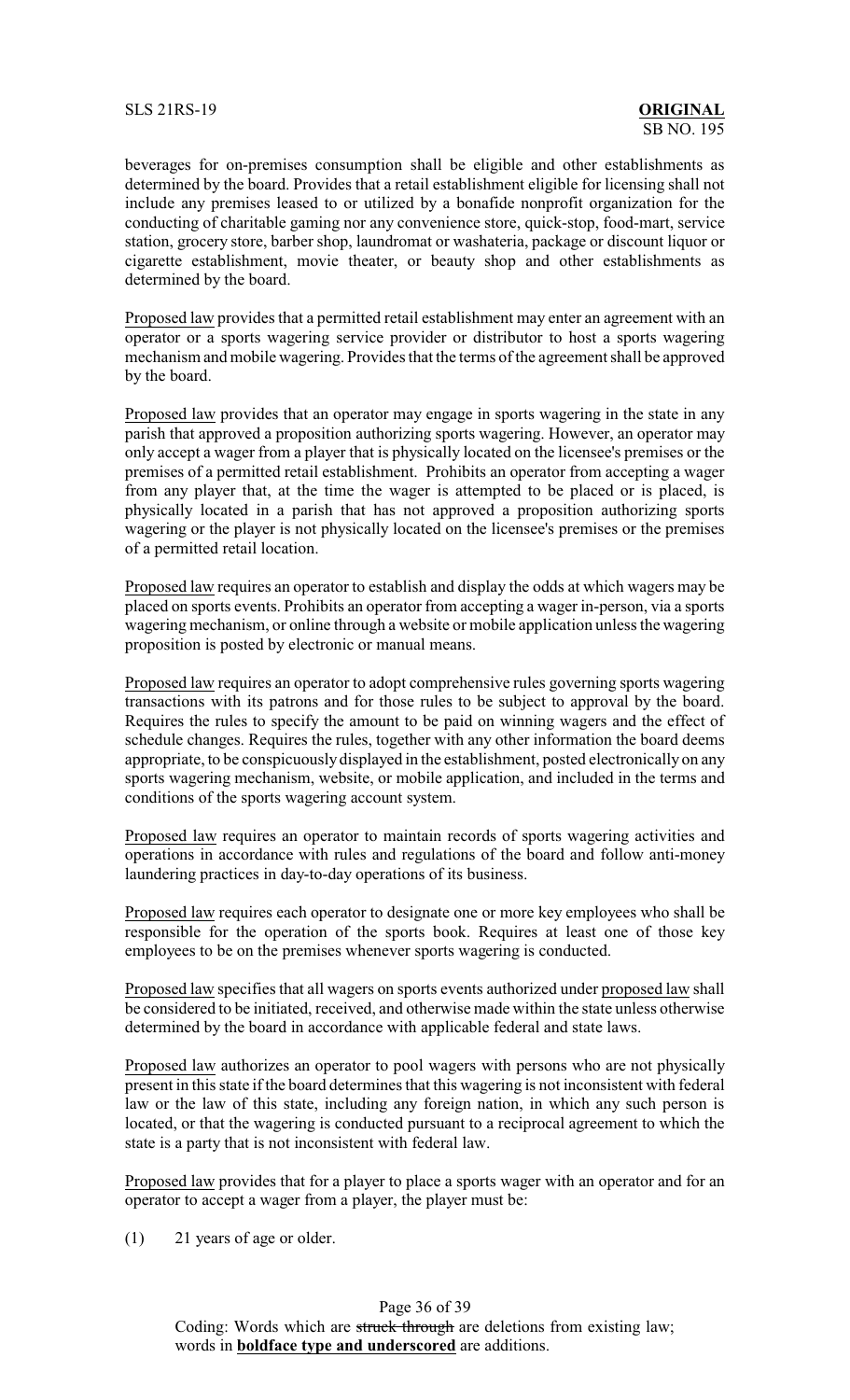- (2) Physically located in a parish that has approved a proposition authorizing sports wagering and on a licensee's premises or on the premises of a permitted retail establishment.
- (3) Have a wagering account established with the operator if the player is attempting to place an sports wager through a website or mobile application.
- (4) Not be prohibited from wagering with the operator by law, rule, policy of the operator, self-exclusion, or the compulsive and problem gambling program.

Proposed law prohibits an operator from knowingly accepting wagers from a person who is an athlete, coach, referee, or other official or staff of a participant or team that is participating in the sports event on which the person is attempting to place the wager. Also prohibits an operator from knowingly accepting a wager from a person who is the operator itself or is a director, officer, owner, or employee of the operator or any relative or other person living in the same household as a director, officer, owner, or employee of the operator.

Proposed law prohibits an operator from accepting or paying on a wager that is:

- (1) On any sport or athletic event not authorized by law or the board.
- (2) On any sport or athletic event which the operator knows or reasonably should know is being placed by or on behalf of an official, owner, coach, or staff of a participant or team that participates in that event.
- (3) On the occurrence of injuries or penalties, or the outcome of a player's disciplinary rulings, or replay reviews.

Proposed law, subject to the rules of the board, requires an operator to immediately report to the board on:

- (1) Any criminal or disciplinary proceedings commenced against the licensee or its employees, or a sports wagering platform provider or its employees, in connection with the operations of the sports book.
- (2) Any abnormal wagering activity or patterns that may indicate a concern about the integrity of a sports event.
- (3) Any other conduct with the potential to corrupt a wagering outcome of a sports event for purposes of financial gain, including but not limited to match fixing.
- (4) Suspicions or illegal wagering activities, including the use of funds derived from illegal activity, wagers to conceal or launder funds derived from illegal activity, use of agents to place wagers, or use of false identification.

Proposed law requires an operator shall adopt a procedure to obtain personally identifiable information from any individual who places an in-person single wager in an amount of \$10,000 or greater on a sports event.

Proposed law, regarding sports wagering mechanism, provides that a player can place a wager with cash or utilizing the player's established sports wagering account. Requires that sports wagering mechanisms only be located in areas where accessibility is limited to patrons 21 years of age or older and may be located in:

- (1) The licensee's sports wagering lounge and other restricted locations on its premises.
- (2) A restricted location within an approved retail establishment.

# Page 37 of 39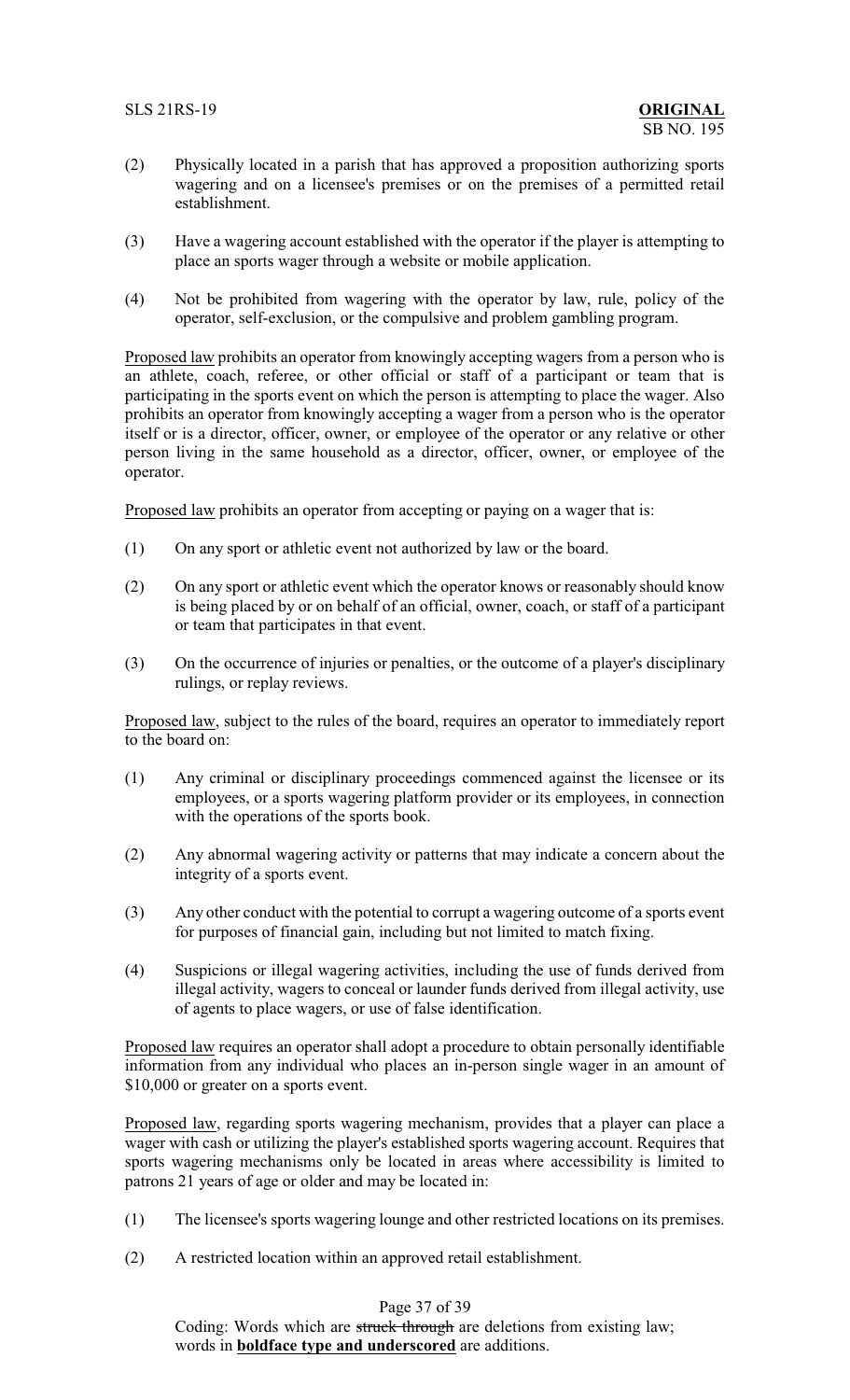## SLS 21RS-19 **ORIGINAL**

- (3) A licensed offtrack wagering facility if the live race track is a licensed sports wagering establishment.
- (4) At other restricted locations as approved by the board.

Proposed law requires that the sports wagering mechanisms shall be branded in the same brand as the licensee.

Proposed law provides that any sports wager placed with cash via a sports wagering mechanism shall be evidenced by a ticket indicating the name of the operator booking the wager, the sports event on which the wager was placed, the amount of cash wagered, the type of bet and odds if applicable, the date of the event, and any other information required by the board. Provides that sports wagering mechanisms shall not be utilized by a patron to collect on a winning ticket; requires a patron with a winning ticket to redeem the ticket at the establishment of the licensee that booked the wager within one year of the date of the event. Provides that notwithstanding proposed law, for the convenience of the public, the board may establish a dollar value amount for a winning ticket as a cap that a retailer may pay after the retailer performs validation procedures on the ticket.

Proposed law provides that a sports wagering mechanism may be utilized by a player to make a deposit in their sports wagering account. Also provides that all wagers place via a sports wagering mechanism through a player's established sports wagering account shall be settled through the player's wagering account.

Proposed law, relative to mobile gaming, provides that each licensee may provide no more than three individually branded websites which may have an accompanying mobile application bearing the same brand as the website. Provides that the website and mobile application shall only be offered under the same brand as the licensed sports wagering establishment, or the sports wagering platform provider, or both. Provides that the website and mobile application shall be, at the discretion of the licensed sports wagering establishment, in addition to any other websites or mobile applications operated by the platform provider and offering other types of mobile gaming.

Proposed law requires a patron to establish a wagering account with the operator before the operator may accept any online sports wager from the patron and that an initial verification of the account must be completed by the operator. Authorizes the account to be established with a line of credit or as an advance deposit wagering account. Prohibits an operator from accepting a mobile wager from the public or any person who does not have an established account with the operator.

Proposed law prohibits an operator from accepting a wager from a player physically located outside of Louisiana or located in a parish that did not approve sports wagering or beyond the premises for a licensee or the premises of a permitted retail location. Requires an operator to maintain geofencing and geolocation services and to bear all costs and responsibilities associated therewith.

Proposed law authorizes an operator who seeks to reduce its risk exposure on a sports event to place a wager with book. Requires the operator that places the wager to inform the book accepting the wager that the wager is being placed by a book and to disclose its identity.

Present law prohibits gambling houses, gambling, and gambling by computer.

Proposed law retains present law, but makes an exception for gaming conducted in accordance with proposed law.

Present law provides that it is unlawful for any person under 21 years of age to play casino games, gaming devices, or slot machines.